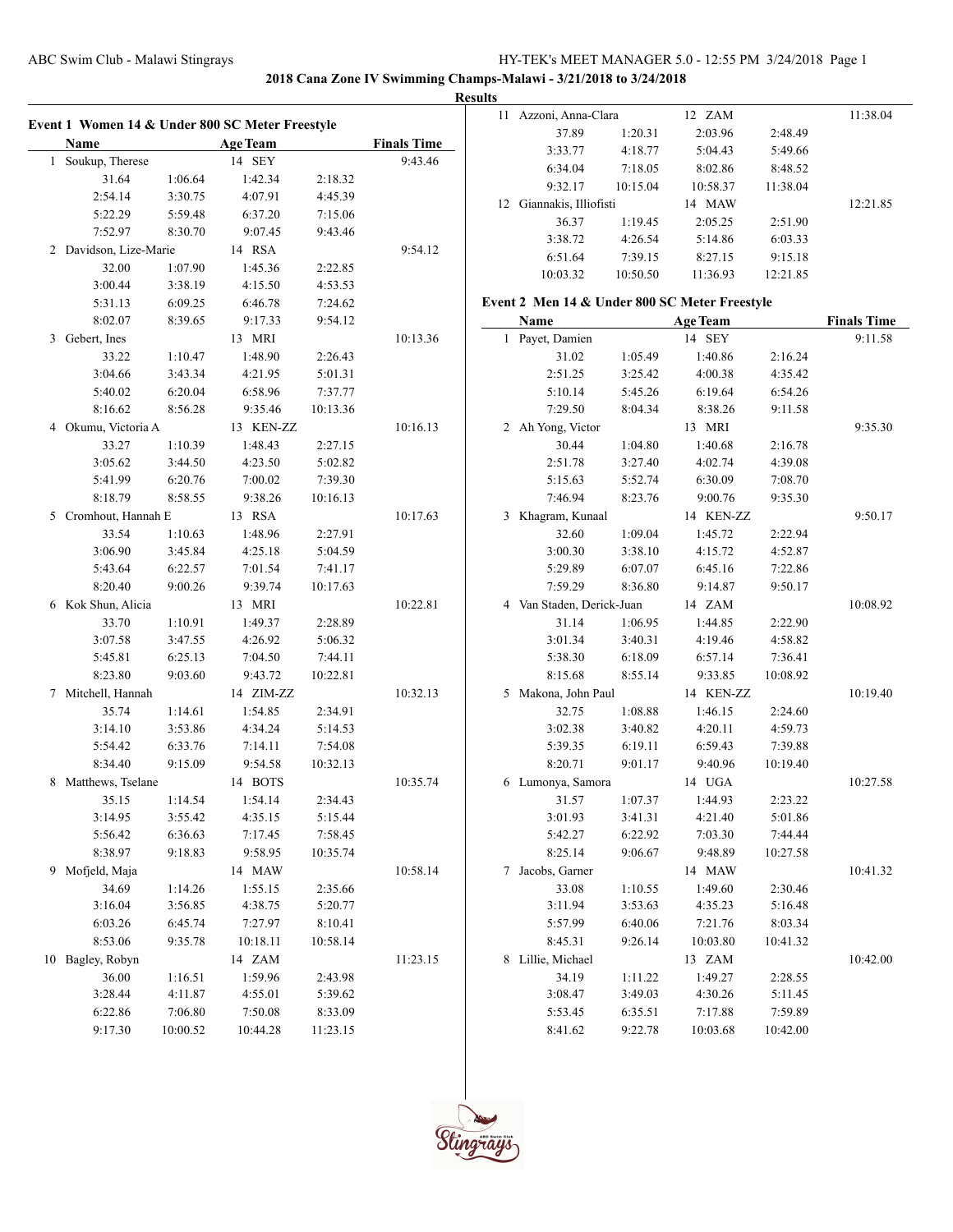**2018 Cana Zone IV Swimming Champs-Malawi - 3/21/2018 to 3/24/2018**

 $\frac{1}{2}$ 

|    | Name              |          | <b>Age Team</b> |          | <b>Finals Time</b> |
|----|-------------------|----------|-----------------|----------|--------------------|
| 9  | Zocolo, Osvaldo   |          | 14 ANG          |          | 11:03.66           |
|    | 32.95             | 1:10.63  | 1:49.88         | 2:30.58  |                    |
|    | 3:12.31           | 3:54.77  | 4:35.99         | 5:18.99  |                    |
|    | 6:02.82           | 6:47.67  | 7:28.90         | 8:12.92  |                    |
|    | 8:54.03           | 9:40.47  | 10:25.48        | 11:03.66 |                    |
| 10 | Steyn, Barend     |          | 14 MAW          |          | 11:05.05           |
|    | 34.83             | 1:14.36  | 1:56.18         | 2:38.41  |                    |
|    | 3:20.91           | 4:04.51  | 4:47.35         | 5:30.23  |                    |
|    | 6:13.67           | 6:57.11  | 7:40.10         | 8:23.78  |                    |
|    | 9:07.30           | 9:49.80  | 10:29.93        | 11:05.05 |                    |
| 11 | De Swardt, Jayden |          | 11 ZIM-ZZ       |          | 11:39.49           |
|    | 36.91             | 1:18.51  | 2:02.54         | 2:47.17  |                    |
|    | 3:31.82           | 4:17.67  | 5:03.51         | 5:48.43  |                    |
|    | 6:33.55           | 7:18.39  | 8:03.33         | 8:47.53  |                    |
|    | 9:30.96           | 10:15.90 | 10:59.69        | 11:39.49 |                    |
| 12 | Chisungo, Tawanda |          | 12 ZIM-ZZ       |          | 11:52.75           |
|    | 35.88             | 1:16.17  | 1:59.44         | 2:43.31  |                    |
|    | 3:29.20           | 4:14.83  | 5:02.63         | 5:48.12  |                    |
|    | 6:34.70           | 7:19.81  | 8:06.66         | 8:51.28  |                    |
|    | 9:37.68           | 10:25.07 | 11:10.03        | 11:52.75 |                    |

# **Event 3 Women 15 & Over 800 SC Meter Freestyle**

|              | Name                          |         | <b>Age Team</b> |          | <b>Finals Time</b> |
|--------------|-------------------------------|---------|-----------------|----------|--------------------|
| $\mathbf{1}$ | Foo Sem Fah, Leah             |         | 15 MRI          |          | 9:50.01            |
|              | 33.19                         | 1:09.63 | 1:46.68         | 2:24.57  |                    |
|              | 3:01.87                       | 3:39.23 | 4:16.58         | 4:53.95  |                    |
|              | 5:31.36                       | 6:08.18 | 6:45.11         | 7:22.27  |                    |
|              | 7:59.51                       | 8:36.38 | 9:13.60         | 9:50.01  |                    |
| 2            | Rabarijaona, Tiana Henitsoa M |         | 19 MAD          |          | 10:10.84           |
|              | 33.65                         | 1:09.78 | 1:47.15         | 2:24.78  |                    |
|              | 3:02.51                       | 3:40.25 | 4:18.19         | 4:57.31  |                    |
|              | 5:36.70                       | 6:16.52 | 6:56.16         | 7:35.34  |                    |
|              | 8:14.71                       | 8:54.07 | 9:33.67         | 10:10.84 |                    |
| 3            | Putterill, Hannah             |         | 16 ZIM-ZZ       |          | 10:54.79           |
|              | 36.31                         | 1:16.18 | 1:57.13         | 2:38.97  |                    |
|              | 3:20.28                       | 4:02.47 | 4:44.88         | 5:27.03  |                    |
|              | 6:09.00                       | 6:50.82 | 7:32.84         | 8:14.35  |                    |
|              | 8:55.72                       | 9:36.50 | 10:16.76        | 10:54.79 |                    |
| 4            | Pinto, Ammara                 |         | 20 MAW          |          | 11:03.03           |
|              | 35.85                         | 1:15.92 | 1:56.87         | 2:37.76  |                    |
|              | 3:19.08                       | 4:00.81 | 4:43.22         | 5:24.65  |                    |
|              | 6:06.53                       | 6:48.83 | 7:32.04         | 8:14.85  |                    |
|              | 8:58.25                       | 9:40.45 | 10:22.89        | 11:03.03 |                    |
| 5            | Kamwendo, Mwandeyi            |         | 17 MAW          |          | 11:17.99           |
|              | 35.03                         | 1:14.52 | 1:55.67         | 2:37.67  |                    |
|              | 3:19.79                       | 4:02.13 | 4:45.13         | 5:28.11  |                    |
|              | 6:12.15                       | 6:54.11 | 7:37.13         | 8:21.59  |                    |
|              | 9:05.51                       | 9:49.85 | 10:33.96        | 11:17.99 |                    |

| <b>Results</b> |                  |          |          |          |          |
|----------------|------------------|----------|----------|----------|----------|
| 6              | Buys, Elizabeth  |          | 16 ZAM   |          | 11:32.02 |
|                | 36.79            | 1:16.40  | 1:57.31  | 2:38.85  |          |
|                | 3:21.56          | 4:05.59  | 4:49.89  | 5:34.33  |          |
|                | 6:19.19          | 7:04.04  | 7:48.65  | 8:33.48  |          |
|                | 9:19.06          | 10:04.31 | 10:48.94 | 11:32.02 |          |
| 7              | Volschank, Nadia |          | 16 SWZ   |          | 11:45.85 |
|                | 37.94            | 1:21.01  | 2:06.78  | 2:51.80  |          |
|                | 3:38.46          | 4:24.35  | 5:09.25  | 5:53.26  |          |
|                | 6:37.59          | 7:23.62  | 8:09.23  | 8:53.96  |          |
|                | 9:37.93          | 10:23.15 | 11:05.78 | 11:45.85 |          |
| 8              | Wilson, Lizzie   |          | 15 ZAM   |          | 11:48.72 |
|                | 38.48            | 1:20.19  | 2:04.15  | 2:48.62  |          |
|                | 3:34.43          | 4:21.05  | 5:07.24  | 5:52.29  |          |
|                | 6:37.09          | 7:22.29  | 8:07.77  | 8:52.26  |          |
|                | 9:37.26          | 10:22.02 | 11:06.34 | 11:48.72 |          |

# **Event 4 Men 15 & Over 800 SC Meter Freestyle**

|   | <b>Name</b>            |         | <b>Age Team</b>  |         | <b>Finals Time</b> |
|---|------------------------|---------|------------------|---------|--------------------|
| 1 | Bekker, Andile         |         | 15 BOTS          |         | 8:54.80            |
|   | 28.90                  | 1:01.22 | 1:34.31          | 2:07.72 |                    |
|   | 2:41.20                | 3:15.45 | 3:49.83          | 4:24.26 |                    |
|   | 4:58.11                | 5:32.25 | 6:06.74          | 6:40.74 |                    |
|   | 7:15.05                | 7:49.24 | 8:23.07          | 8:54.80 |                    |
| 2 | Kok Shun, Ryan         |         | 15 MRI           |         | 9:09.65            |
|   | 27.29                  | 58.22   | 1:30.42          | 2:04.18 |                    |
|   | 2:38.85                | 3:13.47 | 3:48.12          | 4:22.95 |                    |
|   | 4:58.76                | 5:34.99 | 6:11.47          | 6:47.80 |                    |
|   | 7:24.36                | 8:00.93 | 8:36.42          | 9:09.65 |                    |
| 3 | Smit, Naested          |         | 17 ZAM           |         | 9:13.38            |
|   | 28.69                  | 1:00.64 | 1:33.67          | 2:07.76 |                    |
|   | 2:42.41                | 3:17.70 | 3:53.46          | 4:29.05 |                    |
|   | 5:04.63                | 5:40.56 | 6:16.40          | 6:52.43 |                    |
|   | 7:28.35                | 8:04.17 | 8:39.62          | 9:13.38 |                    |
| 4 | Rakotomavo, John       |         | <b>MAD</b><br>21 |         | 9:21.74            |
|   | 31.17                  | 1:05.86 | 1:41.09          | 2:16.66 |                    |
|   | 2:52.27                | 3:27.78 | 4:03.49          | 4:39.85 |                    |
|   | 5:15.88                | 5:50.44 | 6:26.19          | 7:02.38 |                    |
|   | 7:38.55                | 8:14.27 | 8:50.51          | 9:21.74 |                    |
| 5 | Payet, Bertrand        |         | 16 SEY           |         | 9:22.09            |
|   | 31.27                  | 1:05.62 | 1:40.77          | 2:15.70 |                    |
|   | 2:50.57                | 3:25.96 | 4:01.64          | 4:36.99 |                    |
|   | 5:12.76                | 5:49.24 | 6:24.97          | 7:00.84 |                    |
|   | 7:36.43                | 8:12.28 | 8:47.58          | 9:22.09 |                    |
| 6 | Van Vlaanderen, Andrea |         | 16 ZAM           |         | 9:45.63            |
|   | 30.63                  | 1:05.19 | 1:41.05          | 2:16.99 |                    |
|   | 2:53.85                | 3:30.81 | 4:08.16          | 4:45.45 |                    |
|   | 5:22.99                | 6:01.17 | 6:39.14          | 7:17.01 |                    |
|   | 7:54.54                | 8:31.92 | 9:09.87          | 9:45.63 |                    |
| 7 | Jones, Brett           |         | 15 ZIM-ZZ        |         | 9:47.69            |
|   | 31.16                  | 1:05.07 | 1:40.46          | 2:16.69 |                    |
|   | 2:53.35                | 3:30.44 | 4:07.96          | 4:46.40 |                    |
|   | 5:23.98                | 6:02.50 | 6:40.24          | 7:17.90 |                    |
|   | 7:56.48                | 8:34.96 | 9:13.34          | 9:47.69 |                    |

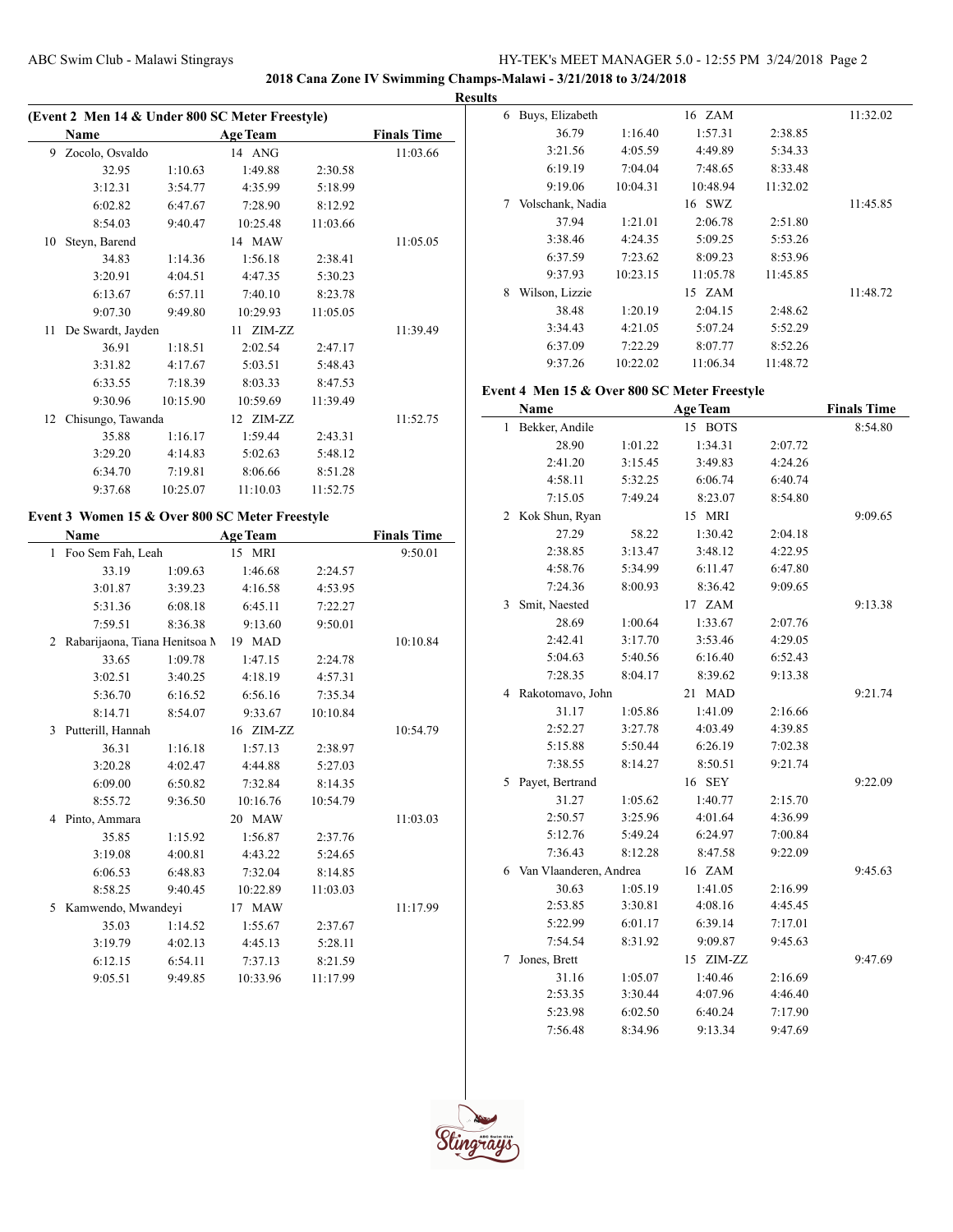# **2018 Cana Zone IV Swimming Champs-Malawi - 3/21/2018 to 3/24/2018**

|    |                                                |          |                 |          |                    | <b>Results</b> |
|----|------------------------------------------------|----------|-----------------|----------|--------------------|----------------|
|    | (Event 4 Men 15 & Over 800 SC Meter Freestyle) |          |                 |          |                    |                |
|    | <b>Name</b>                                    |          | <b>Age Team</b> |          | <b>Finals Time</b> | Ev             |
|    | 8 Purahoo, Ovesh                               |          | 16 MRI          |          | 9:54.82            |                |
|    | 29.85                                          | 1:03.93  | 1:39.56         | 2:16.15  |                    |                |
|    | 2:53.44                                        | 3:30.87  | 4:08.91         | 4:47.02  |                    |                |
|    | 5:25.30                                        | 6:02.95  | 6:40.67         | 7:19.45  |                    |                |
|    | 7:58.96                                        | 8:37.68  | 9:17.28         | 9:54.82  |                    |                |
| 9  | Smith, Jordan                                  |          | 16 ZIM-ZZ       |          | 10:08.43           |                |
|    | 31.65                                          | 1:06.63  | 1:42.35         | 2:19.90  |                    |                |
|    | 2:57.42                                        | 3:35.76  | 4:15.23         | 4:54.32  |                    |                |
|    | 5:34.54                                        | 6:13.59  | 6:53.42         | 7:32.80  |                    |                |
|    | 8:12.33                                        | 8:51.94  | 9:31.02         | 10:08.43 |                    |                |
| 10 | Devenish, Matthew                              |          | 15 MAW          |          | 10:57.05           |                |
|    | 33.03                                          | 1:10.03  | 1:50.39         | 2:31.47  |                    |                |
|    | 3:55.60                                        | 3:55.60  | 5:20.69         | 6:03.12  |                    |                |
|    | 6:46.19                                        | 7:28.96  | 8:12.27         | 8:54.70  |                    |                |
|    | 9:36.28                                        | 10:17.96 | 10:17.96        | 10:57.05 |                    |                |
| 11 | Krishnan, Harishankar                          |          | 17 MAW          |          | 11:31.10           |                |
|    | 33.02                                          | 1:12.75  | 1:56.01         | 2:39.94  |                    |                |
|    | 3:24.34                                        | 4:10.22  | 4:55.73         | 5:41.09  |                    |                |
|    | 6:25.19                                        | 7:10.64  | 7:56.50         | 8:40.59  |                    |                |
|    | 9:25.57                                        | 10:09.62 | 10:52.04        | 11:31.10 |                    |                |

### **Event 5 Women 12 & Under 50 SC Meter Breaststroke**

|    | <b>Name</b>            | <b>Age Team</b> |             | <b>Finals Time</b> |
|----|------------------------|-----------------|-------------|--------------------|
| 1  | Liacopoulos, Antonia   | 12 ZAM          |             | 39.47              |
| 2  | Ingwe, Kimberly        | 12              | <b>BOTS</b> | 40.32              |
| 3  | Samaras, Abbie         | 12 ZAM          |             | 40.65              |
| 4  | Van Oosterhout, Sophie | 12 MAW          |             | 41.07              |
| 5. | Lukhoo, Vritee         | 12 MRI          |             | 41.17              |
| 6  | Chicksen, Jade         | 11              | ZIM-ZZ      | 41.23              |
| 7  | Makwenda, Jessica      | 12 MAW          |             | 42.29              |
| 8  | Tungamirai, Julie      |                 | 12 ZIM-ZZ   | 42.93              |
| 9  | Jack, Michelle         | 12 BOTS         |             | 43.09              |
| 10 | Naukosho, Ariana       | 10              | NAM         | 47.13              |
| 11 | Hoy, Hayley            | 10              | <b>SWZ</b>  | 49.91              |
| 12 | Dlamini, Swakhile T    | 12              | <b>SWZ</b>  | 51.76              |

#### **Event 6 Men 12 & Under 50 SC Meter Breaststroke**

|    | Name                |    | <b>Age Team</b> | <b>Finals Time</b> |
|----|---------------------|----|-----------------|--------------------|
| 1. | Nathan, Nagapin     |    | 12 SEY          | 35.47              |
| 2  | Mayanja, Abba       |    | 12 UGA          | 37.11              |
| 3  | Fernando, Khushal J |    | 12 ZAM          | 37.92              |
| 4  | Mulenga, Ndabila B  |    | 12 ZAM          | 38.20              |
| 5  | Madziyire, Nigel    |    | 12 ZIM-ZZ       | 39.14              |
| 6  | Mwipikeni, Paul     |    | 12 ZIM-ZZ       | 39.97              |
| 7  | Mokobi, Kgotla      | 11 | <b>BOTS</b>     | 40.36              |
| 8  | Bashir, Ishaq       | 12 | KEN-ZZ          | 40.49              |
| 9  | Matija, Tumo        | 12 | <b>BOTS</b>     | 40.94              |
| 10 | Rugaaju, Kevin      |    | 12 UGA          | 41.58              |
| 11 | Cho, Seijiro        | 11 | <b>MAW</b>      | 42.14              |
| 12 | Esslinger, Nico     |    | 12 NAM          | 42.19              |
| 13 | De Sousa, Damien    | 11 | SWZ             | 45.64              |
| 14 | Banda, Asher        | 12 | MAW             | 46.15              |

| 15 | Taborda, Heilio                              | 10<br>ANG           | 51.83              |
|----|----------------------------------------------|---------------------|--------------------|
|    | Event 7 Women 13-14 50 SC Meter Breaststroke |                     |                    |
|    | Name                                         | <b>Age Team</b>     | <b>Finals Time</b> |
| 1  | Kok Shun, Alicia                             | <b>MRI</b><br>13    | 34.36              |
| 2  | Phiri, Mia A                                 | <b>ZAM</b><br>14    | 36.12              |
| 3  | Clifton-Smith, Candice                       | <b>RSA</b><br>13    | 36.15              |
| 4  | Fawaz, Yasmina                               | ZAM<br>13           | 36.72              |
| 5  | Mitchell, Hannah                             | ZIM-ZZ<br>14        | 36.83              |
| 6  | Kimani, Jasmin W                             | <b>KEN-ZZ</b><br>14 | 36.86              |
| 7  | Soukup, Therese                              | <b>SEY</b><br>14    | 37.20              |
| 8  | Gebert, Ines                                 | <b>MRI</b><br>13    | 37.40              |
| 9  | Ontong, Danielle C                           | <b>RSA</b><br>14    | 37.53              |
| 10 | Murphy, Hannah M                             | <b>NAM</b><br>14    | 38.07              |
| 11 | Clow, Shelby Rose                            | <b>UGA</b><br>14    | 39.12              |
| 12 | Giannakis, Illiofisti                        | <b>MAW</b><br>14    | 39.25              |
| 13 | Mawere, Makanaka                             | ZIM-ZZ<br>14        | 39.31              |
| 14 | Mutumbulua, Trisha                           | <b>NAM</b><br>13    | 39.50              |
| 15 | Matthews, Tselane                            | <b>BOTS</b><br>14   | 39.51              |
| 16 | Mwebeiha, Mercedes Amani                     | <b>UGA</b><br>14    | 39.68              |
| 17 | Melrose, Annika                              | <b>MAW</b><br>14    | 39.84              |
| 18 | Egner, Maxine                                | <b>BOTS</b><br>13   | 40.49              |
|    |                                              |                     |                    |

## **Event 8 Men 13-14 50 SC Meter Breaststroke**

|    | Name                     |    | <b>Age Team</b> | <b>Finals Time</b> |
|----|--------------------------|----|-----------------|--------------------|
| 1  | Adams, Faiyaz            |    | 14 RSA          | 32.61              |
| 2  | Mnyaka, Keagon M         | 14 | <b>RSA</b>      | 32.91              |
| 3  | Shamambo, Damien         | 14 | <b>ZAM</b>      | 33.23              |
| 4  | Rouse, Brandon           | 14 | <b>BOTS</b>     | 33.39              |
| 5  | Rumball, Brandon         | 14 | ZAM             | 33.45              |
| 6  | Huang, Dylan             | 14 | ZIM-ZZ          | 33.70              |
| 7  | Ah Yong, Victor          | 13 | <b>MRI</b>      | 34.30              |
| 8  | Vidot, Alain             | 13 | <b>SEY</b>      | 34.37              |
| 9  | Kithikii, Scott          | 14 | <b>KEN-ZZ</b>   | 35.47              |
| 10 | Betts, Maximilian W      | 14 | <b>NAM</b>      | 36.36              |
| 11 | Lwanya, Clyde            | 13 | <b>KEN-ZZ</b>   | 36.77              |
| 12 | Gondo, Takundanashe      | 13 | <b>BOTS</b>     | 36.82              |
| 13 | Zocolo, Osvaldo          | 14 | <b>ANG</b>      | 37.65              |
| 14 | Sangala, Paulo           | 13 | <b>MAW</b>      | 38.88              |
| 15 | Pickard, Reuben          | 13 | <b>MAW</b>      | 40.02              |
| 16 | Silva, Gilberto          | 14 | <b>ANG</b>      | 40.83              |
| 17 | Callaghan, Kenan         | 14 | ZIM-ZZ          | 41.01              |
| 18 | Settumba, Paulsen Jordan |    | 13 UGA          | 41.49              |

### **Event 9 Women 15-16 50 SC Meter Breaststroke**

| <b>Name</b>            | <b>Age Team</b>  | <b>Finals Time</b> |
|------------------------|------------------|--------------------|
| Volkwyn, Ashton K      | 15 RSA           | 36.73              |
| Gondo, Ruvarashe       | 15 BOTS          | 37.00              |
| Volschank, Nadia<br>3. | 16 SWZ           | 37.29              |
| Chungu, Chibwe<br>4    | 16 ZAM           | 37.40              |
| Naidu, Harleena        | 16 ZAM           | 37.64              |
| Sangala, Maya<br>6.    | 16 MAW           | 38.10              |
| Date Line, Chenay E    | 16 RSA           | 39.65              |
| Jacobs, Elsie          | <b>MAW</b><br>14 | 41.28              |
| Putterill, Hannah<br>9 | 16 ZIM-ZZ        | 43.62              |



 $\overline{a}$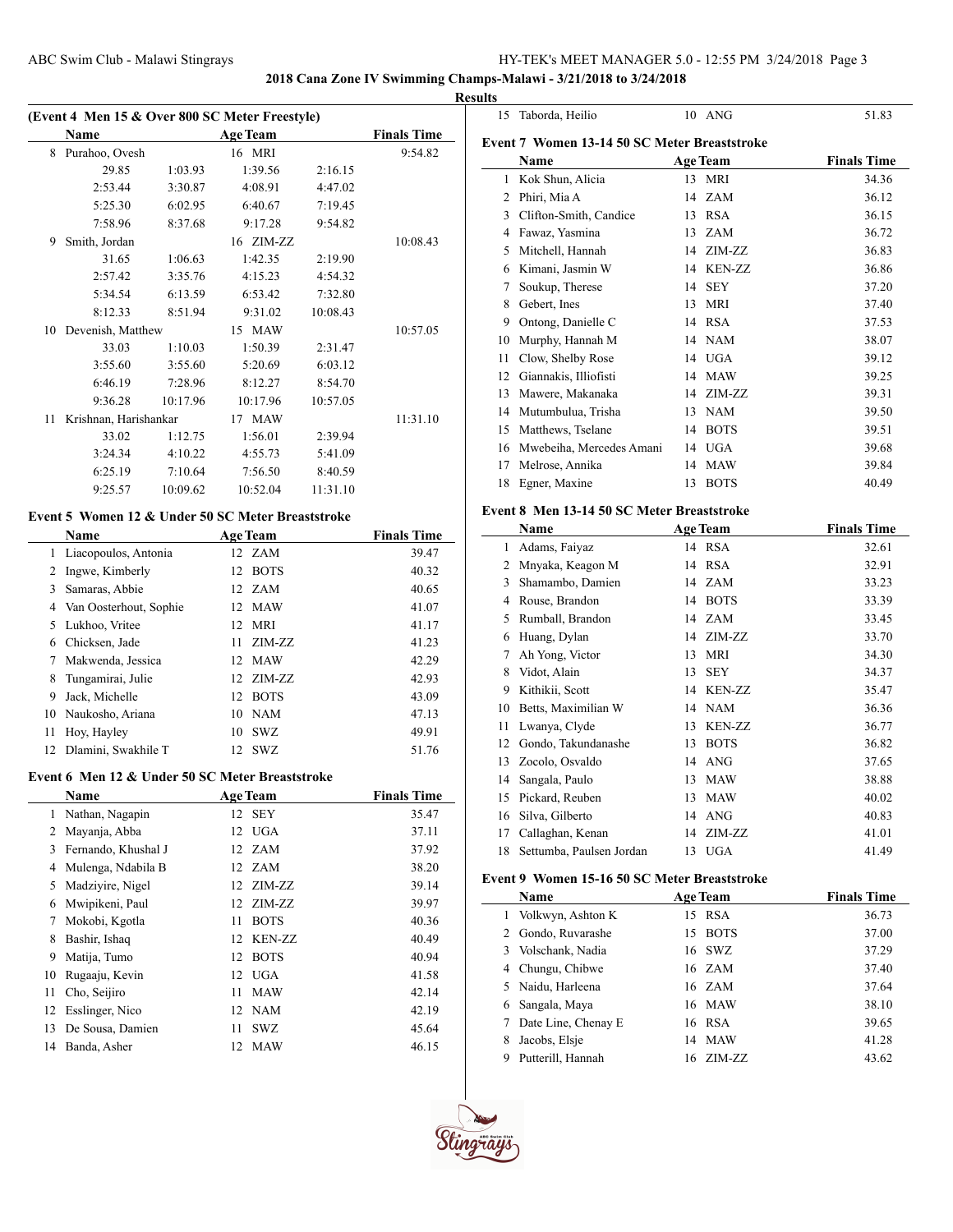**2018 Cana Zone IV Swimming Champs-Malawi - 3/21/2018 to 3/24/2018**

#### **Results**

| (Event 9 Women 15-16 50 SC Meter Breaststroke) |                                             |                   |                    |  |  |  |  |
|------------------------------------------------|---------------------------------------------|-------------------|--------------------|--|--|--|--|
|                                                | Name                                        | <b>Age Team</b>   | <b>Finals Time</b> |  |  |  |  |
| 10                                             | Dlamini, Senamile                           | 15 SWZ            | 44.69              |  |  |  |  |
|                                                | Event 10 Men 15-16 50 SC Meter Breaststroke |                   |                    |  |  |  |  |
|                                                | Name                                        | <b>Age Team</b>   | <b>Finals Time</b> |  |  |  |  |
| 1                                              | Wong Chap Lan, Oliver                       | 15 MRI            | 30.25              |  |  |  |  |
| 2                                              | Seyffert, JP                                | 16 RSA            | 30.30              |  |  |  |  |
| 3                                              | Fischer, Ethan                              | <b>BOTS</b><br>15 | 31.43              |  |  |  |  |
| 4                                              | Mukalazi, Tendo                             | <b>UGA</b><br>15  | 32.77              |  |  |  |  |
| 5                                              | Bagley, Graham                              | 16 ZAM            | 33.21              |  |  |  |  |
| 6                                              | Teixeira, Francisco                         | 15 ANG            | 33.59              |  |  |  |  |
| 7                                              | Purahoo, Ovesh                              | MRI<br>16         | 33.62              |  |  |  |  |
| 8                                              | Le Roux, Corné                              | 15 NAM            | 34.27              |  |  |  |  |
| 9                                              | Moosa, Shaquille D                          | 15 ZAM            | 34.62              |  |  |  |  |
| 10                                             | Smith, Jordan                               | ZIM-ZZ<br>16      | 35.23              |  |  |  |  |
| 11                                             | Jones, Brett                                | ZIM-ZZ<br>15      | 38.26              |  |  |  |  |
| 12                                             | Gaunt, Liam                                 | MAW<br>16         | 39.27              |  |  |  |  |
|                                                |                                             |                   |                    |  |  |  |  |

### **Event 11 Women 17 & Over 50 SC Meter Breaststroke**

|   | <b>Name</b>             | <b>Age Team</b>  | <b>Finals Time</b> |
|---|-------------------------|------------------|--------------------|
|   | Paljk, Tilka            | ZAM<br>21        | 31.74              |
|   | 2 Buys, Johanna J       | ZAM<br>17        | 34.28              |
| 3 | Weber, Zuné             | <b>NAM</b><br>17 | 37.16              |
| 4 | Balneaves, Kim          | ZIM-ZZ<br>17     | 37.32              |
|   | 5 Kamwendo, Mwandeyi    | <b>MAW</b><br>17 | 38.85              |
|   | 6 Nxumalo, Lungelo      | <b>SWZ</b><br>17 | 40.82              |
|   | Chang'anamuno, Tayamika | <b>MAW</b><br>17 | 42.68              |
| 8 | Nkete, Alora            | <b>BOTS</b>      | 43.44              |

### **Event 12 Men 17 & Over 50 SC Meter Breaststroke**

|    | <b>Name</b>             |     | <b>Age Team</b> | <b>Finals Time</b> |
|----|-------------------------|-----|-----------------|--------------------|
| 1  | Francisco, Daniel       | 18  | ANG             | 29.57              |
| 2  | Gomes, Filipe           | 20  | <b>MAW</b>      | 29.81              |
| 3  | Naidu, Kumaren M        |     | 20 ZAM          | 31.23              |
| 4  | Rakotomavo, Stephan     | 23  | <b>MAD</b>      | 31.81              |
| 5  | Smit, Naested           | 17  | ZAM             | 32.31              |
| 6  | Lichtenberg, Matthias C |     | 18 NAM          | 32.95              |
| 7  | Emmett, Liam P          | 17  | SWZ             | 34.02              |
| 8  | Joe, Ricardo            | 18. | ZIM-ZZ          | 34.35              |
| 9  | Vlahakis, Christopher   | 17  | ZIM-ZZ          | 34.53              |
| 10 | Swift, Michael          | 17  | <b>MAW</b>      | 35.99              |
| 11 | Zocolo, Tiago           | 17  | ANG             | 38.76              |
|    | Frio, Ruben Aldair      | 21  | MOZ.            | <b>SCR</b>         |

# **Event 13 Women 12 & Under 100 SC Meter Backstroke**

| <b>Name</b>            | <b>Age Team</b> |     |           | <b>Finals Time</b> |
|------------------------|-----------------|-----|-----------|--------------------|
| Ramajan, Saira<br>1    |                 |     | 12 ZIM-ZZ | 1:13.39            |
| 36.35                  | 1:13.39         |     |           |                    |
| 2 Jack, Michelle       |                 |     | 12 BOTS   | 1:15.32            |
| 37.13                  | 1:15.32         |     |           |                    |
| Ingwe, Kimberly<br>3   |                 |     | 12 BOTS   | 1:16.56            |
| 36.89                  | 1:16.56         |     |           |                    |
| Wanakai, Lenise A<br>4 |                 | 12. | KEN-ZZ    | 1:17.87            |
| 37.38                  | 1:17.87         |     |           |                    |

| 5  | Phiri, Jade A       |         |    | 11 ZAM     | 1:18.72 |
|----|---------------------|---------|----|------------|---------|
|    | 37.47               | 1:18.72 |    |            |         |
| 6  | Lukhoo, Vritee      |         |    | 12 MRI     | 1:21.45 |
|    | 37.99               | 1:21.45 |    |            |         |
| 7  | Mahobele, Mkhuseli  |         |    | 12 ZIM-ZZ  | 1:22.02 |
|    | 39.28               | 1:22.02 |    |            |         |
| 8  | Pollen, Paige       |         |    | 12 ZAM     | 1:23.41 |
|    | 40.59               | 1:23.41 |    |            |         |
| 9  | Pinto, Anna         |         |    | 12 MAW     | 1:23.51 |
|    | 40.05               | 1:23.51 |    |            |         |
| 10 | Windell, Kara       |         | 11 | <b>MAW</b> | 1:25.19 |
|    | 40.81               | 1:25.19 |    |            |         |
| 11 | Wangeci, Erica      |         |    | 12 KEN-ZZ  | 1:26.55 |
|    | 41.97               | 1:26.55 |    |            |         |
|    | 12 Naukosho, Ariana |         |    | $10$ NAM   | 1:28.31 |
|    | 43.96               | 1:28.31 |    |            |         |
| 13 | Hoy, Hayley         |         | 10 | <b>SWZ</b> | 1:36.39 |
|    | 47.08               | 1:36.39 |    |            |         |

### **Event 14 Men 12 & Under 100 SC Meter Backstroke**

|                | Name                |         |                  | <b>Age Team</b> | <b>Finals Time</b> |
|----------------|---------------------|---------|------------------|-----------------|--------------------|
| 1              | Freitas, Filipe     |         |                  | 12 ANG          | 1:12.90            |
|                | 35.03               | 1:12.90 |                  |                 |                    |
| $\mathfrak{D}$ | Rumball, Liam       |         |                  | 12 ZAM          | 1:15.12            |
|                | 35.98               | 1:15.12 |                  |                 |                    |
| 3              | Esslinger, Nico     |         |                  | 12 NAM          | 1:15.92            |
|                | 36.76               | 1:15.92 |                  |                 |                    |
| 4              | Fernando, Khushal J |         |                  | 12 ZAM          | 1:16.76            |
|                | 37.61               | 1:16.76 |                  |                 |                    |
| 5              | Muravej, Aryen      |         |                  | 12 KEN-ZZ       | 1:18.56            |
|                | 37.22               | 1:18.56 |                  |                 |                    |
| 6              | Jacobs, Gidian      |         |                  | 12 MAW          | 1:19.78            |
|                | 38.76               | 1:19.78 |                  |                 |                    |
| 7              | Chisungo, Tawanda   |         |                  | 12 ZIM-ZZ       | 1:20.98            |
| 8              | Madziyire, Nigel    |         | 12 <sup>12</sup> | ZIM-ZZ          | 1:21.95            |
|                | 40.02               | 1:21.95 |                  |                 |                    |
| 9              | Payet, Thierry      |         |                  | 10 SEY          | 1:22.88            |
|                | 40.49               | 1:22.88 |                  |                 |                    |
| 10             | Rugaaju, Kevin      |         |                  | 12 UGA          | 1:24.06            |
|                | 39.28               | 1:24.06 |                  |                 |                    |
| 11             | Johnstone, Gareth   |         | 11 -             | <b>MAW</b>      | 1:26.91            |
|                | 42.33               | 1:26.91 |                  |                 |                    |
| 12             | Matija, Tumo        |         |                  | 12 BOTS         | 1:29.88            |
|                | 43.12               | 1:29.88 |                  |                 |                    |
| 13             | Taborda, Heilio     |         |                  | $10$ ANG        | 1:51.82            |
|                | 51.83               | 1:51.82 |                  |                 |                    |

## **Event 15 Women 13-14 100 SC Meter Backstroke**

| Name                   |         | <b>Age Team</b> | <b>Finals Time</b> |
|------------------------|---------|-----------------|--------------------|
| 1 Phiri, Mia A         |         | 14 ZAM          | 1:07.31            |
| 32.11                  | 1:07.31 |                 |                    |
| 2 Soukup, Therese      |         | 14 SEY          | 1:07.88            |
| 3 Davidson, Lize-Marie |         | 14 RSA          | 1:07.98            |
| 33.32                  | 1:07.98 |                 |                    |

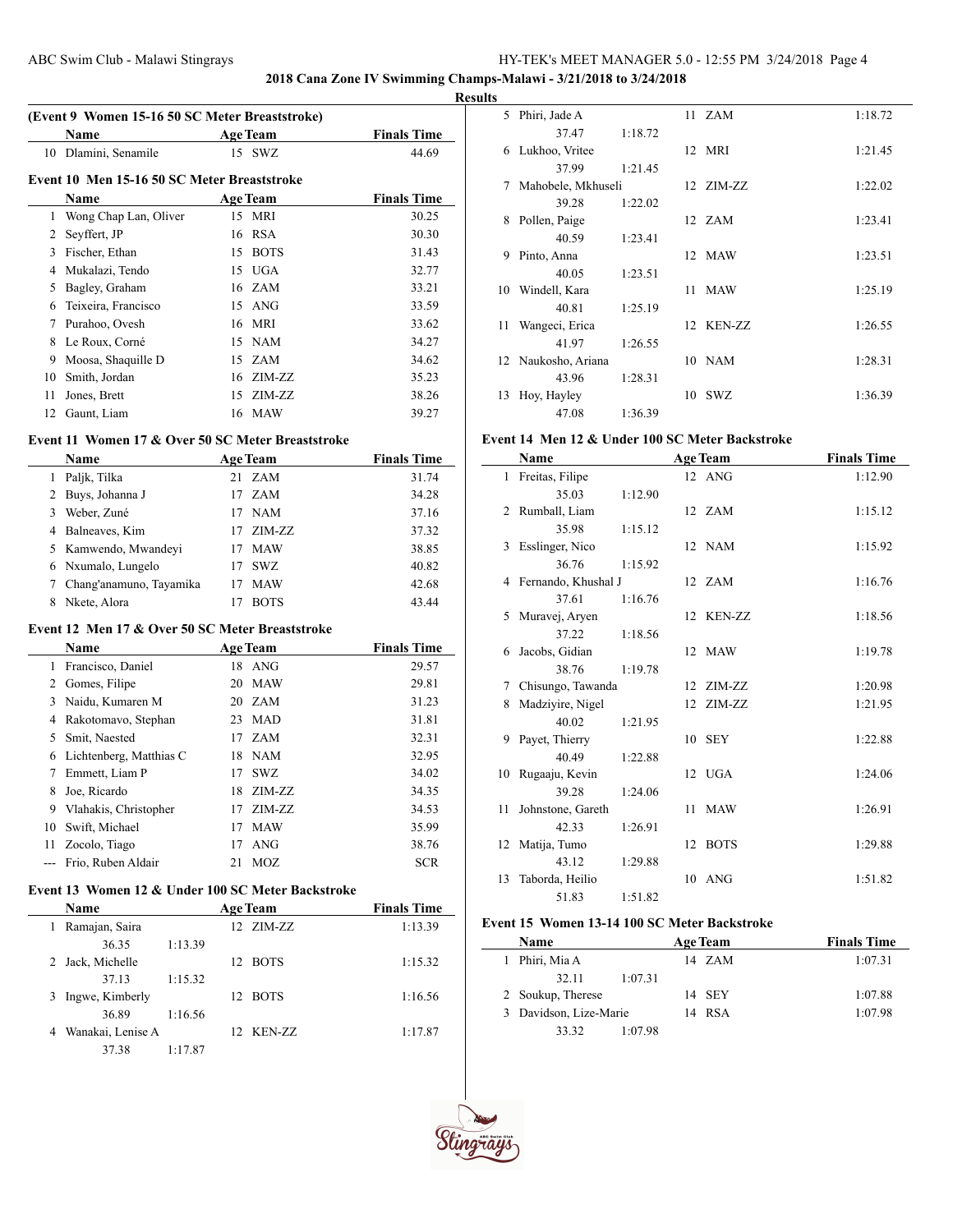**2018 Cana Zone IV Swimming Champs-Malawi - 3/21/2018 to 3/24/2018**

**Results**

| (Event 15 Women 13-14 100 SC Meter Backstroke) |                          |         |  |                 |                    |  |
|------------------------------------------------|--------------------------|---------|--|-----------------|--------------------|--|
|                                                | <b>Name</b>              |         |  | <b>Age Team</b> | <b>Finals Time</b> |  |
|                                                | 4 Gebert, Ines           |         |  | 13 MRI          | 1:11.10            |  |
|                                                | 34.04                    | 1:11.10 |  |                 |                    |  |
| 5                                              | Ontong, Danielle C       |         |  | 14 RSA          | 1:12.61            |  |
|                                                | 36.68                    | 1:12.61 |  |                 |                    |  |
| 6                                              | Murphy, Hannah M         |         |  | 14 NAM          | 1:12.90            |  |
|                                                | 35.99                    | 1:12.90 |  |                 |                    |  |
|                                                | 7 Namutebi, Kirabo       |         |  | 13 UGA          | 1:13.36            |  |
|                                                | 35.54                    | 1:13.36 |  |                 |                    |  |
| 8                                              | Brubacher, Nala          |         |  | 14 ZAM          | 1:15.24            |  |
|                                                | 35.52                    | 1:15.24 |  |                 |                    |  |
| 9                                              | Mwebeiha, Mercedes Amani |         |  | 14 UGA          | 1:15.78            |  |
|                                                | 35.69                    | 1:15.78 |  |                 |                    |  |
|                                                | 10 Matthews, Tselane     |         |  | 14 BOTS         | 1:15.92            |  |
|                                                | 36.63                    | 1:15.92 |  |                 |                    |  |
|                                                | 11 Mutumbulua, Trisha    |         |  | 13 NAM          | 1:16.61            |  |
|                                                | 37.64                    | 1:16.61 |  |                 |                    |  |
|                                                | 12 Ruele, Bupe           |         |  | 14 BOTS         | 1:16.70            |  |
|                                                | 36.93                    | 1:16.70 |  |                 |                    |  |
|                                                | 13 Mofjeld, Maja         |         |  | 14 MAW          | 1:18.88            |  |
|                                                | 37.88                    | 1:18.88 |  |                 |                    |  |
|                                                | 14 Razunguzwa, Shammah   |         |  | 14 ZIM-ZZ       | 1:23.82            |  |
|                                                | 39.58                    | 1:23.82 |  |                 |                    |  |
|                                                | 15 Cho, Hana             |         |  | 14 MAW          | 1:25.42            |  |
|                                                | 41.40                    | 1:25.42 |  |                 |                    |  |

## **Event 16 Men 13-14 100 SC Meter Backstroke**

|    | Name                      |         | <b>Age Team</b> | <b>Finals Time</b> |
|----|---------------------------|---------|-----------------|--------------------|
|    | 1 Ah Yong, Victor         |         | 13 MRI          | 1:03.67            |
|    | 30.87                     | 1:03.67 |                 |                    |
| 2  | Adams, Faiyaz             |         | 14 RSA          | 1:04.31            |
|    | 32.33                     | 1:04.31 |                 |                    |
| 3  | Rumball, Brandon          |         | 14 ZAM          | 1:04.41            |
|    | 31.27                     | 1:04.41 |                 |                    |
| 4  | Huang, Dylan              |         | 14 ZIM-ZZ       | 1:05.81            |
| 5. | Shah, Rushab              |         | 14 KEN-ZZ       | 1:06.39            |
|    | 32.72                     | 1:06.39 |                 |                    |
| 6  | Surya, Aaditya            |         | 13 MAW          | 1:08.36            |
|    | 32.26                     | 1:08.36 |                 |                    |
| 7  | Rouse, Brandon            |         | 14 BOTS         | 1:08.86            |
|    | 32.87                     | 1:08.86 |                 |                    |
|    | 8 Khagram, Kunaal         |         | 14 KEN-ZZ       | 1:10.13            |
|    | 33.29                     | 1:10.13 |                 |                    |
|    | 9 Lumonya, Samora         |         | 14 UGA          | 1:10.93            |
|    | 34.42                     | 1:10.93 |                 |                    |
|    | 10 Mnyaka, Keagon M       |         | 14 RSA          | 1:11.89            |
|    | 33.60                     | 1:11.89 |                 |                    |
| 11 | Rudatsikira, Sine Raphael |         | 13 UGA          | 1:12.48            |
|    | 35.01                     | 1:12.48 |                 |                    |
|    | 12 Payet, Damien          |         | 14 SEY          | 1:13.00            |
|    | 35.32                     | 1:13.00 |                 |                    |
| 13 | Jacobs, Garner            |         | 14 MAW          | 1:13.68            |
|    | 36.66                     | 1:13.68 |                 |                    |

|    | 14 Lillie, Michael  |         |    | $13 \text{ ZAM}$ | 1:14.13 |
|----|---------------------|---------|----|------------------|---------|
|    | 35.83               | 1:14.13 |    |                  |         |
| 15 | Betts, Maximilian W |         |    | 14 NAM           | 1:15.18 |
|    | 36.31               | 1:15.18 |    |                  |         |
| 16 | Gondo, Takundanashe |         | 13 | <b>BOTS</b>      | 1:16.02 |
|    | 38.94               | 1:16.02 |    |                  |         |
| 17 | Callaghan, Kenan    |         |    | 14 ZIM-ZZ        | 1:16.08 |
|    | 36.80               | 1:16.08 |    |                  |         |
| 18 | Silva, Gilberto     |         |    | $14$ ANG         | 1:16.42 |
|    | 37.17               | 1:16.42 |    |                  |         |
| 19 | Zocolo, Osvaldo     |         |    | 14 ANG           | 1:26.07 |
|    | 41.32               | 1:26.07 |    |                  |         |

# **Event 17 Women 15-16 100 SC Meter Backstroke**

| Name         |                         | <b>Age Team</b> | <b>Finals Time</b> |  |
|--------------|-------------------------|-----------------|--------------------|--|
| $\mathbf{1}$ | Oberholzer, Ju-Ané      | 16 NAM          | 1:07.67            |  |
|              | 33.64<br>1:07.67        |                 |                    |  |
|              | 2 Foo Sem Fah, Leah     | 15 MRI          | 1:09.21            |  |
|              | 1:09.21<br>33.28        |                 |                    |  |
|              | 3 Rabejaona, Holy Antsa | 15 MAD          | 1:10.90            |  |
|              | 33.69<br>1:10.90        |                 |                    |  |
|              | 4 Date Line, Chenay E   | 16 RSA          | 1:13.59            |  |
|              | 35.70<br>1:13.59        |                 |                    |  |
| 5            | Volkwyn, Ashton K       | 15 RSA          | 1:14.59            |  |
|              | 36.77<br>1:14.59        |                 |                    |  |
| 6            | Melrose, Claire         | 16 ZIM-ZZ       | 1:15.46            |  |
|              | 36.35<br>1:15.46        |                 |                    |  |
| 7            | Joubert, Abigail        | 16 ZAM          | 1:16.54            |  |
|              | 35.95<br>1:16.54        |                 |                    |  |
| 8            | Buys, Elizabeth         | 16 ZAM          | 1:16.95            |  |
|              | 37.31<br>1:16.95        |                 |                    |  |
|              | 9 Putterill, Hannah     | 16 ZIM-ZZ       | 1:18.46            |  |
|              | 37.11<br>1:18.46        |                 |                    |  |
|              | 10 van Rooyen, Leone    | 16 BOTS         | 1:23.03            |  |
|              | 1:23.03<br>39.73        |                 |                    |  |
|              | 11 Ferguson, Joanne     | 16 MAW          | 1:23.94            |  |
|              | 39.44<br>1:23.94        |                 |                    |  |
|              | 12 Santos, Barbara      | 15 ANG          | 1:36.90            |  |

### **Event 18 Men 15-16 100 SC Meter Backstroke**

| <b>Name</b>             |         |    | <b>Age Team</b> | <b>Finals Time</b> |
|-------------------------|---------|----|-----------------|--------------------|
| Seyffert, JP<br>1       |         |    | 16 RSA          | 1:00.10            |
| 29.31                   | 1:00.10 |    |                 |                    |
| 2 Kok Shun, Ryan        |         | 15 | <b>MRI</b>      | 1:01.56            |
| 29.40                   | 1:01.56 |    |                 |                    |
| 3 Lutchmanen, Varen     |         |    | 16 MRI          | 1:02.15            |
| 30.40                   | 1:02.15 |    |                 |                    |
| Saleh, Nabil<br>4       |         |    | $16$ UGA        | 1:02.25            |
| 30.20                   | 1:02.25 |    |                 |                    |
| Shepherd, Rogan R<br>5. |         |    | 16 RSA          | 1:03.58            |
| 30.46                   | 1:03.58 |    |                 |                    |
| Fred, Tyler<br>6        |         | 15 | - SEY           | 1:03.84            |
| 30.80                   | 1:03.84 |    |                 |                    |

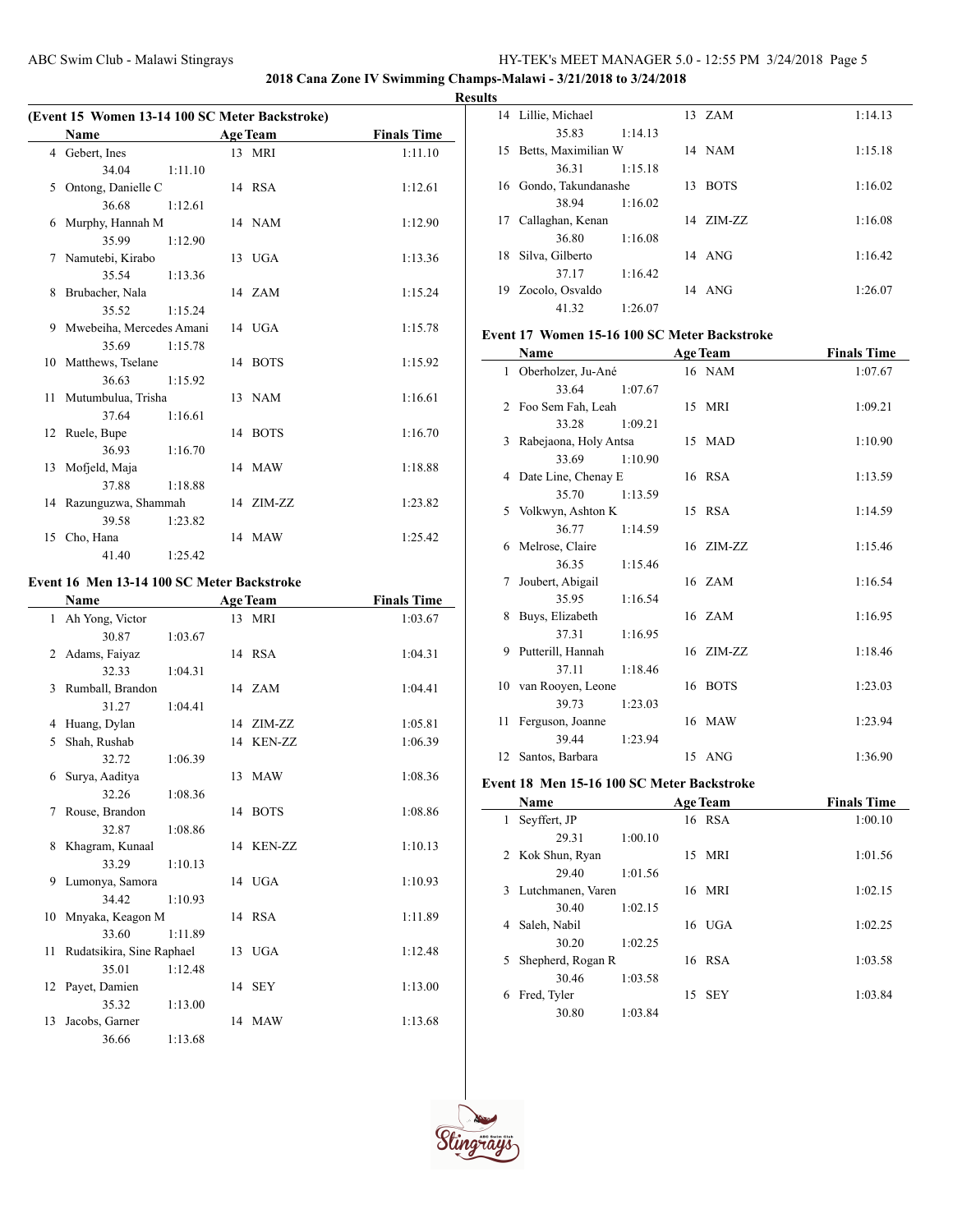**2018 Cana Zone IV Swimming Champs-Malawi - 3/21/2018 to 3/24/2018**

 $\overline{a}$ 

#### **Results**

| (Event 18 Men 15-16 100 SC Meter Backstroke) |                        |         |    |                 |                    |  |
|----------------------------------------------|------------------------|---------|----|-----------------|--------------------|--|
|                                              | Name                   |         |    | <b>Age Team</b> | <b>Finals Time</b> |  |
|                                              | 7 Lindsay, Thomas      |         |    | 16 ZIM-ZZ       | 1:05.56            |  |
|                                              | 31.83                  | 1:05.56 |    |                 |                    |  |
| 8                                            | Bekker, Andile         |         | 15 | <b>BOTS</b>     | 1:05.57            |  |
|                                              | 32.21                  | 1:05.57 |    |                 |                    |  |
| 9                                            | Van Vlaanderen, Andrea |         |    | 16 ZAM          | 1:05.87            |  |
|                                              | 31.45                  | 1:05.87 |    |                 |                    |  |
|                                              | 10 Devenish, James     |         |    | 16 MAW          | 1:07.14            |  |
|                                              | 32.03                  | 1:07.14 |    |                 |                    |  |
| 11                                           | Bagley, Graham         |         |    | 16 ZAM          | 1:07.26            |  |
|                                              | 31.60                  | 1:07.26 |    |                 |                    |  |
|                                              | 12 Mukalazi, Tendo     |         |    | 15 UGA          | 1:07.69            |  |
|                                              | 32.74                  | 1:07.69 |    |                 |                    |  |
|                                              | 13 Devenish, Matthew   |         |    | 15 MAW          | 1:09.85            |  |
|                                              | 34.36                  | 1:09.85 |    |                 |                    |  |
|                                              | 14 Smith, Jordan       |         |    | 16 ZIM-ZZ       | 1:13.16            |  |
|                                              | 35.40                  | 1:13.16 |    |                 |                    |  |
|                                              | 15 Payet, Bertrand     |         |    | 16 SEY          | 1:13.49            |  |
|                                              | 35.44                  | 1:13.49 |    |                 |                    |  |

# **Event 19 Women 17 & Over 100 SC Meter Backstroke**

|    | Name                      |         |                 | <b>Age Team</b> | <b>Finals Time</b> |
|----|---------------------------|---------|-----------------|-----------------|--------------------|
|    | 1 Thorpe, Imara Bella     |         |                 | 17 KEN-ZZ       | 1:05.66            |
|    | 31.75                     | 1:05.66 |                 |                 |                    |
| 2  | Sousa, Catarina           |         |                 | 17 ANG          | 1:06.44            |
|    | 32.47                     | 1:06.44 |                 |                 |                    |
| 3  | Buys, Johanna J           |         |                 | 17 ZAM          | 1:08.57            |
|    | 33.14                     | 1:08.57 |                 |                 |                    |
| 4  | Weber, Zuné               |         |                 | 17 NAM          | 1:10.78            |
|    | 33.40                     | 1:10.78 |                 |                 |                    |
| 5. | Balneaves, Kim            |         |                 | 17 ZIM-ZZ       | 1:13.81            |
|    | 36.09                     | 1:13.81 |                 |                 |                    |
| 6  | Young, Robyn              |         |                 | 17 SWZ          | 1:13.91            |
|    | 35.46                     | 1:13.91 |                 |                 |                    |
| 7  | Pinto, Ammara             |         |                 | 20 MAW          | 1:13.96            |
|    | 35.63                     | 1:13.96 |                 |                 |                    |
|    | 8 Mukonoweshuro, Nyasha   |         |                 | 18 ZIM-ZZ       | 1:16.00            |
|    | 36.48                     | 1:16.00 |                 |                 |                    |
|    | 9 Kamwendo, Mwandeyi      |         |                 | 17 MAW          | 1:16.61            |
|    | 37.21                     | 1:16.61 |                 |                 |                    |
|    | 10 Nkete, Alora           |         | 17 <sup>7</sup> | <b>BOTS</b>     | 1:24.34            |
|    | 39.91                     | 1:24.34 |                 |                 |                    |
| 11 | Van Staden, Marick-Eileen |         |                 | 18 ZAM          | 1:30.43            |
|    | 42.57                     | 1:30.43 |                 |                 |                    |

# **Event 20 Men 17 & Over 100 SC Meter Backstroke**

| <b>Name</b>           |         | <b>Age Team</b> | <b>Finals Time</b> |
|-----------------------|---------|-----------------|--------------------|
| Smit, Naested         |         | 17 ZAM          | 1:01.31            |
| 29.54                 | 1:01.31 |                 |                    |
| 2 Francisco, Daniel   |         | 18 ANG          | 1:02.16            |
| 29.64                 | 1:02.16 |                 |                    |
| 3 Johannesson, Jureck |         | <b>NAM</b>      | 1:04.72            |
| 31.47                 | 1:04.72 |                 |                    |

| v  |                        |         |    |             |         |
|----|------------------------|---------|----|-------------|---------|
| 4  | Mjimba, Vuyisile       |         |    | 18 ZIM-ZZ   | 1:06.08 |
|    | 32.22                  | 1:06.08 |    |             |         |
| 5  | Grunenberg, Marco      |         |    | 19 ZAM      | 1:07.05 |
|    | 32.52                  | 1:07.05 |    |             |         |
| 6  | Joe, Ricardo           |         | 18 | ZIM-ZZ      | 1:08.13 |
|    | 32.06                  | 1:08.13 |    |             |         |
| 7  | Sebikiri, Maemo        |         |    | 18 BOTS     | 1:11.47 |
|    | 33.92                  | 1:11.47 |    |             |         |
| 8  | Yiannakis, Constantino |         |    | 18 MAW      | 1:11.84 |
|    | 33.43                  | 1:11.84 |    |             |         |
| 9  | Krishnan, Harishankar  |         |    | 17 MAW      | 1:14.39 |
|    | 35.04                  | 1:14.39 |    |             |         |
| 10 | Zocolo, Tiago          |         | 17 | ANG         | 1:17.25 |
|    | 37.14                  | 1:17.25 |    |             |         |
| 11 | Dzingai, Solomon       |         | 17 | <b>BOTS</b> | 1:20.42 |
|    | 37.26                  | 1:20.42 |    |             |         |

# **Event 21 Women 14 & Under 4x50 SC Meter Medley Relay**

|               | Team                       |         | Relay                |                              | <b>Finals Time</b> |
|---------------|----------------------------|---------|----------------------|------------------------------|--------------------|
| 1             | <b>RSA</b>                 |         | A                    |                              | 2:09.05            |
|               | 1) Davidson, Lize-Marie 14 |         |                      | 2) Clifton-Smith, Candice 13 |                    |
|               | 3) Ontong, Danielle C 14   |         |                      | 4) Cromhout, Hannah E 13     |                    |
|               | 32.09                      | 1:08.32 | 1:40.92              | 2:09.05                      |                    |
|               | 2 ZAM                      |         | A                    |                              | 2:10.49            |
|               | 1) Phiri, Mia A 14         |         | 2) Fawaz, Yasmina 13 |                              |                    |
|               | 3) Brubacher, Nala 14      |         |                      | 4) Rathbone, Molly A 14      |                    |
|               | 31.40                      | 1:07.31 | 1:39.86              | 2:10.49                      |                    |
| $\mathcal{E}$ | ZIM-ZZ                     |         | A                    |                              | 2:16.58            |
|               | 1) Ramajan, Saira 12       |         |                      | 2) Mitchell, Hannah 14       |                    |
|               | 3) Razunguzwa, Shammah 14  |         |                      | 4) Mahobele, Mkhuseli 12     |                    |
|               | 33.98                      | 1:11.50 | 1:45.86              | 2:16.58                      |                    |
| 4             | <b>BOTS</b>                |         | A                    |                              | 2:17.44            |
|               | 1) Ruele, Bupe 14          |         |                      | 2) Matthews, Tselane 14      |                    |
|               | 3) Ingwe, Kimberly 12      |         | 4) Egner, Maxine 13  |                              |                    |
|               | 35 11                      | 1:15.67 | 1:49.53              | 2:17.44                      |                    |
| 5.            | KEN-ZZ                     |         | A                    |                              | 2:17.64            |
|               | 1) Wanakai, Lenise A 12    |         |                      | 2) Kimani, Jasmin W 14       |                    |
|               | 3) Okumu, Victoria A 13    |         | 4) Nasser, Aisha 14  |                              |                    |
|               | 36.57                      | 1:14.10 | 1:46.53              | 2:17.64                      |                    |
| 6             | MAW                        |         | A                    |                              | 2:21.22            |
|               | 1) Cho, Hana 14            |         |                      | 2) Giannakis, Illiofisti 14  |                    |
|               | 3) Melrose, Annika 14      |         | 4) Mofjeld, Maja 14  |                              |                    |
|               | 39.01                      | 1:17.78 | 1:51.85              | 2:21.22                      |                    |

# **Event 22 Men 14 & Under 4x50 SC Meter Medley Relay**

| Team                   |         | Relav                         |                    | <b>Finals Time</b> |
|------------------------|---------|-------------------------------|--------------------|--------------------|
| ZAM                    |         | A                             |                    | 1:59.89            |
| 1) Rumball, Brandon 14 |         | 2) Shamambo, Damien 14        |                    |                    |
| 3) Mwamba, Wina M 14   |         | 4) Van Staden, Derick-Juan 14 |                    |                    |
| 29.71                  | 1:02.90 | 1:32.47                       | 1:59.89            |                    |
| ZIM-ZZ                 |         | A                             |                    | 2:05.88            |
| 1) Callaghan, Kenan 14 |         | 2) Madziyire, Nigel 12        |                    |                    |
| 3) Retzlaff, Paul 14   |         |                               | 4) Huang, Dylan 14 |                    |
| 32.04                  | 1:12.21 | 1:40.63                       | 2:05.88            |                    |
|                        |         |                               |                    |                    |

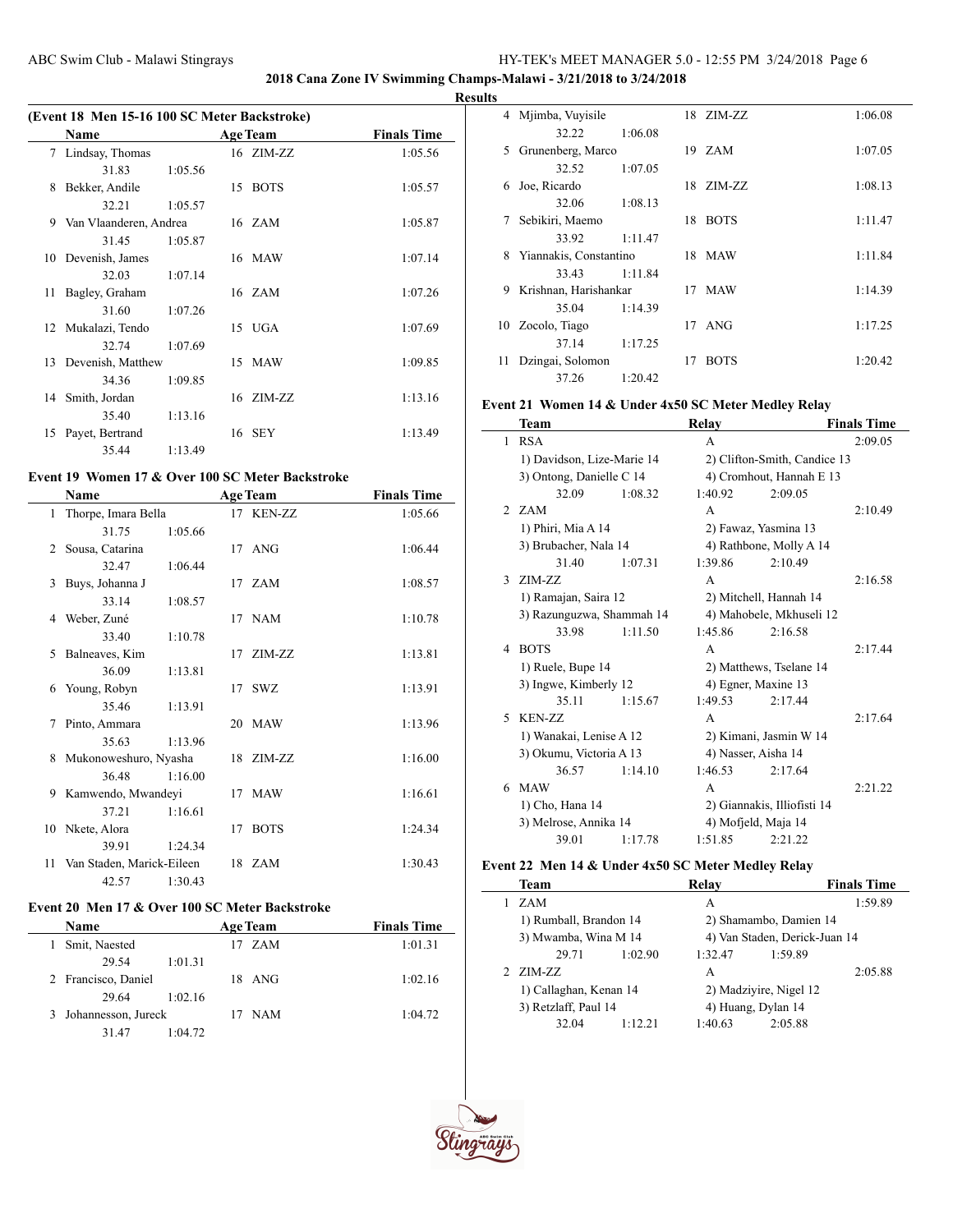**Event 24 Men 15 & Over 4x50 SC Meter Medley Relay**

**2018 Cana Zone IV Swimming Champs-Malawi - 3/21/2018 to 3/24/2018 Results**

### **(Event 22 Men 14 & Under 4x50 SC Meter Medley Relay)**

|   | Team                      |         | Relay                           |                       | <b>Finals Time</b> |
|---|---------------------------|---------|---------------------------------|-----------------------|--------------------|
|   | 3 KEN-ZZ                  |         | A                               |                       | 2:08.03            |
|   | 1) Shah, Rushab 14        |         |                                 | 2) Kithikii, Scott 14 |                    |
|   | 3) Khagram, Kunaal 14     |         |                                 | 4) Muravej, Aryen 12  |                    |
|   | 30.94                     | 1:06.56 | 1:37.86                         | 2:08.03               |                    |
| 4 | <b>MAW</b>                |         | A                               |                       | 2:12.23            |
|   | 1) Jacobs, Garner 14      |         |                                 | 2) Sangala, Paulo 13  |                    |
|   | 3) Surya, Aaditya 13      |         |                                 | 4) Steyn, Barend 14   |                    |
|   | 34.29                     | 1:13.01 | 1:43.04                         | 2:12.23               |                    |
| 5 | <b>SEY</b>                |         | A                               |                       | 2:14.96            |
|   | 1) Payet, Damien 14       |         | 2) Vidot, Alain 13              |                       |                    |
|   | 3) Payet, Thierry 10      |         | 4) Nathan, Nagapin 12           |                       |                    |
|   | 34.63                     | 1:09.06 | 1:45.69                         | 2:14.96               |                    |
| 6 | <b>UGA</b>                |         | A                               |                       | 2:15.25            |
|   | 1) Lumonya, Samora 14     |         | 2) Rudatsikira, Sine Raphael 13 |                       |                    |
|   | 3) Mayanja, Abba 12       |         | 4) Settumba, Paulsen Jordan 13  |                       |                    |
|   | 33.95                     | 1:11.91 | 1:44.20                         | 2:15.25               |                    |
| 7 | <b>BOTS</b>               |         | A                               |                       | 2:16.47            |
|   | 1) Gondo, Takundanashe 13 |         | 2) Mokobi, Kgotla 11            |                       |                    |
|   | 3) Rouse, Brandon 14      |         |                                 | 4) Matija, Tumo 12    |                    |
|   | 34.44                     | 1:15.94 | 1:45.30                         | 2:16.47               |                    |
| 8 | <b>ANG</b>                |         | A                               |                       | 2:23.88            |
|   | 1) Silva, Gilberto 14     |         |                                 | 2) Zocolo, Osvaldo 14 |                    |
|   | 3) Freitas, Filipe 12     |         |                                 | 4) Taborda, Heilio 10 |                    |
|   | 34.65                     | 1:12.08 | 1:43.55                         | 2:23.88               |                    |

#### **Event 23 Women 15 & Over 4x50 SC Meter Medley Relay**

L,

|                | Team                     |         | <b>Relay</b>         |                               | <b>Finals Time</b> |
|----------------|--------------------------|---------|----------------------|-------------------------------|--------------------|
|                | 1 ZAM                    |         | A                    |                               | 2:04.42            |
|                | 1) Joubert, Abigail 16   |         | 2) Paljk, Tilka 21   |                               |                    |
|                | 3) Buys, Johanna J 17    |         |                      | 4) Chungu, Chibwe 16          |                    |
|                | 34.46                    | 1:06.27 | 1:35.46              | 2:04.42                       |                    |
| $\mathfrak{D}$ | <b>MRI</b>               |         | A                    |                               | 2:11.20            |
|                | 1) Foo Sem Fah, Leah 15  |         |                      | 2) Kok Shun, Alicia 13        |                    |
|                | 3) Gebert, Ines 13       |         | 4) Lukhoo, Vritee 12 |                               |                    |
|                | 32.83                    | 1:07.22 | 1:39.18              | 2:11.20                       |                    |
| $\mathcal{E}$  | <b>NAM</b>               |         | A                    |                               | 2:13.15            |
|                | 1) Oberholzer, Ju-Ané 16 |         |                      | 2) Murphy, Hannah M 14        |                    |
|                | 3) Mutumbulua, Trisha 13 |         | 4) Weber, Zuné 17    |                               |                    |
|                | 32.14                    | 1:10.22 | 1:45.22              | 2:13.15                       |                    |
| 4              | <b>MAW</b>               |         | A                    |                               | 2:15.23            |
|                | 1) Pinto, Ammara 20      |         | 2) Sangala, Maya 16  |                               |                    |
|                | 3) Kamwendo, Mwandeyi 17 |         |                      | 4) Chang'anamuno, Tayamika 17 |                    |
|                | 33.99                    | 1:12.42 | 1:44.44              | 2:15.23                       |                    |
| 5              | $ZIM-ZZ$                 |         | A                    |                               | 2:18.17            |
|                | 1) Melrose, Claire 16    |         | 2) Balneaves, Kim 17 |                               |                    |
|                | 3) Putterill, Hannah 16  |         |                      | 4) Mukonoweshuro, Nyasha 18   |                    |
|                | 34.90                    | 1:14.10 | 1:49.02              | 2:18.17                       |                    |
| 6              | SWZ                      |         | A                    |                               | 2:25.32            |
|                | 1) Young, Robyn 17       |         |                      | 2) Volschank, Nadia 16        |                    |
|                | 3) Njoroge, Jessica J 16 |         |                      | 4) Dlamini, Senamile 15       |                    |
|                | 35.66                    | 1:13.95 | 1:51.53              | 2:25.32                       |                    |

## **Team Relay Finals Time** 1 MRI A 1:49.38 1) Kok Shun, Ryan 15 2) Wong Chap Lan, Oliver 15 3) Ah Yong, Victor 13 4) Purahoo, Ovesh 16 28.38 57.98 1:25.05 1:49.38 2 ZAM A 1:51.92 1) Smit, Naested 17 2) Naidu, Kumaren M 20 3) Van Rensburg, Darren 15 4) Mataka, Mapalo J 19 28.37 59.49 1:27.10 1:51.92 3 RSA 1:52.07 1) Adams, Faiyaz 14 2) Seyffert, JP 16 3) Mnyaka, Keagon M 14 4) Shepherd, Rogan R 16 29.74 59.61 1:27.14 1:52.07 4 MAW A 1:53.77 1) Devenish, James 16 2) Gomes, Filipe 20 3) Yiannakis, Constantino 18 4) Swift, Michael 17 30.66 59.80 1:28.56 1:53.77 5 UGA A 1:59.04 1) Saleh, Nabil 16 2) Mukalazi, Tendo 15 3) Rudatsikira, Sine Raphael 13 4) Saleh, Fadhil 16 29.28 1:01.96 1:59.04 1:59.04 6 NAM A 1:59.06 1) Johannesson, Jureck 17 2) Lichtenberg, Matthias C 18 3) Le Roux, Corné 15 4) Betts, Maximilian W 14 30.32 1:03.45 1:30.62 1:59.06 7 ZIM-ZZ A 1:59.76 1) Mjimba, Vuyisile 18 2) Vlahakis, Christopher 17 3) Joe, Ricardo 18 4) Jones, Brett 15 31.02 1:05.90 1:33.62 1:59.76 8 BOTS A 2:00.39

#### **Event 25 Women 12 & Under 200 SC Meter Breaststroke**

1) Sebikiri, Maemo 18 2) Fischer, Ethan 15 3) Bekker, Andile 15 4) Dzingai, Solomon 17 32.80 1:03.85 1:32.41 2:00.39

|                | Name                   |         | <b>Age Team</b> |         | <b>Finals Time</b> |
|----------------|------------------------|---------|-----------------|---------|--------------------|
| 1              | Ingwe, Kimberly        |         | 12 BOTS         |         | 3:09.02            |
|                | 41.83                  | 1:29.44 | 2:19.97         | 3:09.02 |                    |
| $\mathfrak{D}$ | Pinto, Anna            |         | 12 MAW          |         | 3:09.35            |
|                | 43.95                  | 1:32.47 | 2:20.74         | 3:09.35 |                    |
| 3              | Van Oosterhout, Sophie |         | 12 MAW          |         | 3:11.21            |
|                | 43.63                  | 1:32.94 | 2:23.13         | 3:11.21 |                    |
| 4              | Chicksen, Jade         |         | 11 ZIM-ZZ       |         | 3:13.59            |
|                | 43.48                  | 1:32.48 | 2:23.57         | 3:13.59 |                    |
| 5              | Wangeci, Erica         |         | 12 KEN-ZZ       |         | 3:13.85            |
|                | 44.04                  | 1:33.62 | 2:24.11         | 3:13.85 |                    |
| 6              | Ramajan, Saira         |         | 12 ZIM-ZZ       |         | 3:18.10            |
|                | 44.32                  | 1:33.48 | 2:26.23         | 3:18.10 |                    |
| 7              | Liacopoulos, Antonia   |         | 12 ZAM          |         | 3:23.11            |
|                | 43.48                  | 1:34.82 | 2:28.49         | 3:23.11 |                    |
| 8              | Samaras, Abbie         |         | 12 ZAM          |         | 3:24.90            |
|                | 42.26                  | 1:33.30 | 2:28.69         | 3:24.90 |                    |



 $\overline{a}$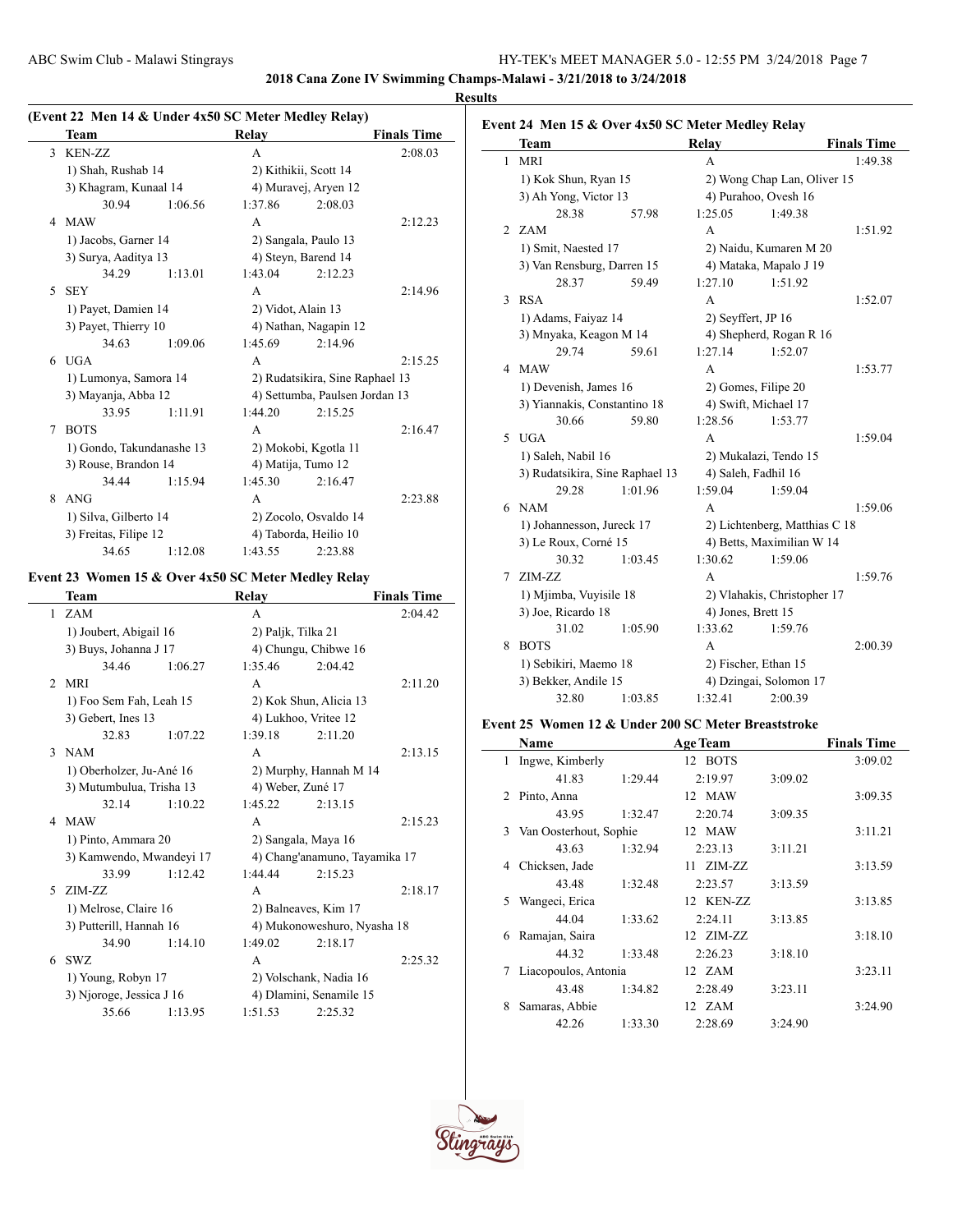**2018 Cana Zone IV Swimming Champs-Malawi - 3/21/2018 to 3/24/2018**

# **(Event 25 Women 12 & Under 200 SC Meter Breaststroke) Name Age Team Finals Time** 9 Naukosho, Ariana 10 NAM 3:33.96 51.32 1:44.83 2:39.97 3:33.96 **Event 26 Men 12 & Under 200 SC Meter Breaststroke Name Age Team Finals Time** 1 Freitas, Filipe 12 ANG 2:48.36 37.67 1:20.05 2:04.21 2:48.36 2 Nathan, Nagapin 12 SEY 2:56.21 38.45 1:22.85 2:09.57 2:56.21 3 Mayanja, Abba 12 UGA 3:02.83 40.54 1:26.83 2:14.23 3:02.83 4 Bashir, Ishaq 12 KEN-ZZ 3:10.81 1:28.55 2:18.77 3:10.81 5 Esslinger, Nico 12 NAM 3:12.03 44.42 1:33.62 2:23.24 3:12.03 6 De Swardt, Jayden 11 ZIM-ZZ 3:13.71 43.45 1:31.84 2:22.90 3:13.71 7 Madziyire, Nigel 12 ZIM-ZZ 3:15.98 41.98 1:30.29 2:23.22 3:15.98 8 Cho, Seijiro 11 MAW 3:19.83 43.90 1:33.15 2:26.41 3:19.83 9 Mwamba, Mutale 11 ZAM 3:20.92 46.28 1:38.14 2:32.36 3:20.92 10 Matija, Tumo 12 BOTS 3:24.74 43.18 1:33.89 2:28.53 3:24.74 11 Mokobi, Kgotla 11 BOTS 3:31.17 42.78 1:35.03 2:33.17 3:31.17 12 Johnstone, Gareth 11 MAW 3:38.93 48.36 1:43.54 2:41.29 3:38.93 13 Mulenga, Ndabila B 12 ZAM 3:42.98 42.67 1:36.85 2:39.54 3:42.98 **Event 27 Women 13-14 200 SC Meter Breaststroke**

|   | Name                   |         | <b>Age Team</b>  |         | <b>Finals Time</b> |
|---|------------------------|---------|------------------|---------|--------------------|
|   | 1 Kok Shun, Alicia     |         | 13 MRI           |         | 2:46.69            |
|   | 37.24                  | 1:19.32 | 2:02.89          | 2:46.69 |                    |
|   | 2 Namutebi, Kirabo     |         | 13 UGA           |         | 2:55.83            |
|   | 40.28                  | 1:25.51 | 2:12.25          | 2:55.83 |                    |
| 3 | Kimani, Jasmin W       |         | 14 KEN-ZZ        |         | 2:57.37            |
|   | 41.80                  | 1:26.60 | 2:12.54          | 2:57.37 |                    |
| 4 | Ontong, Danielle C     |         | 14 RSA           |         | 2:57.95            |
|   | 40.27                  | 1:25.75 | 2:12.90          | 2:57.95 |                    |
| 5 | Mitchell, Hannah       |         | $14$ $ZIM-ZZ$    |         | 3:00.76            |
|   | 40.58                  | 1:26.09 | 2:13.32          | 3:00.76 |                    |
| 6 | Fawaz, Yasmina         |         | $13 \text{ ZAM}$ |         | 3:03.99            |
|   | 37.85                  | 1:25.52 | 2:14.88          | 3:03.99 |                    |
| 7 | Mawere, Makanaka       |         | 14 ZIM-ZZ        |         | 3:04.25            |
|   | 42.17                  | 1:29.16 | 2:16.87          | 3:04.25 |                    |
| 8 | Clifton-Smith, Candice |         | 13 RSA           |         | 3:04.85            |
|   | 38.96                  | 1:25.44 | 2:16.00          | 3:04.85 |                    |
| 9 | Melrose, Annika        |         | 14 MAW           |         | 3:05.58            |
|   | 42.38                  | 1:30.08 | 2:18.90          | 3:05.58 |                    |

| <b>Results</b> |                          |         |                  |         |         |  |  |  |
|----------------|--------------------------|---------|------------------|---------|---------|--|--|--|
|                | 10 Mutumbulua, Trisha    |         | <b>NAM</b><br>13 |         | 3:09.40 |  |  |  |
|                |                          | 1:33.09 | 2:22.56          | 3:09.40 |         |  |  |  |
| 11.            | Giannakis, Illiofisti    |         | MAW<br>14        |         | 3:13.21 |  |  |  |
|                | 41.26                    | 1:31.08 | 2:23.21          | 3:13.21 |         |  |  |  |
|                | 12 Hauptfleisch, Charmae |         | 14 ZAM           |         | 3:13.56 |  |  |  |
|                | 41 77                    | 1:31.21 | 2:23.11          | 3:13.56 |         |  |  |  |
|                | 13 Clow, Shelby Rose     |         | 14 UGA           |         | 3:16.19 |  |  |  |
|                | 42.35                    | 1:31.80 | 2:23.98          | 3:16.19 |         |  |  |  |
|                | 14 Nasser, Aisha         |         | KEN-ZZ<br>14     |         | 3:19.21 |  |  |  |
|                | 41.68                    | 1:30.12 | 2:23.95          | 3:19.21 |         |  |  |  |

#### **Event 28 Men 13-14 200 SC Meter Breaststroke**

|    | Name                        |         | <b>Age Team</b> |         | <b>Finals Time</b> |
|----|-----------------------------|---------|-----------------|---------|--------------------|
|    | 1 Mnyaka, Keagon M          |         | 14 RSA          |         | 2:37.24            |
|    | 34.71                       | 1:15.16 | 1:56.95         | 2:37.24 |                    |
| 2  | Adams, Faiyaz               |         | 14 RSA          |         | 2:37.51            |
|    | 35.61                       | 1:15.86 | 1:58.09         | 2:37.51 |                    |
| 3  | Betts, Maximilian W         |         | 14 NAM          |         | 2:42.42            |
|    | 36.87                       | 1:18.04 | 1:59.90         | 2:42.42 |                    |
|    | 4 Ah Yong, Victor           |         | 13 MRI          |         | 2:45.78            |
|    | 36.36                       | 1:18.58 | 2:03.22         | 2:45.78 |                    |
| 5  | Vidot, Alain                |         | 13 SEY          |         | 2:48.67            |
|    | 36.79                       | 1:18.51 | 2:02.30         | 2:48.67 |                    |
| 6  | Kithikii, Scott             |         | 14 KEN-ZZ       |         | 2:53.17            |
|    | 38.08                       | 1:22.30 | 2:09.14         | 2:53.17 |                    |
| 7  | Rouse, Brandon              |         | 14 BOTS         |         | 2:53.34            |
|    | 36.76                       | 1:19.64 | 2:06.50         | 2:53.34 |                    |
| 8  | Makona, John Paul           |         | 14 KEN-ZZ       |         | 2:57.97            |
|    | 40.57                       | 1:25.12 | 1:25.12         | 2:57.97 |                    |
|    | 9 Van Staden, Derick-Juan   |         | 14 ZAM          |         | 3:00.51            |
|    | 38.86                       | 1:24.79 | 2:13.43         | 3:00.51 |                    |
| 10 | Shamambo, Damien            |         | 14 ZAM          |         | 3:02.13            |
|    | 38.84                       | 1:23.79 | 2:13.25         | 3:02.13 |                    |
| 11 | Sangala, Paulo              |         | 13 MAW          |         | 3:03.68            |
|    | 40.00                       | 1:27.07 | 2:15.63         | 3:03.68 |                    |
|    | 12 Zocolo, Osvaldo          |         | 14 ANG          |         | 3:06.82            |
|    | 39.81                       | 1:27.01 | 2:18.84         | 3:06.82 |                    |
|    | 13 Settumba, Paulsen Jordan |         | 13 UGA          |         | 3:11.68            |
|    | 43.93                       | 1:33.18 | 2:24.14         | 3:11.68 |                    |
|    | 14 Pickard, Reuben          |         | 13 MAW          |         | 3:17.69            |
|    | 44.17                       | 1:33.61 | 2:25.59         | 3:17.69 |                    |

#### **Event 29 Women 15-16 200 SC Meter Breaststroke**

|   | <b>Name</b>        |         | <b>Age Team</b>  |         | <b>Finals Time</b> |
|---|--------------------|---------|------------------|---------|--------------------|
| 1 | Volkwyn, Ashton K  |         | <b>RSA</b><br>15 |         | 2:50.47            |
|   | 38.88              | 1:21.94 | 2:06.12          | 2:50.47 |                    |
| 2 | Oberholzer, Ju-Ané |         | 16 NAM           |         | 2:59.22            |
|   | 40.32              | 1:25.40 | 2:12.14          | 2:59.22 |                    |
| 3 | Volschank, Nadia   |         | 16 SWZ           |         | 3:02.58            |
|   | 41.60              | 1:28.99 | 2:16.93          | 3:02.58 |                    |
| 4 | Naidu, Harleena    |         | 16 ZAM           |         | 3:05.04            |
|   | 39.41              | 1:24.96 | 2:13.72          | 3:05.04 |                    |
|   | Sangala, Maya      |         | MAW<br>16        |         | 3:05.91            |
|   | 41.26              | 1:28.25 | 2:17.04          | 3:05.91 |                    |



 $\overline{\phantom{a}}$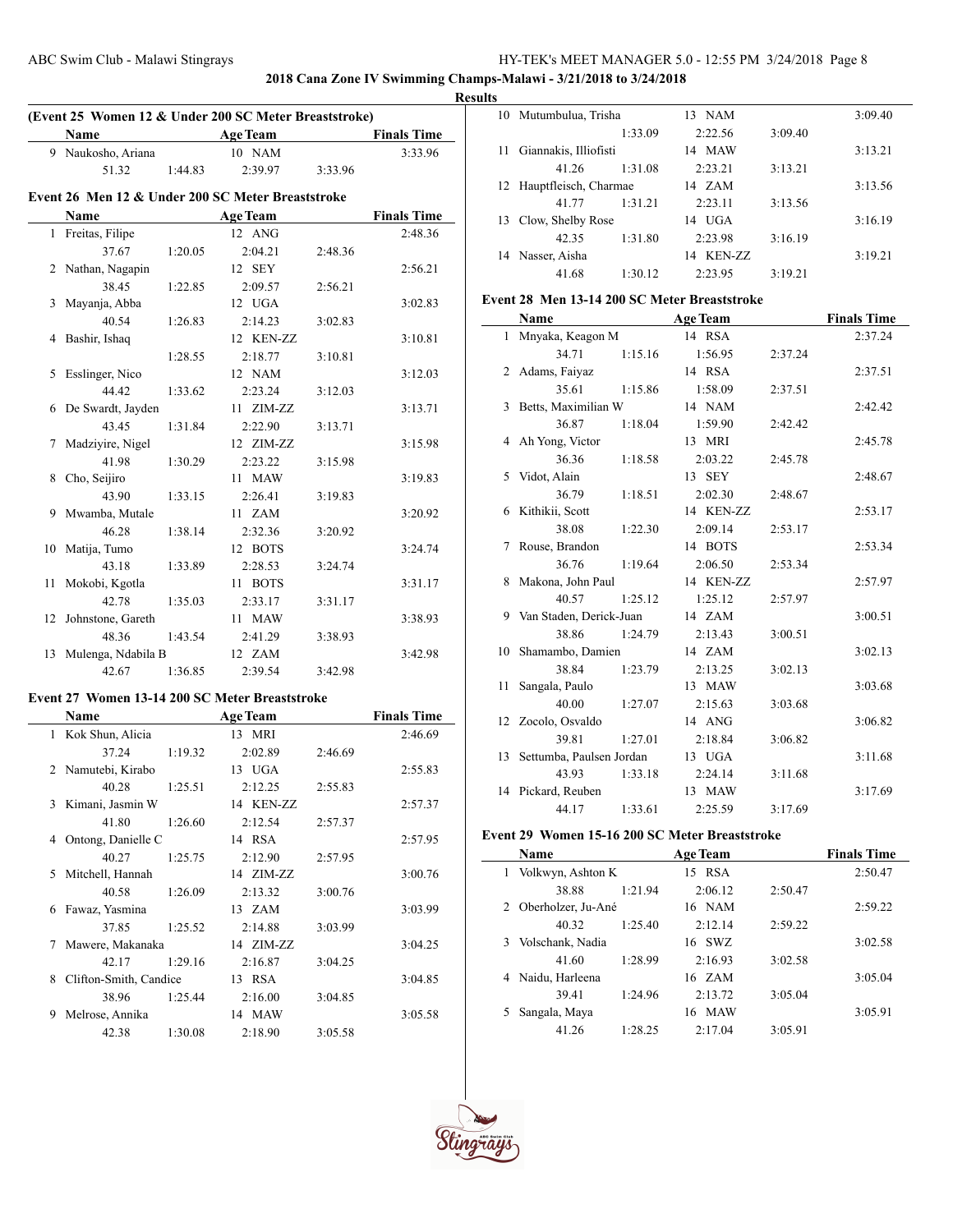# **2018 Cana Zone IV Swimming Champs-Malawi - 3/21/2018 to 3/24/2018**

 $\overline{\phantom{0}}$ 

 $\overline{\phantom{0}}$ 

### **Results**

| (Event 29 Women 15-16 200 SC Meter Breaststroke) |                  |                 |           |         |                    |  |
|--------------------------------------------------|------------------|-----------------|-----------|---------|--------------------|--|
| <b>Name</b>                                      |                  | <b>Age Team</b> |           |         | <b>Finals Time</b> |  |
| 6                                                | Chungu, Chibwe   |                 | 16 ZAM    |         | 3:07.99            |  |
|                                                  | 41.69            | 1:29.19         | 2:18.47   | 3:07.99 |                    |  |
|                                                  | Gondo, Ruvarashe |                 | 15 BOTS   |         | 3:24.94            |  |
|                                                  | 44.51            | 1:36.29         | 2:31.07   | 3:24.94 |                    |  |
| 8                                                | Jacobs, Elsie    |                 | MAW<br>14 |         | 3:27.25            |  |
|                                                  | 44.48            | 1:37.44         | 2:31.99   | 3.2725  |                    |  |

# **Event 30 Men 15-16 200 SC Meter Breaststroke**

|    | Name                        |         | <b>Age Team</b> |         | <b>Finals Time</b> |
|----|-----------------------------|---------|-----------------|---------|--------------------|
| 1  | Seyffert, JP                |         | 16 RSA          |         | 2:20.36            |
|    | 31.93                       | 1:07.22 | 1:43.74         | 2:20.36 |                    |
| 2  | Wong Chap Lan, Oliver       |         | 15 MRI          |         | 2:30.57            |
|    | 31.74                       | 1:07.81 | 1:48.40         | 2:30.57 |                    |
| 3  | Fischer, Ethan              |         | 15 BOTS         |         | 2:35.59            |
|    | 34.21                       | 1:13.34 | 1:53.97         | 2:35.59 |                    |
|    | 4 Lutchmanen, Varen         |         | 16 MRI          |         | 2:35.71            |
|    | 35.78                       | 1:15.66 | 1:56.07         | 2:35.71 |                    |
| 5. | Van Rensburg, Darren        |         | 15 ZAM          |         | 2:44.58            |
|    | 35.37                       | 1:16.30 | 1:59.39         | 2:44.58 |                    |
| 6  | Teixeira, Francisco         |         | $15$ ANG        |         | 2:45.56            |
|    | 35.67                       | 1:17.25 | 2:01.02         | 2:45.56 |                    |
|    | Bagley, Graham              |         | 16 ZAM          |         | 2:48.93            |
|    | 34.78                       | 1:16.20 | 2:02.25         | 2:48.93 |                    |
|    | Mukalazi, Tendo             |         | 15 UGA          |         | DO                 |
|    | Arms two strokes underwater |         |                 |         |                    |
|    | Smith, Jordan               |         | 16 ZIM-ZZ       |         | DO                 |

## **Event 31 Women 17 & Over 200 SC Meter Breaststroke**

 $\overline{a}$ 

| <b>Name</b>        |         | <b>Age Team</b> |         | <b>Finals Time</b> |
|--------------------|---------|-----------------|---------|--------------------|
| Paljk, Tilka       |         | 21 ZAM          |         | 2:39.00            |
| 35.89              | 1:16.67 | 1:57.64         | 2:39.00 |                    |
| 2 Buys, Johanna J  |         | 17 ZAM          |         | 2:50.53            |
| 36.63              | 1:19.25 | 2:04.32         | 2:50.53 |                    |
| 3 Nxumalo, Lungelo |         | SWZ             |         | 3:20.76            |
| 44 74              | 1:36.28 | 2:29.17         | 3:20.76 |                    |

# **Event 32 Men 17 & Over 200 SC Meter Breaststroke**

|    | <b>Name</b>             |         | <b>Age Team</b> |         | <b>Finals Time</b> |
|----|-------------------------|---------|-----------------|---------|--------------------|
| 1  | Gomes, Filipe           |         | 20 MAW          |         | 2:23.76            |
|    | 32.41                   | 1:08.11 | 1:45.46         | 2:23.76 |                    |
| 2  | Rakotomavo, Stephan     |         | 23 MAD          |         | 2:32.37            |
|    | 34.14                   | 1:12.07 | 1:51.24         | 2:32.37 |                    |
| 3  | Lichtenberg, Matthias C |         | 18 NAM          |         | 2:34.89            |
|    | 34.55                   | 1:13.51 | 1:53.80         | 2:34.89 |                    |
| 4  | Smit, Naested           |         | 17 ZAM          |         | 2:38.98            |
|    | 34.29                   | 1:13.56 | 1:55.42         | 2:38.98 |                    |
| 5. | Naidu, Kumaren M        |         | 20 ZAM          |         | 2:44.27            |
|    | 34.85                   | 1:15.90 | 1:59.99         | 2:44.27 |                    |
| 6  | Vlahakis, Christopher   |         | ZIM-ZZ<br>17    |         | 2:52.70            |
|    | 36.36                   | 1:19.65 | 2:05.49         | 2:52.70 |                    |

| 7                                                | Swift, Michael            | 17      | <b>MAW</b>      |         | 3:16.68            |  |  |
|--------------------------------------------------|---------------------------|---------|-----------------|---------|--------------------|--|--|
|                                                  | 39.06                     | 1:26.51 | 2:21.82         | 3:16.68 |                    |  |  |
| Event 33 Girls 12 & Under 50 SC Meter Backstroke |                           |         |                 |         |                    |  |  |
|                                                  | Name                      |         | <b>Age Team</b> |         | <b>Finals Time</b> |  |  |
| 1                                                | Ramajan, Saira            | 12      | ZIM-ZZ          |         | 33.55              |  |  |
| 2                                                | Jack, Michelle            | 12      | <b>BOTS</b>     |         | 33.72              |  |  |
| 3                                                | Lukhoo, Vritee            | 12      | MRI             |         | 34.95              |  |  |
| 4                                                | Ingwe, Kimberly           | 12      | <b>BOTS</b>     |         | 35.02              |  |  |
| 5                                                | Wanakai, Lenise A         | 12      | <b>KEN-ZZ</b>   |         | 35.37              |  |  |
| 6                                                | Phiri, Jade A             | 11      | <b>ZAM</b>      |         | 35.91              |  |  |
| 7                                                | Pollen, Paige             | 12      | ZAM             |         | 37.83              |  |  |
| 8                                                | Windell, Kara             | 11      | <b>MAW</b>      |         | 38.33              |  |  |
| 9                                                | Staines, Mia              | 12      | <b>MAW</b>      |         | 38.96              |  |  |
| 10                                               | Tungamirai, Julie         | 12      | ZIM-ZZ          |         | 39.10              |  |  |
| 11                                               | Oh, Jasmine Yumbok        | 12      | <b>MOZ</b>      |         | 40.37              |  |  |
| 12                                               | Naukosho, Ariana          | 10      | <b>NAM</b>      |         | 41.27              |  |  |
| 13                                               | Majongonhe, Dilza Da Bety | 12      | MOZ             |         | 42.79              |  |  |
| 14                                               | Dlamini, Swakhile T       | 12      | SWZ             |         | 43.62              |  |  |
| 15                                               | Young, Lauren             | 12      | <b>SWZ</b>      |         | 45.90              |  |  |

### **Event 34 Men 12 & Under 50 SC Meter Backstroke**

|    | Name                | <b>Age Team</b> |             | <b>Finals Time</b> |
|----|---------------------|-----------------|-------------|--------------------|
| 1  | Muravej, Aryen      |                 | 12 KEN-ZZ   | 33.96              |
| 2  | Rumball, Liam       |                 | 12 ZAM      | 35.20              |
| 3  | Fernando, Khushal J |                 | 12 ZAM      | 35.37              |
| 4  | Esslinger, Nico     |                 | 12 NAM      | 35.68              |
| 5. | Jacobs, Gidian      |                 | 12 MAW      | 35.96              |
| 6  | Mwipikeni, Paul     |                 | 12 ZIM-ZZ   | 36.03              |
| 7  | Chisungo, Tawanda   |                 | 12 ZIM-ZZ   | 36.85              |
| 8  | Frantz, Shad        | 11              | <b>MAW</b>  | 37.33              |
| 9  | Matija, Tumo        | 12              | <b>BOTS</b> | 39.27              |
| 10 | Payet, Thierry      | 10              | <b>SEY</b>  | 40.34              |
| 11 | Taborda, Heilio     | 10              | ANG         | 49.04              |

# **Event 35 Women 13-14 50 SC Meter Backstroke**

|    | Name                     |    | <b>Age Team</b> | <b>Finals Time</b> |
|----|--------------------------|----|-----------------|--------------------|
| 1  | Phiri, Mia A             |    | 14 ZAM          | 30.57              |
| 2  | Soukup, Therese          | 14 | SEY             | 32.23              |
| 3  | Gebert, Ines             | 13 | MRI             | 33.18              |
| 4  | Mwebeiha, Mercedes Amani |    | 14 UGA          | 33.21              |
| 5  | Murphy, Hannah M         |    | 14 NAM          | 33.55              |
| 6  | Matthews, Tselane        | 14 | <b>BOTS</b>     | 33.71              |
| 7  | Namutebi, Kirabo         |    | 13 UGA          | 33.79              |
| 8  | Brubacher, Nala          |    | 14 ZAM          | 33.87              |
| 9  | Ontong, Danielle C       |    | 14 RSA          | 34.16              |
| 10 | Clifton-Smith, Candice   | 13 | <b>RSA</b>      | 34.31              |
| 11 | Ruele, Bupe              | 14 | <b>BOTS</b>     | 34.58              |
| 12 | Kok Shun, Alicia         | 13 | MRI             | 34.60              |
| 13 | Mutumbulua, Trisha       |    | 13 NAM          | 35.07              |
| 14 | Mofjeld, Maja            | 14 | <b>MAW</b>      | 35.53              |
| 15 | Razunguzwa, Shammah      | 14 | ZIM-ZZ          | 38.17              |
| 16 | Cho, Hana                |    | 14 MAW          | 38.54              |

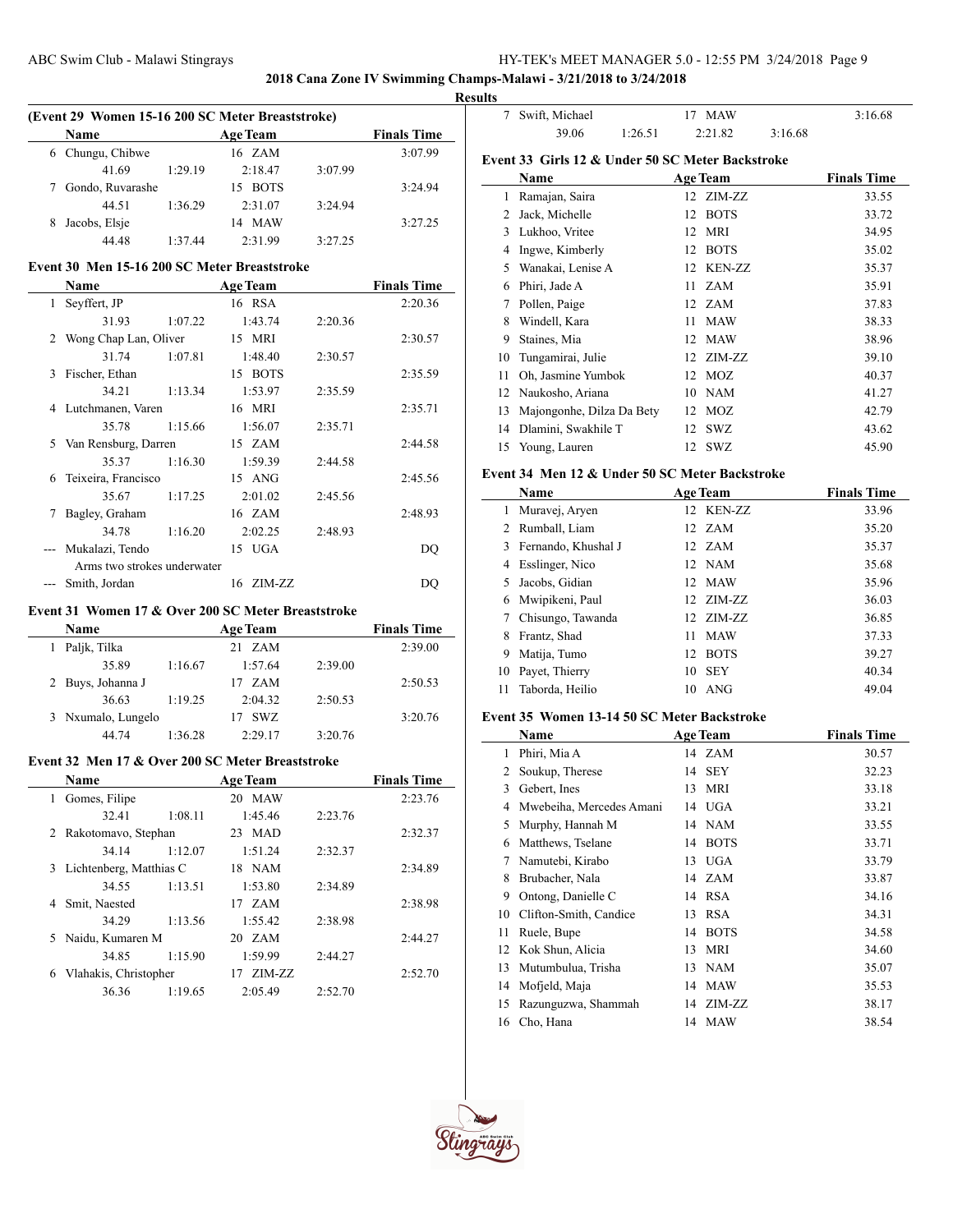# **2018 Cana Zone IV Swimming Champs-Malawi - 3/21/2018 to 3/24/2018**

## **Results**

|                | Event 36 Men 13-14 50 SC Meter Backstroke   |    |                 |                    |
|----------------|---------------------------------------------|----|-----------------|--------------------|
|                | <b>Name</b>                                 |    | <b>Age Team</b> | <b>Finals Time</b> |
| $\mathbf{1}$   | Rumball, Brandon                            |    | 14 ZAM          | 28.98              |
| 2              | Ah Yong, Victor                             | 13 | <b>MRI</b>      | 29.19              |
| 3              | Adams, Faiyaz                               |    | 14 RSA          | 29.30              |
| 4              | Huang, Dylan                                | 14 | ZIM-ZZ          | 29.75              |
| 5              | Shah, Rushab                                | 14 | <b>KEN-ZZ</b>   | 30.30              |
| 6              | Surya, Aaditya                              | 13 | <b>MAW</b>      | 30.38              |
| 7              | Rouse, Brandon                              | 14 | <b>BOTS</b>     | 30.97              |
| 8              | Mnyaka, Keagon M                            | 14 | <b>RSA</b>      | 31.39              |
| 9              | Kithikii, Scott                             | 14 | <b>KEN-ZZ</b>   | 31.53              |
| 10             | Callaghan, Kenan                            | 14 | ZIM-ZZ          | 32.33              |
| 11             | Gondo, Takundanashe                         | 13 | <b>BOTS</b>     | 33.25              |
| 12             | Jacobs, Garner                              | 14 | <b>MAW</b>      | 33.45              |
| 13             | Lillie, Michael                             | 13 | ZAM             | 33.65              |
| 14             | Rudatsikira, Sine Raphael                   | 13 | <b>UGA</b>      | 33.85              |
| 15             | Lumonya, Samora                             | 14 | <b>UGA</b>      | 34.01              |
| 16             | Silva, Gilberto                             |    | 14 ANG          | 34.19              |
| 17             | Payet, Damien                               | 14 | <b>SEY</b>      | 34.61              |
| 18             | Betts, Maximilian W                         | 14 | <b>NAM</b>      | 36.25              |
| 19             | Zocolo, Osvaldo                             | 14 | <b>ANG</b>      | 38.07              |
|                | Event 37 Women 15-16 50 SC Meter Backstroke |    |                 |                    |
|                | <b>Name</b>                                 |    | <b>Age Team</b> | <b>Finals Time</b> |
| $\mathbf{1}$   | Rabejaona, Holy Antsa                       |    | 15 MAD          | 32.03              |
| $\overline{2}$ | Oberholzer, Ju-Ané                          |    | 16 NAM          | 32.15              |
| 3              | Foo Sem Fah, Leah                           | 15 | MRI             | 32.43              |
| 4              | Date Line, Chenay E                         | 16 | <b>RSA</b>      | 33.85              |
| 5              | Melrose, Claire                             | 16 | ZIM-ZZ          | 34.24              |
| 6              | Joubert, Abigail                            |    | 16 ZAM          | 34.45              |
| 7              | Volkwyn, Ashton K                           |    | 15 RSA          | 35.10              |

| $\sigma$ soutiers.    | 10 <i>LIVI</i> | -     |
|-----------------------|----------------|-------|
| 7 Volkwyn, Ashton K   | 15 RSA         | 35.10 |
| 8 Buys, Elizabeth     | 16 ZAM         | 35.24 |
| 9 Putterill, Hannah   | 16 ZIM-ZZ      | 36.49 |
| 10 Gondo, Ruvarashe   | 15 BOTS        | 37.91 |
| 11 van Rooyen, Leone  | 16 BOTS        | 38.36 |
| 12 Ferguson, Joanne   | 16 MAW         | 39.41 |
| 13 Njoroge, Jessica J | 16 SWZ         | 39.76 |
| 14 Sangala, Maya      | 16 MAW         | 39.78 |
| 15 Dlamini, Senamile  | 15 SWZ         | 41.87 |
| 16 Santos, Barbara    | 15 ANG         | 42.63 |

### **Event 38 Men 15-16 50 SC Meter Backstroke**

|    | <b>Name</b>            |    | <b>Age Team</b> | <b>Finals Time</b> |
|----|------------------------|----|-----------------|--------------------|
| 1  | Seyffert, JP           |    | 16 RSA          | 28.33              |
|    | 2 Kok Shun, Ryan       |    | 15 MRI          | 28.83              |
| 3  | Lutchmanen, Varen      |    | 16 MRI          | 28.91              |
| 4  | Saleh, Nabil           |    | $16$ UGA        | 29.04              |
| 5. | Fred, Tyler            |    | 15 SEY          | 29.33              |
| 6  | Shepherd, Rogan R      |    | 16 RSA          | 29.51              |
|    | Saleh, Fadhil          |    | $16$ UGA        | 29.80              |
| 8  | Bekker, Andile         | 15 | <b>BOTS</b>     | 30.08              |
| 9  | Van Vlaanderen, Andrea |    | 16 ZAM          | 30.27              |
| 10 | Lindsay, Thomas        |    | 16 ZIM-ZZ       | 30.74              |
| 11 | Devenish, James        | 16 | MAW             | 30.82              |
|    |                        |    |                 |                    |

| 12 Bagley, Graham    | 16 ZAM | 31.31 |
|----------------------|--------|-------|
| 13 Devenish, Matthew | 15 MAW | 32.79 |
| 14 Payet, Bertrand   | 16 SEY | 33.17 |
|                      |        |       |

# **Event 39 Women 17 & Over 50 SC Meter Backstroke**

|    | Name                  |    | <b>Age Team</b> | <b>Finals Time</b> |
|----|-----------------------|----|-----------------|--------------------|
|    | Weber, Zuné           | 17 | NAM             | 31.10              |
|    | 2 Thorpe, Imara Bella | 17 | <b>KEN-ZZ</b>   | 31.33              |
| 3  | Sousa, Catarina       | 17 | ANG             | 31.41              |
| 4  | Buys, Johanna J       |    | 17 ZAM          | 31.62              |
| 5  | Paljk, Tilka          | 21 | <b>ZAM</b>      | 31.95              |
| 6  | Pinto, Ammara         | 20 | MAW             | 33.43              |
|    | Balneaves, Kim        | 17 | ZIM-ZZ          | 33.75              |
| 8  | Young, Robyn          | 17 | SWZ.            | 33.89              |
| 9  | Mukonoweshuro, Nyasha | 18 | ZIM-ZZ          | 34.43              |
| 10 | Kamwendo, Mwandeyi    | 17 | <b>MAW</b>      | 34.87              |
| 11 | Nkete, Alora          | 17 | <b>BOTS</b>     | 37.12              |

# **Event 40 Men 17 & Over 50 SC Meter Backstroke**

|    | Name                     | <b>Age Team</b> |             | <b>Finals Time</b> |
|----|--------------------------|-----------------|-------------|--------------------|
| 1  | Francisco, Daniel        |                 | 18 ANG      | 28.60              |
| 2  | Smit, Naested            | 17              | <b>ZAM</b>  | 28.92              |
| 3  | Johannesson, Jureck      | 17              | <b>NAM</b>  | 30.32              |
| 4  | Rakotomavo, John         | 21              | <b>MAD</b>  | 30.34              |
| 5  | Naidu, Kumaren M         |                 | 20 ZAM      | 30.79              |
| 6  | Mjimba, Vuyisile         | 18              | ZIM-ZZ      | 30.96              |
| 7  | Joe, Ricardo             |                 | 18 ZIM-ZZ   | 30.98              |
| 8  | Ribeiro, Laercio Eduardo | 19              | MOZ         | 31.89              |
| 9  | Yiannakis, Constantino   | 18              | <b>MAW</b>  | 32.03              |
| 10 | Sebikiri, Maemo          | 18              | <b>BOTS</b> | 32.44              |
| 11 | Krishnan, Harishankar    | 17              | <b>MAW</b>  | 32.66              |
| 12 | Dlamini, Simphiwe M      | 18              | <b>SWZ</b>  | 34.55              |
| 13 | Zocolo, Tiago            | 17              | <b>ANG</b>  | 35.40              |
|    | 14 Dzingai, Solomon      | 17              | <b>BOTS</b> | 35.80              |

# **Event 41 Women 12 & Under 200 SC Meter Freestyle**

|   | Name                      |         | <b>Age Team</b> |         | <b>Finals Time</b> |
|---|---------------------------|---------|-----------------|---------|--------------------|
| 1 | Jack, Michelle            |         | 12 BOTS         |         | 2:24.10            |
|   | 34.24                     | 1:11.02 | 1:48.86         | 2:24.10 |                    |
|   | 2 Mahobele, Mkhuseli      |         | 12 ZIM-ZZ       |         | 2:27.48            |
|   | 34.27                     | 1:11.75 | 1:50.33         | 2:27.48 |                    |
| 3 | Ingwe, Kimberly           |         | 12 BOTS         |         | 2:30.59            |
|   | 34.95                     | 1:12.73 | 1:51.72         | 2:30.59 |                    |
|   | 4 Lukhoo, Vritee          |         | 12 MRI          |         | 2:33.68            |
|   | 33.45                     | 1:11.51 | 1:52.93         | 2:33.68 |                    |
| 5 | Ramajan, Saira            |         | 12 ZIM-ZZ       |         | 2:33.94            |
|   | 36.50                     | 1:16.51 | 1:57.71         | 2:33.94 |                    |
| 6 | Wanakai, Lenise A         |         | 12 KEN-ZZ       |         | 2:34.19            |
|   | 36.10                     | 1:16.27 | 1:57.67         | 2:34.19 |                    |
| 7 | Phiri, Jade A             |         | 11 ZAM          |         | 2:34.47            |
|   | 34.82                     | 1:13.87 | 1:54.94         | 2:34.47 |                    |
| 8 | Azzoni, Anna-Clara        |         | 12 ZAM          |         | 2:37.70            |
|   | 35.84                     | 1:14.59 | 1:56.06         | 2:37.70 |                    |
| 9 | Majongonhe, Dilza Da Bety |         | 12 MOZ          |         | 2:37.73            |
|   | 35.96                     | 1:14.78 | 1:14.78         | 2:37.73 |                    |

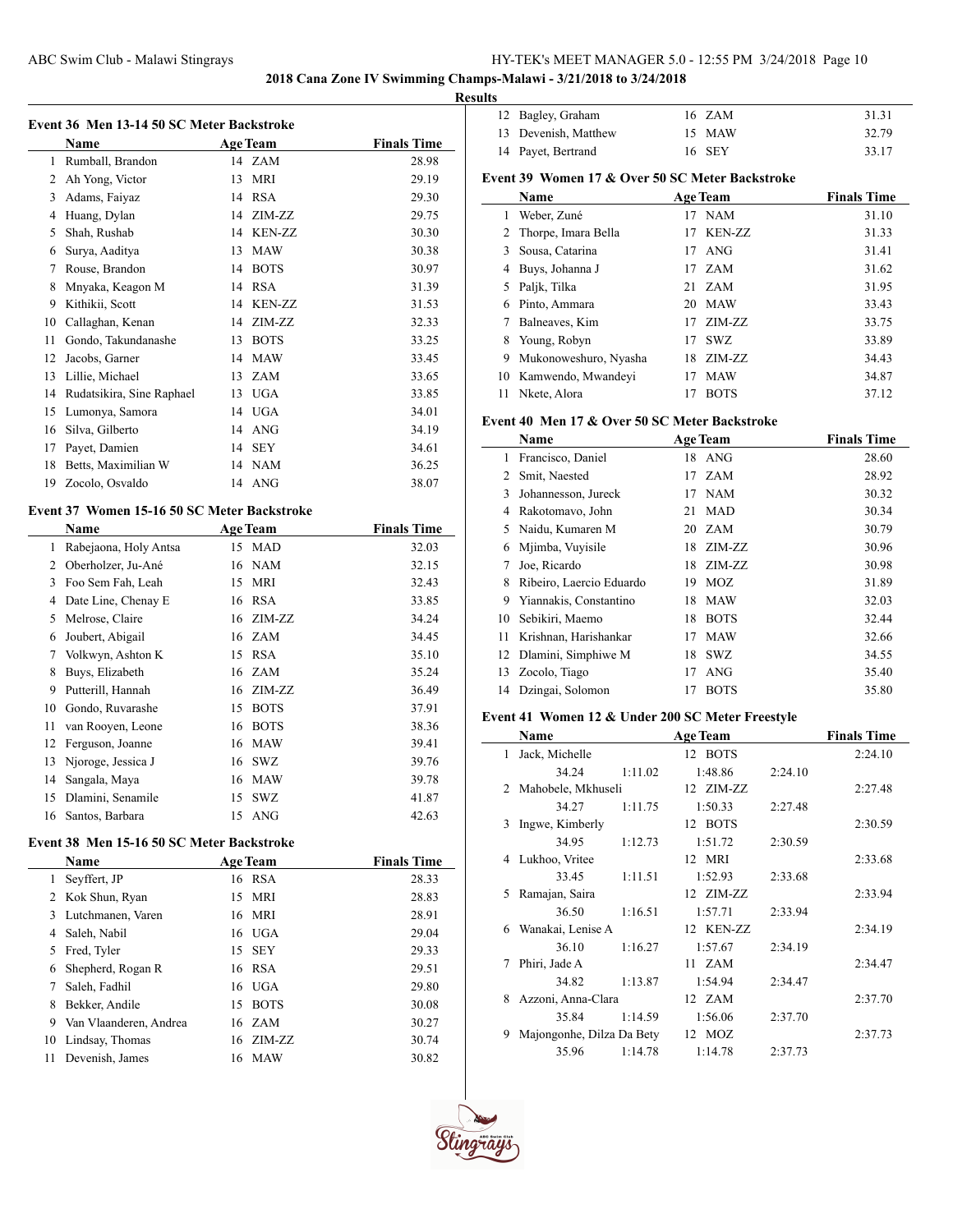**2018 Cana Zone IV Swimming Champs-Malawi - 3/21/2018 to 3/24/2018**

#### **Results**

|    | (Event 41 Women 12 & Under 200 SC Meter Freestyle) |         |                  |         |                    |  |  |
|----|----------------------------------------------------|---------|------------------|---------|--------------------|--|--|
|    | <b>Name</b>                                        |         | <b>Age Team</b>  |         | <b>Finals Time</b> |  |  |
| 10 | LeRoux, Caitlin                                    |         | <b>MAW</b><br>11 |         | 2:41.50            |  |  |
|    | 37.16                                              | 1:17.55 | 1:59.61          | 2:41.50 |                    |  |  |
| 11 | Wangeci, Erica                                     |         | 12 KEN-ZZ        |         | 2:43.04            |  |  |
|    | 36.93                                              | 1:16.18 | 1:59.60          | 2:43.04 |                    |  |  |
|    | 12 Naukosho, Ariana                                |         | 10 NAM           |         | 2:49.67            |  |  |
|    | 40.43                                              | 1:24.54 | 2:09.22          | 2:49.67 |                    |  |  |
| 13 | Windell, Kara                                      |         | <b>MAW</b><br>11 |         | 2:52.02            |  |  |
|    | 37.73                                              | 1:20.28 | 2:07.31          | 2:52.02 |                    |  |  |
|    | Oh, Jasmine Yumbok                                 |         | MOZ<br>12.       |         | <b>SCR</b>         |  |  |

# **Event 42 Men 12 & Under 200 SC Meter Freestyle**

|    | Name                  |         | <b>Age Team</b> |         | <b>Finals Time</b> |
|----|-----------------------|---------|-----------------|---------|--------------------|
| 1  | Nathan, Nagapin       |         | 12 SEY          |         | 2:18.18            |
|    | 31.13                 | 1:06.23 | 1:42.68         | 2:18.18 |                    |
| 2  | Freitas, Filipe       |         | 12 ANG          |         | 2:20.43            |
|    | 31.73                 | 1:07.24 | 1:44.16         | 2:20.43 |                    |
| 3  | Rumball, Liam         |         | 12 ZAM          |         | 2:20.97            |
|    | 30.81                 | 1:06.73 | 1:44.64         | 2:20.97 |                    |
|    | 4 Fernando, Khushal J |         | 12 ZAM          |         | 2:23.09            |
|    | 30.54                 | 1:05.71 | 1:43.92         | 2:23.09 |                    |
| 5  | Esslinger, Nico       |         | 12 NAM          |         | 2:27.47            |
|    | 35.00                 | 1:12.83 | 1:51.51         | 2:27.47 |                    |
| 6  | Bashir, Ishaq         |         | 12 KEN-ZZ       |         | 2:28.18            |
|    | 31.88                 | 1:09.32 | 1:50.36         | 2:28.18 |                    |
|    | Madziyire, Nigel      |         | 12 ZIM-ZZ       |         | 2:32.43            |
|    | 34.43                 | 1:12.87 | 1:52.15         | 2:32.43 |                    |
| 8  | Jacobs, Gidian        |         | 12 MAW          |         | 2:33.76            |
|    | 36.60                 | 1:16.51 | 1:56.28         | 2:33.76 |                    |
| 9  | Chisungo, Tawanda     |         | 12 ZIM-ZZ       |         | 2:37.72            |
|    | 33.63                 | 1:12.99 | 1:57.10         | 2:37.72 |                    |
| 10 | Frantz, Shad          |         | 11 MAW          |         | 2:39.01            |
|    | 38.46                 | 1:20.62 | 2:01.90         | 2:39.01 |                    |
| 11 | Matija, Tumo          |         | 12 BOTS         |         | 2:47.51            |
|    | 37.20                 | 1:19.38 | 2:03.42         | 2:47.51 |                    |

### **Event 43 Women 13-14 200 SC Meter Freestyle**

|    | <b>Name</b>            |         | <b>Age Team</b>   |         | <b>Finals Time</b> |
|----|------------------------|---------|-------------------|---------|--------------------|
| 1  | Soukup, Therese        |         | 14 SEY            |         | 2:11.68            |
|    | 30.56                  | 1:04.34 | 1:38.90           | 2:11.68 |                    |
|    | 2 Davidson, Lize-Marie |         | 14 RSA            |         | 2:12.03            |
|    | 31.01                  | 1:04.72 | 1:39.19           | 2:12.03 |                    |
|    | 3 Cromhout, Hannah E   |         | 13 RSA            |         | 2:16.32            |
|    | 30.66                  | 1:05.68 | 1:41.04           | 2:16.32 |                    |
| 4  | Phiri, Mia A           |         | 14 ZAM            |         | 2:17.03            |
|    | 30.61                  | 1:05.55 | 1:43.05           | 2:17.03 |                    |
| 5. | Egner, Maxine          |         | <b>BOTS</b><br>13 |         | 2:19.18            |
|    | 32.17                  | 1:07.63 | 1:44.29           | 2:19.18 |                    |
| 6  | Okumu, Victoria A      |         | 13 KEN-ZZ         |         | 2:19.59            |
|    | 32.07                  | 1:07.48 | 1:44.11           | 2:19.59 |                    |
|    | Gebert, Ines           |         | 13 MRI            |         | 2:21.94            |
|    | 31.53                  | 1:06.85 | 1:44.25           | 2:21.94 |                    |

| 8   | Matthews, Tselane     |         | 14 BOTS          |         | 2:22.04 |
|-----|-----------------------|---------|------------------|---------|---------|
|     | 32.47                 | 1:08.62 | 1:46.39          | 2:22.04 |         |
| 9   | Mofjeld, Maja         |         | 14 MAW           |         | 2:22.18 |
|     | 33.17                 | 1:10.10 | 1:47.53          | 2:22.18 |         |
| 10  | Razunguzwa, Shammah   |         | 14 ZIM-ZZ        |         | 2:30.06 |
|     | 34.78                 | 1:13.19 | 1:52.31          | 2:30.06 |         |
| 11. | Mawere, Makanaka      |         | 14 ZIM-ZZ        |         | 2:30.21 |
|     | 36.07                 | 1:13.80 | 1:52.79          | 2:30.21 |         |
|     | 12 Mutumbulua, Trisha |         | 13 NAM           |         | 2:37.48 |
|     | 37.94                 | 1:18.44 | 1:59.12          | 2:37.48 |         |
| 13  | Fawaz, Yasmina        |         | $13 \text{ ZAM}$ |         | 2:41.20 |
|     | 34.98                 | 1:15.30 | 1:58.64          | 2:41.20 |         |
| 14  | Cho, Hana             |         | 14 MAW           |         | 2:43.84 |
|     | 38.31                 | 1:20.73 | 2:03.05          | 2:43.84 |         |

### **Event 44 Men 13-14 200 SC Meter Freestyle**

|    | Name                      |         | <b>Age Team</b> |         | <b>Finals Time</b> |
|----|---------------------------|---------|-----------------|---------|--------------------|
| 1  | Bifwoli, Thomas Tabuka    |         | 14 KEN-ZZ       |         | 2:02.70            |
|    | 28.68                     | 59.98   | 1:30.84         | 2:02.70 |                    |
| 2  | Huang, Dylan              |         | 14 ZIM-ZZ       |         | 2:06.94            |
|    | 28.16                     | 59.66   | 1:32.49         | 2:06.94 |                    |
| 3  | Rumball, Brandon          |         | 14 ZAM          |         | 2:08.02            |
|    | 28.01                     | 1:00.06 | 1:34.06         | 2:08.02 |                    |
| 4  | Payet, Damien             |         | 14 SEY          |         | 2:09.10            |
|    | 29.88                     | 1:02.67 | 1:36.40         | 2:09.10 |                    |
| 5  | Ah Yong, Victor           |         | 13 MRI          |         | 2:09.53            |
|    | 29.43                     | 1:02.66 | 1:36.84         | 2:09.53 |                    |
| 6  | Mnyaka, Keagon M          |         | 14 RSA          |         | 2:09.88            |
|    | 29.85                     | 1:03.71 | 1:37.98         | 2:09.88 |                    |
| 7  | Adams, Faiyaz             |         | 14 RSA          |         | 2:13.45            |
|    | 30.08                     | 1:03.40 | 1:38.91         | 2:13.45 |                    |
| 8  | Betts, Maximilian W       |         | 14 NAM          |         | 2:15.78            |
|    | 30.87                     | 1:05.92 | 1:41.70         | 2:15.78 |                    |
| 9  | Jacobs, Garner            |         | 14 MAW          |         | 2:16.86            |
|    | 31.06                     | 1:05.53 | 1:41.35         | 2:16.86 |                    |
| 10 | Callaghan, Kenan          |         | 14 ZIM-ZZ       |         | 2:19.00            |
|    | 32.84                     | 1:09.56 | 1:44.67         | 2:19.00 |                    |
| 11 | Shah, Rushab              |         | 14 KEN-ZZ       |         | 2:19.74            |
|    | 31.32                     | 1:05.72 | 1:42.52         | 2:19.74 |                    |
| 12 | Rudatsikira, Sine Raphael |         | 13 UGA          |         | 2:23.42            |
|    | 32.24                     | 1:09.04 | 1:46.99         | 2:23.42 |                    |
| 13 | Lillie, Michael           |         | 13 ZAM          |         | 2:23.82            |
|    | 33.00                     | 1:09.16 | 1:46.90         | 2:23.82 |                    |
|    | 14 Zocolo, Osvaldo        |         | 14 ANG          |         | 2:25.92            |
|    | 32.01                     | 1:09.12 | 1:49.02         | 2:25.92 |                    |
| 15 | Silva, Gilberto           |         | 14 ANG          |         | 2:29.23            |
|    | 33.83                     | 1:12.02 | 1:52.48         | 2:29.23 |                    |
| 16 | Steyn, Barend             |         | 14 MAW          |         | 2:30.31            |
|    |                           | 1:11.91 | 1:52.33         | 2:30.31 |                    |
| 17 | Settumba, Paulsen Jordan  |         | 13 UGA          |         | 2:37.23            |
|    | 35.08                     | 1:14.38 | 1:56.08         | 2:37.23 |                    |

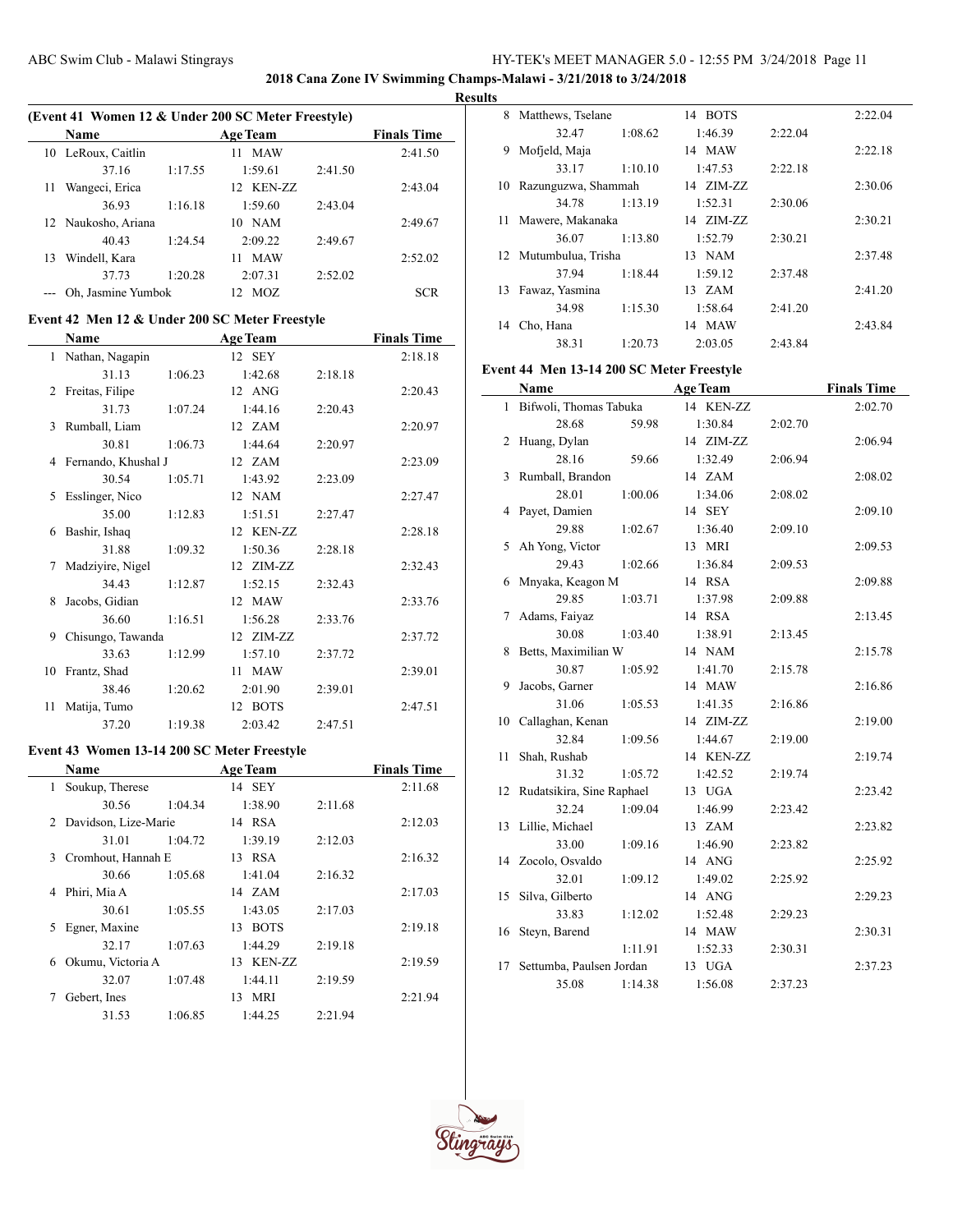**2018 Cana Zone IV Swimming Champs-Malawi - 3/21/2018 to 3/24/2018**

 $\overline{\phantom{0}}$ 

#### **Results**

|    | Event 45 Women 15-16 200 SC Meter Freestyle |         |                 |         |                    |
|----|---------------------------------------------|---------|-----------------|---------|--------------------|
|    | Name                                        |         | <b>Age Team</b> |         | <b>Finals Time</b> |
|    | 1 Foo Sem Fah, Leah                         |         | 15 MRI          |         | 2:12.53            |
|    | 31.76                                       | 1:06.25 | 1:39.81         | 2:12.53 |                    |
| 2  | Date Line, Chenay E                         |         | 16 RSA          |         | 2:17.66            |
|    | 32.53                                       | 1:07.45 | 1:42.32         | 2:17.66 |                    |
| 3  | Putterill, Hannah                           |         | 16 ZIM-ZZ       |         | 2:24.62            |
|    | 33.98                                       | 1:11.04 | 1:48.13         | 2:24.62 |                    |
| 4  | Buys, Elizabeth                             |         | 16 ZAM          |         | 2:26.58            |
|    | 33.91                                       | 1:10.35 | 1:48.63         | 2:26.58 |                    |
| 5  | Volschank, Nadia                            |         | 16 SWZ          |         | 2:30.41            |
|    | 33.84                                       | 1:11.64 | 1:51.23         | 2:30.41 |                    |
| 6  | Cowles, Torrie                              |         | 16 ZAM          |         | 2:35.70            |
|    | 32.89                                       | 1:12.48 | 1:55.69         | 2:35.70 |                    |
| 7  | van Rooyen, Leone                           |         | 16 BOTS         |         | 2:36.56            |
|    | 34.83                                       | 1:14.88 | 1:57.28         | 2:36.56 |                    |
| 8  | Dlamini, Senamile                           |         | 15 SWZ          |         | 2:42.72            |
|    | 36.10                                       | 1:15.86 | 1:59.00         | 2:42.72 |                    |
| 9  | Santos, Barbara                             |         | 15 ANG          |         | 2:49.49            |
|    | 37.53                                       | 1:20.19 | 2:05.87         | 2:49.49 |                    |
| 10 | Gondo, Ruvarashe                            |         | 15 BOTS         |         | 3:01.05            |
|    | Event 46 Men 15-16 200 SC Meter Freestyle   |         |                 |         |                    |
|    | <b>Name</b>                                 |         | <b>Age Team</b> |         | <b>Finals Time</b> |
|    | 1 Kok Shun, Ryan                            |         | 15 MRI          |         | 1:56.91            |
|    | 26.80                                       | 55.69   | 1:25.85         | 1:56.91 |                    |
| 2  | Seyffert, JP                                |         | 16 RSA          |         | 1:58.81            |
|    | 27.78                                       | 57.88   | 1:28.92         | 1:58.81 |                    |
| 3  | Bekker, Andile                              |         | 15 BOTS         |         | 1:59.05            |
|    | 27.51                                       | 57.30   | 1:28.20         | 1:59.05 |                    |
| 4  | Shepherd, Rogan R                           |         | 16 RSA          |         | 2:02.07            |
|    | 27.72                                       | 57.82   | 1:29.33         | 2:02.07 |                    |
| 5  | Saleh, Fadhil                               |         | 16 UGA          |         | 2:08.04            |
|    | 29.39                                       | 1:01.05 | 1:33.64         | 2:08.04 |                    |
| 6  | Van Vlaanderen, Andrea                      |         | 16 ZAM          |         | 2:08.85            |
|    | 29.52                                       | 1:01.99 | 1:35.53         | 2:08.85 |                    |
| 7  | Purahoo, Ovesh                              |         | 16 MRI          |         | 2:10.36            |

28.34 59.55 1:34.50 2:10.36 8 Le Roux, Corné 15 NAM 2:10.49 29.40 1:02.52 1:36.66 2:10.49 9 Jones, Brett 15 ZIM-ZZ 2:11.05 30.05 1:03.10 1:38.23 2:11.05 10 Van Rensburg, Darren 15 ZAM 2:12.31 30.42 1:03.97 1:38.81 2:12.31 11 Devenish, James 16 MAW 2:12.67 30.07 1:03.50 1:38.94 2:12.67 12 Payet, Bertrand 16 SEY 2:14.26 29.63 1:04.11 1:39.76 2:14.26 13 Teixeira, Francisco 15 ANG 2:16.54 30.94 1:05.24 1:42.62 2:16.54 14 Devenish, Matthew 15 MAW 2:27.02 33.44 1:10.71 1:49.43 2:27.02 --- Fischer, Ethan 15 BOTS SCR

| Event 47 Women 17 & Over 200 SC Meter Freestyle |                               |         |                 |         |                    |  |
|-------------------------------------------------|-------------------------------|---------|-----------------|---------|--------------------|--|
|                                                 | Name                          |         | <b>Age Team</b> |         | <b>Finals Time</b> |  |
|                                                 | 1 Thorpe, Imara Bella         |         | 17 KEN-ZZ       |         | 2:10.20            |  |
|                                                 | 30.58                         | 1:03.53 | 1:36.41         | 2:10.20 |                    |  |
|                                                 | 2 Sousa, Catarina             |         | 17 ANG          |         | 2:10.97            |  |
|                                                 | 30.01                         | 1:03.23 | 1:37.03         | 2:10.97 |                    |  |
| 3                                               | Buys, Johanna J               |         | 17 ZAM          |         | 2:16.51            |  |
|                                                 | 30.78                         | 1:05.04 | 1:40.95         | 2:16.51 |                    |  |
| 4                                               | Rabarijaona, Tiana Henitsoa M |         | 19 MAD          |         | 2:19.34            |  |
|                                                 | 31.86                         | 1:06.98 | 1:43.78         | 2:19.34 |                    |  |
| 5                                               | Balneaves, Kim                |         | 17 ZIM-ZZ       |         | 2:19.82            |  |
|                                                 | 32.83                         | 1:08.66 | 1:45.74         | 2:19.82 |                    |  |
|                                                 | 6 Mukonoweshuro, Nyasha       |         | 18 ZIM-ZZ       |         | 2:21.73            |  |
|                                                 | 31.65                         | 1:06.59 | 1:43.53         | 2:21.73 |                    |  |
| 7                                               | Kamwendo, Mwandeyi            |         | 17 MAW          |         | 2:23.05            |  |
|                                                 | 31.81                         | 1:08.07 | 1:45.39         | 2:23.05 |                    |  |
| 8                                               | Young, Robyn                  |         | 17 SWZ          |         | 2:24.41            |  |
|                                                 | 32.30                         | 1:08.25 | 1:46.48         | 2:24.41 |                    |  |
| 9                                               | Pinto, Ammara                 |         | 20 MAW          |         | 2:31.13            |  |
|                                                 | 33.79                         | 1:11.21 | 1:50.94         | 2:31.13 |                    |  |
|                                                 | 10 Nkete, Alora               |         | 17 BOTS         |         | 2:41.81            |  |
|                                                 | 34.80                         | 1:14.41 | 1:58.00         | 2:41.81 |                    |  |
| 11                                              | Van Staden, Marick-Eileen     |         | 18 ZAM          |         | 2:59.30            |  |
|                                                 | 36.92                         | 1:21.65 | 2:10.37         | 2:59.30 |                    |  |

# **Event 48 Men 17 & Over 200 SC Meter Freestyle**

|              | Name                    |         | <b>Age Team</b> |         | <b>Finals Time</b> |
|--------------|-------------------------|---------|-----------------|---------|--------------------|
| $\mathbf{1}$ | Gomes, Filipe           |         | 20 MAW          |         | 1:56.58            |
|              | 26.84                   | 56.27   | 1:26.50         | 1:56.58 |                    |
|              | 2 Francisco, Daniel     |         | 18 ANG          |         | 2:01.30            |
|              | 2:01.30                 | 2:01.30 | 2:01.30         | 2:01.30 |                    |
| 3            | Smit, Naested           |         | 17 ZAM          |         | 2:02.94            |
|              | 27.87                   | 58.64   | 1:30.77         | 2:02.94 |                    |
| 4            | Lichtenberg, Matthias C |         | 18 NAM          |         | 2:08.71            |
|              | 28.96                   | 1:01.11 | 1:34.93         | 2:08.71 |                    |
| 5.           | Johannesson, Jureck     |         | 17 NAM          |         | 2:13.77            |
|              | 30.25                   | 1:04.27 | 1:39.73         | 2:13.77 |                    |
| 6            | Grunenberg, Marco       |         | 19 ZAM          |         | 2:14.93            |
|              | 30.25                   | 1:03.28 | 1:38.64         | 2:14.93 |                    |
| 7            | Yiannakis, Constantino  |         | 18 MAW          |         | 2:17.77            |
|              | 29.06                   | 1:01.53 | 1:38.18         | 2:17.77 |                    |
| 8            | Vlahakis, Christopher   |         | 17 ZIM-ZZ       |         | 2:18.61            |
|              | 30.76                   | 1:05.22 | 1:41.90         | 2:18.61 |                    |
| 9            | Mjimba, Vuyisile        |         | 18 ZIM-ZZ       |         | 2:21.04            |
|              | 32.19                   | 1:06.80 | 1:43.32         | 2:21.04 |                    |
| 10           | Dzingai, Solomon        |         | 17 BOTS         |         | 2:39.17            |
|              | 30.83                   | 30.83   | 1:49.68         | 2:39.17 |                    |

# **Event 49 Women 12 & Under 50 SC Meter Butterfly**

| <b>Name</b>       | <b>Age Team</b> | <b>Finals Time</b> |
|-------------------|-----------------|--------------------|
| 1 Ramajan, Saira  | 12 ZIM-ZZ       | 32.48              |
| 2 Lukhoo, Vritee  | 12 MRI          | 33.96              |
| 3 Jack, Michelle  | 12 BOTS         | 34.29              |
| 4 Ingwe, Kimberly | 12 BOTS         | 34 32              |

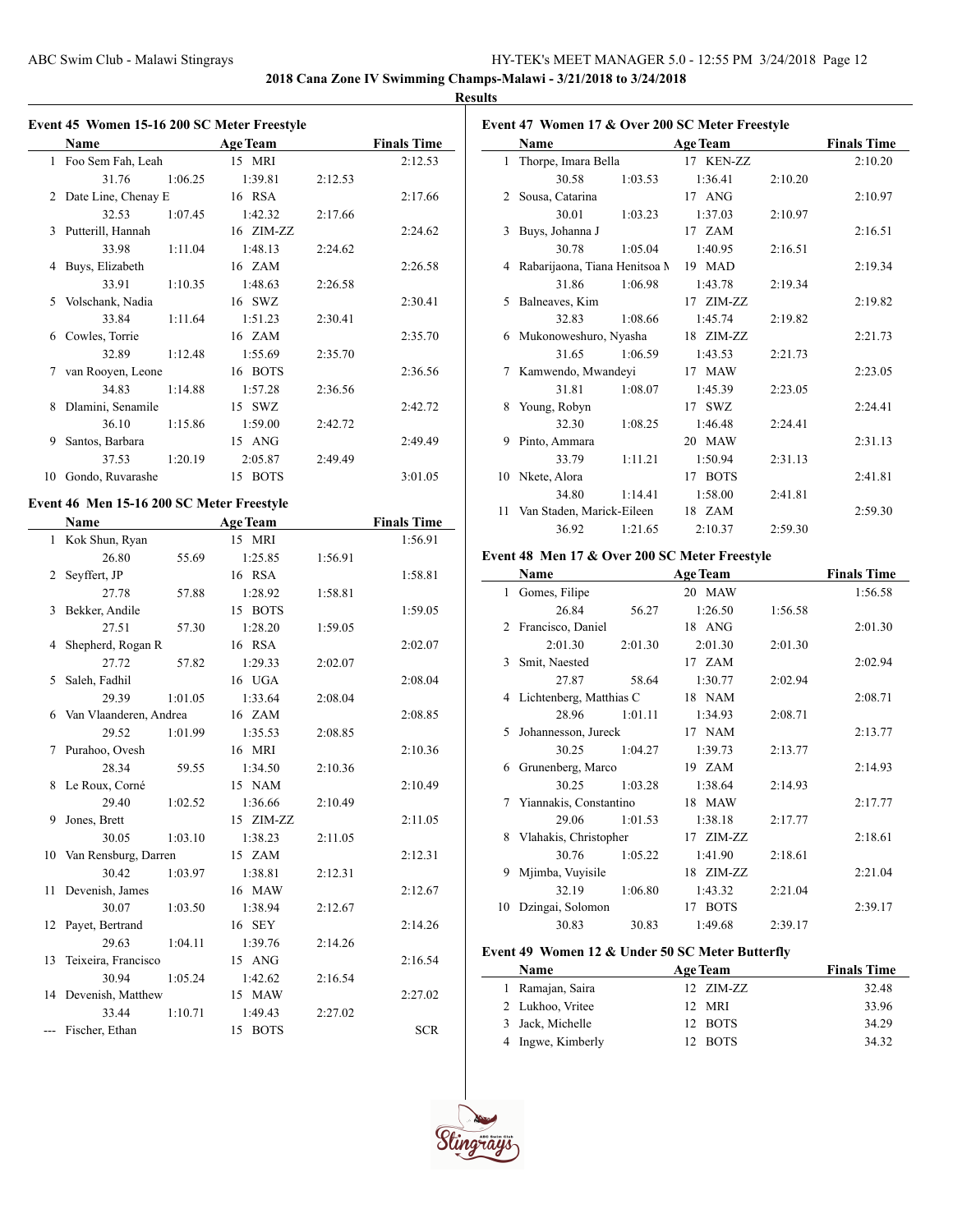**2018 Cana Zone IV Swimming Champs-Malawi - 3/21/2018 to 3/24/2018**

# **Results**

| (Event 49 Women 12 & Under 50 SC Meter Butterfly) |                           |         |                 |                    |  |  |
|---------------------------------------------------|---------------------------|---------|-----------------|--------------------|--|--|
|                                                   | <b>Name</b>               |         | <b>Age Team</b> | <b>Finals Time</b> |  |  |
| 5.                                                | Phiri, Jade A             | 11.     | <b>ZAM</b>      | 34.56              |  |  |
| 6                                                 | Vidmar, Julijana          |         | 11 ZAM          | 35.09              |  |  |
|                                                   | Chicksen, Jade            | 11      | ZIM-ZZ          | 36.96              |  |  |
| 8                                                 | Staines, Mia              |         | 12 MAW          | 36.99              |  |  |
| 9                                                 | Majongonhe, Dilza Da Bety |         | 12 MOZ          | 37.17              |  |  |
| 10                                                | Makwenda, Jessica         |         | 12 MAW          | 37.98              |  |  |
| 11                                                | Hoy, Hayley               |         | $10$ SWZ        | 40.22              |  |  |
|                                                   | 12 Naukosho, Ariana       | 10      | <b>NAM</b>      | 40.44              |  |  |
|                                                   | Young, Lauren             | $12-12$ | SWZ             | 44.64              |  |  |

## **Event 50 Men 12 & Under 50 SC Meter Butterfly**

|    | <b>Name</b>        |    | <b>Age Team</b> | <b>Finals Time</b> |
|----|--------------------|----|-----------------|--------------------|
| 1  | Mwipikeni, Paul    |    | 12 ZIM-ZZ       | 31.51              |
| 2  | Freitas, Filipe    | 12 | <b>ANG</b>      | 31.52              |
| 3  | Nathan, Nagapin    | 12 | <b>SEY</b>      | 32.07              |
| 4  | Rumball, Liam      |    | 12 ZAM          | 32.34              |
| 5  | Mayanja, Abba      | 12 | <b>UGA</b>      | 33.21              |
| 6  | Muravej, Aryen     | 12 | <b>KEN-ZZ</b>   | 33.85              |
| 7  | Esslinger, Nico    | 12 | <b>NAM</b>      | 35.46              |
| 8  | De Swardt, Jayden  | 11 | ZIM-ZZ          | 35.90              |
| 9  | Matija, Tumo       | 12 | <b>BOTS</b>     | 36.48              |
| 10 | Jacobs, Gidian     | 12 | <b>MAW</b>      | 36.55              |
| 11 | Payet, Thierry     | 10 | <b>SEY</b>      | 36.56              |
| 12 | Frantz, Shad       | 11 | <b>MAW</b>      | 37.18              |
| 13 | De Sousa, Damien   | 11 | <b>SWZ</b>      | 41.16              |
| 14 | Taborda, Heilio    | 10 | ANG             | 46.43              |
|    | Mulenga, Ndabila B | 12 | ZAM             | DQ                 |
|    | Alternating Kick   |    |                 |                    |

# **Event 51 Women 13-14 50 SC Meter Butterfly**

 $\overline{a}$ 

| Name                     |    |               | <b>Finals Time</b>                      |
|--------------------------|----|---------------|-----------------------------------------|
| Phiri, Mia A             |    |               | 29.75                                   |
| Egner, Maxine            | 13 | <b>BOTS</b>   | 31.12                                   |
| Cromhout, Hannah E       | 13 | <b>RSA</b>    | 31.92                                   |
| Okumu, Victoria A        | 13 | <b>KEN-ZZ</b> | 32.35                                   |
| Gebert, Ines             | 13 | <b>MRI</b>    | 32.46                                   |
| Kimani, Jasmin W         | 14 | <b>KEN-ZZ</b> | 32.46                                   |
| Mwebeiha, Mercedes Amani | 14 |               | 32.48                                   |
| Mofjeld, Maja            | 14 | <b>MAW</b>    | 33.00                                   |
| Clifton-Smith, Candice   | 13 | <b>RSA</b>    | 33.18                                   |
| Brubacher, Nala          | 14 | ZAM           | 33.22                                   |
| Kok Shun, Alicia         | 13 | <b>MRI</b>    | 33.46                                   |
| Murphy, Hannah M         | 14 | <b>NAM</b>    | 33.74                                   |
| Melrose, Annika          | 14 | <b>MAW</b>    | 34.05                                   |
| Mitchell, Hannah         | 14 | ZIM-ZZ        | 34.52                                   |
| Razunguzwa, Shammah      | 14 | ZIM-ZZ        | 34.96                                   |
| Mutumbulua, Trisha       | 13 | <b>NAM</b>    | 35.61                                   |
| Clow, Shelby Rose        | 14 | <b>UGA</b>    | 35.88                                   |
| Ruele, Bupe              | 14 | <b>BOTS</b>   | 36.19                                   |
|                          |    |               | <b>Age Team</b><br>14 ZAM<br><b>UGA</b> |

#### **Event 52 Men 13-14 50 SC Meter Butterfly**

| <b>Name</b>        | <b>Age Team</b> | <b>Finals Time</b> |
|--------------------|-----------------|--------------------|
| 1 Mnyaka, Keagon M | 14 RSA          | 27.35              |

| 2  | Ah Yong, Victor           | 13 | <b>MRI</b>    | 27.51 |
|----|---------------------------|----|---------------|-------|
| 3  | Bifwoli, Thomas Tabuka    | 14 | <b>KEN-ZZ</b> | 27.71 |
| 4  | Rumball, Brandon          | 14 | <b>ZAM</b>    | 27.98 |
| 5  | Adams, Faiyaz             | 14 | <b>RSA</b>    | 28.33 |
| 6  | Retzlaff, Paul            | 14 | ZIM-ZZ        | 28.51 |
| 7  | Rouse, Brandon            | 14 | <b>BOTS</b>   | 29.29 |
| 8  | Mwamba, Wina M            | 14 | <b>ZAM</b>    | 29.52 |
| 9  | Callaghan, Kenan          | 14 | ZIM-ZZ        | 30.13 |
| 10 | Lwanya, Clyde             | 13 | <b>KEN-ZZ</b> | 30.24 |
| 11 | Surya, Aaditya            | 13 | <b>MAW</b>    | 30.58 |
| 12 | Betts, Maximilian W       | 14 | <b>NAM</b>    | 30.85 |
| 13 | Vidot, Alain              | 13 | <b>SEY</b>    | 31.21 |
| 14 | Payet, Damien             | 14 | <b>SEY</b>    | 32.48 |
| 15 | Silva, Gilberto           | 14 | ANG           | 32.69 |
| 16 | Gondo, Takundanashe       | 13 | <b>BOTS</b>   | 33.18 |
| 17 | Rudatsikira, Sine Raphael | 13 | <b>UGA</b>    | 33.66 |
| 18 | Zocolo, Osvaldo           | 14 | <b>ANG</b>    | 33.77 |
| 19 | Jacobs, Garner            |    | 14 MAW        | 34.21 |

### **Event 53 Women 15-16 50 SC Meter Butterfly**

| Name                  |    |             | <b>Finals Time</b>                                                                                                                    |
|-----------------------|----|-------------|---------------------------------------------------------------------------------------------------------------------------------------|
| Rabejaona, Holy Antsa |    |             | 30.62                                                                                                                                 |
| 2 Date Line, Chenay E |    |             | 32.41                                                                                                                                 |
| Joubert, Abigail      |    |             | 32.76                                                                                                                                 |
| Chungu, Chibwe        |    |             | 33.83                                                                                                                                 |
| 5 Melrose, Claire     |    |             | 35.15                                                                                                                                 |
| Sangala, Maya         |    |             | 35.44                                                                                                                                 |
| van Rooyen, Leone     | 16 |             | 35.77                                                                                                                                 |
| Ferguson, Joanne      |    |             | 36.02                                                                                                                                 |
| Njoroge, Jessica J    |    |             | 37.10                                                                                                                                 |
| Volkwyn, Ashton K     |    |             | 37.22                                                                                                                                 |
| Dlamini, Senamile     |    |             | 38.88                                                                                                                                 |
| Gondo, Ruvarashe      | 15 | <b>BOTS</b> | DO                                                                                                                                    |
|                       |    |             | <b>Age Team</b><br>15 MAD<br>16 RSA<br>16 ZAM<br>16 ZAM<br>16 ZIM-ZZ<br>16 MAW<br><b>BOTS</b><br>16 MAW<br>16 SWZ<br>15 RSA<br>15 SWZ |

# **Event 54 Men 15-16 50 SC Meter Butterfly**

|    | Name                  | <b>Age Team</b> |             | <b>Finals Time</b> |
|----|-----------------------|-----------------|-------------|--------------------|
| 1  | Seyffert, JP          |                 | 16 RSA      | 27.05              |
| 2  | Le Roux, Corné        | 15              | <b>NAM</b>  | 27.14              |
| 3  | Saleh, Nabil          | 16              | <b>UGA</b>  | 27.28              |
| 4  | Shepherd, Rogan R     | 16              | <b>RSA</b>  | 27.43              |
| 5  | Fred, Tyler           | 15              | <b>SEY</b>  | 27.66              |
| 6  | Wong Chap Lan, Oliver | 15              | <b>MRI</b>  | 27.89              |
| 7  | Purahoo, Ovesh        | 16              | <b>MRI</b>  | 28.29              |
| 8  | Van Rensburg, Darren  | 15              | ZAM         | 28.48              |
| 9  | Bagley, Graham        | 16              | <b>ZAM</b>  | 28.95              |
| 10 | Bekker, Andile        | 15              | <b>BOTS</b> | 28.99              |
| 11 | Jones, Brett          | 15              | ZIM-ZZ      | 29.28              |
| 12 | Lindsay, Thomas       | 16              | ZIM-ZZ      | 29.38              |
| 13 | Fischer, Ethan        | 15              | <b>BOTS</b> | 29.40              |
| 14 | Devenish, James       | 16              | <b>MAW</b>  | 29.54              |
| 15 | Mukalazi, Tendo       | 15              | UGA         | 29.87              |
| 16 | Teixeira, Francisco   | 15              | <b>ANG</b>  | 29.97              |
| 17 | Payet, Bertrand       | 16              | <b>SEY</b>  | 31.67              |
| 18 | Gaunt, Liam           |                 | 16 MAW      | 32.54              |

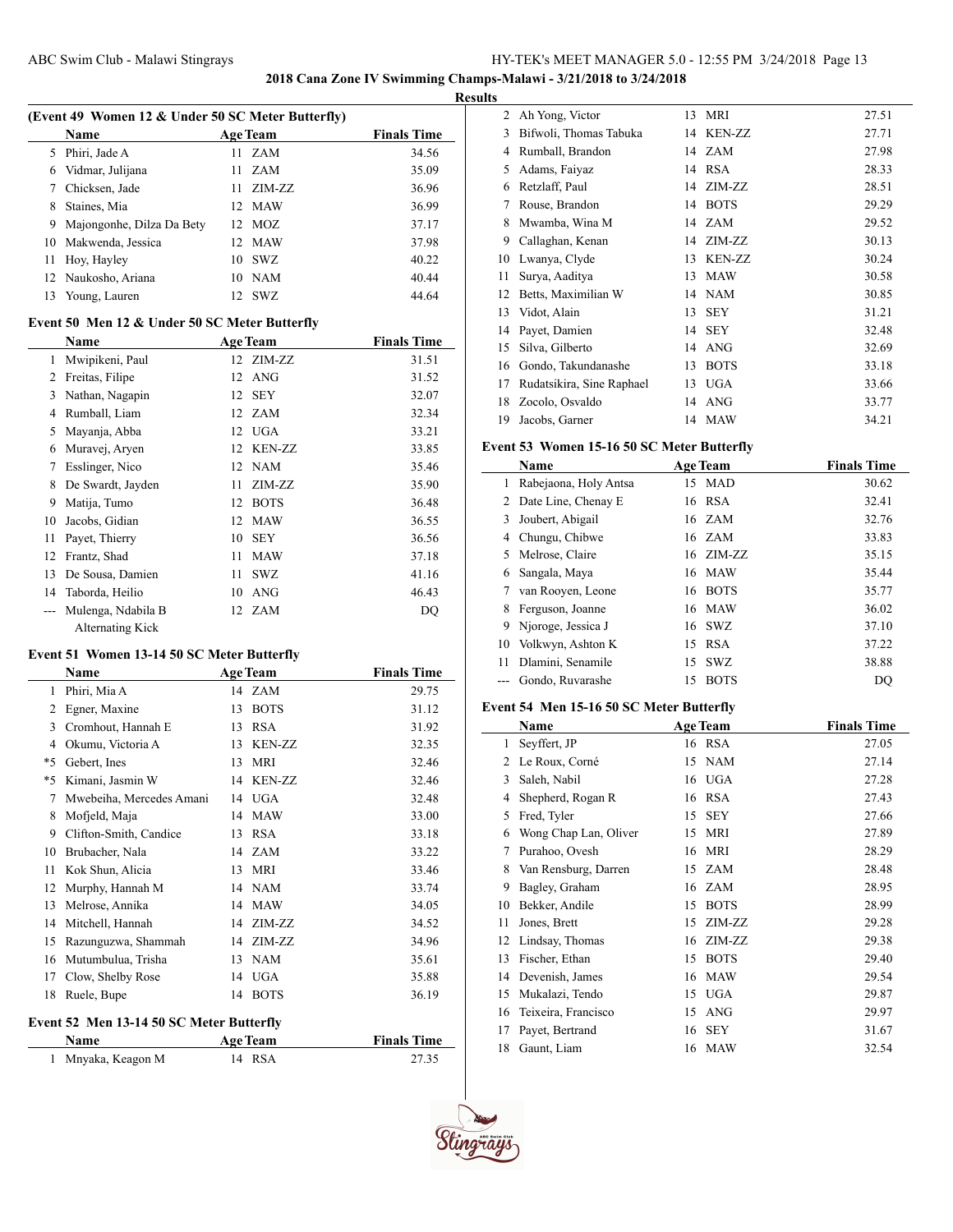**2018 Cana Zone IV Swimming Champs-Malawi - 3/21/2018 to 3/24/2018**

### **Results**

|    | Event 55 Women 17 & Over 50 SC Meter Butterfly |    |                 |                    |
|----|------------------------------------------------|----|-----------------|--------------------|
|    | Name                                           |    | <b>Age Team</b> | <b>Finals Time</b> |
| 1  | Buys, Johanna J                                |    | 17 ZAM          | 29.34              |
| 2  | Thorpe, Imara Bella                            | 17 | KEN-ZZ          | 29.86              |
| 3  | Palik, Tilka                                   |    | 21 ZAM          | 30.25              |
| 4  | Kamwendo, Mwandeyi                             | 17 | <b>MAW</b>      | 31.31              |
| 5  | Balneaves, Kim                                 |    | $17$ $ZIM-ZZ$   | 31.32              |
| 6  | Weber, Zuné                                    | 17 | <b>NAM</b>      | 31.99              |
|    | Young, Robyn                                   | 17 | SWZ.            | 33.70              |
| 8  | Nkete, Alora                                   | 17 | <b>BOTS</b>     | 33.72              |
| 9  | Pinto, Ammara                                  | 20 | <b>MAW</b>      | 33.76              |
| 10 | Mukonoweshuro, Nyasha                          |    | 18 ZIM-ZZ       | 33.84              |
| 11 | Nxumalo, Lungelo                               | 17 | SWZ             | 39.95              |
|    |                                                |    |                 |                    |

# **Event 56 Men 17 & Over 50 SC Meter Butterfly**

|    | Name                     |    | <b>Age Team</b> | <b>Finals Time</b> |
|----|--------------------------|----|-----------------|--------------------|
| 1  | Francisco, Daniel        | 18 | ANG             | 25.63              |
| 2  | Rakotomavo, John         | 21 | <b>MAD</b>      | 27.31              |
| 3  | Joe, Ricardo             | 18 | ZIM-ZZ          | 27.48              |
| 4  | Mataka, Mapalo J         | 19 | <b>ZAM</b>      | 27.69              |
| 5  | Naidu, Kumaren M         | 20 | ZAM             | 27.91              |
| 6  | Frio, Ruben Aldair       | 21 | <b>MOZ</b>      | 28.17              |
| 7  | Lichtenberg, Matthias C  | 18 | <b>NAM</b>      | 28.62              |
| 8  | Swift, Michael           | 17 | <b>MAW</b>      | 28.76              |
| 9  | Yiannakis, Constantino   | 18 | <b>MAW</b>      | 29.21              |
| 10 | Rakotomavo, Stephan      | 23 | MAD             | 29.28              |
| 11 | Emmett, Liam P           | 17 | SWZ             | 29.58              |
| 12 | Ribeiro, Laercio Eduardo | 19 | <b>MOZ</b>      | 29.67              |
| 13 | Mjimba, Vuyisile         | 18 | ZIM-ZZ          | 30.20              |
| 14 | Sebikiri, Maemo          | 18 | <b>BOTS</b>     | 30.52              |
| 15 | Johannesson, Jureck      | 17 | NAM             | 30.61              |
| 16 | Dlamini, Simphiwe M      | 18 | <b>SWZ</b>      | 31.57              |
| 17 | Zocolo, Tiago            | 17 | <b>ANG</b>      | 32.75              |
| 18 | Dzingai, Solomon         | 17 | <b>BOTS</b>     | 36.82              |

# **Event 57 Women 14 & Under 4x100 SC Meter Freestyle Relay**

 $\overline{a}$ 

|                             | Team                       |         | Relay                 |                              | <b>Finals Time</b> |
|-----------------------------|----------------------------|---------|-----------------------|------------------------------|--------------------|
| $\mathbf{1}$                | <b>RSA</b>                 |         | A                     |                              | 4:18.47            |
|                             | 1) Davidson, Lize-Marie 14 |         |                       | 2) Clifton-Smith, Candice 13 |                    |
|                             | 3) Ontong, Danielle C 14   |         |                       | 4) Cromhout, Hannah E 13     |                    |
|                             | 29.95                      | 1:02.92 | 1:33.00               | 2:08.78                      |                    |
|                             | 2:40.63                    | 3:15.98 | 3:44.97               | 4:18.47                      |                    |
| $\mathcal{D}_{\mathcal{L}}$ | <b>BOTS</b>                |         | A                     |                              | 4:22.86            |
|                             | 1) Jack, Michelle 12       |         |                       | 2) Matthews, Tselane 14      |                    |
|                             | 3) Ruele, Bupe 14          |         | 4) Egner, Maxine 13   |                              |                    |
|                             | 31.19                      | 1:06.57 | 1:37.75               | 2:12.16                      |                    |
|                             | 2:44.44                    | 3:20.22 | 3:50.41               | 4:22.86                      |                    |
|                             | 3 ZAM                      |         | A                     |                              | 4:26.06            |
|                             | 1) Phiri, Mia A 14         |         | 2) Phiri, Jade A 11   |                              |                    |
|                             | 3) Fawaz, Yasmina 13       |         | 4) Brubacher, Nala 14 |                              |                    |
|                             | 29.21                      | 1:01.96 | 1:33.89               | 2:10.50                      |                    |
|                             | 2:41.56                    | 3:17.81 | 3:49.68               | 4:26.06                      |                    |

| 4  | KEN-ZZ                    |         | A                      |                             | 4:32.93 |
|----|---------------------------|---------|------------------------|-----------------------------|---------|
|    | 1) Okumu, Victoria A 13   |         | 2) Nasser, Aisha 14    |                             |         |
|    | 3) Wanakai, Lenise A 12   |         |                        | 4) Kimani, Jasmin W 14      |         |
|    | 30.92                     | 1:05.16 | 1:39.06                | 2:17.94                     |         |
|    | 2:51.40                   | 3:28.35 | 3:59.37                | 4:32.93                     |         |
| 5. | ZIM-ZZ                    |         | A                      |                             | 4:39.13 |
|    | 1) Ramajan, Saira 12      |         |                        | 2) Mahobele, Mkhuseli 12    |         |
|    | 3) Razunguzwa, Shammah 14 |         | 4) Mitchell, Hannah 14 |                             |         |
|    | 32.93                     | 1:09.21 | 1:43.30                | 2:20.75                     |         |
|    | 2:54.09                   | 3:31.09 | 4:03.07                | 4:39.13                     |         |
| 6  | <b>MAW</b>                |         | A                      |                             | 4:40.66 |
|    | 1) Cho, Hana 14           |         |                        | 2) Giannakis, Illiofisti 14 |         |
|    | 3) Melrose, Annika 14     |         | 4) Mofield, Maja 14    |                             |         |
|    | 35.48                     | 1:14.32 | 1:47.64                | 2:26.21                     |         |
|    | 2:59.40                   | 3:35.53 | 4:05.92                | 4:40.66                     |         |

# **Event 58 Men 14 & Under 4x100 SC Meter Freestyle Relay**

|                | Team                            |         | Relay              |                                | <b>Finals Time</b> |
|----------------|---------------------------------|---------|--------------------|--------------------------------|--------------------|
| 1              | ZIM-ZZ                          |         | A                  |                                | 4:02.90            |
|                | 1) Callaghan, Kenan 14          |         |                    | 2) Mwipikeni, Paul 12          |                    |
|                | 3) Retzlaff, Paul 14            |         |                    | 4) Huang, Dylan 14             |                    |
|                | 27.94                           | 58.92   | 1:30.95            | 2:06.68                        |                    |
|                | 2:34.58                         | 3:06.84 | 3:32.33            | 4:02.90                        |                    |
| $\mathfrak{D}$ | <b>ZAM</b>                      |         | A                  |                                | 4:04.49            |
|                | 1) Rumball, Brandon 14          |         |                    | 2) Mwamba, Wina M 14           |                    |
|                | 3) Shamambo, Damien 14          |         |                    | 4) Van Staden, Derick-Juan 14  |                    |
|                | 26.76                           | 56.75   | 1:26.90            | 2:01.55                        |                    |
|                | 2:30.09                         | 3:02.70 | 3:31.82            | 4:04.49                        |                    |
| 3              | <b>KEN-ZZ</b>                   |         | A                  |                                | 4:06.73            |
|                | 1) Shah, Rushab 14              |         |                    | 2) Kithikii, Scott 14          |                    |
|                | 3) Lwanya, Clyde 13             |         |                    | 4) Bifwoli, Thomas Tabuka 14   |                    |
|                | 29.24                           | 1:02.22 | 1:31.82            | 2:05.56                        |                    |
|                | 2:34.64                         | 3:08.44 | 3:35.68            | 4:06.73                        |                    |
|                | 4 MAW                           |         | A                  |                                | 4:26.24            |
|                | 1) Steyn, Barend 14             |         |                    | 2) Windell, Wade 13            |                    |
|                | 3) Surya, Aaditya 13            |         |                    | 4) Jacobs, Garner 14           |                    |
|                | 31.57                           | 1:06.98 | 1:39.96            | 2:17.85                        |                    |
|                | 2:48.16                         | 3:24.44 | 3:53.68            | 4:26.24                        |                    |
|                | 5 UGA                           |         | A                  |                                | 4:41.45            |
|                | 1) Rudatsikira, Sine Raphael 13 |         |                    | 2) Mayanja, Abba 12            |                    |
|                | 3) Rugaaju, Kevin 12            |         |                    | 4) Settumba, Paulsen Jordan 13 |                    |
|                | 35.21                           | 1:11.19 | 1:43.21            | 2:20.65                        |                    |
|                | 2:56.50                         | 3:37.09 | 4:07.63            | 4:41.45                        |                    |
| 6              | <b>BOTS</b>                     |         | A                  |                                | 4:47.44            |
|                | 1) Gondo, Takundanashe 13       |         |                    | 2) Mokobi, Kgotla 11           |                    |
|                | 3) Matija, Tumo 12              |         |                    | 4) Rouse, Brandon 14           |                    |
|                | 33.67                           | 1:09.50 | 1:46.18            | 2:34.62                        |                    |
|                | 3:08.43                         | 3:47.86 | 4:15.36            | 4:47.44                        |                    |
|                | <b>SEY</b>                      |         | A                  |                                | <b>SCR</b>         |
|                | 1) Payet, Damien 14             |         |                    | 2) Nathan, Nagapin 12          |                    |
|                | 3) Payet, Thierry 10            |         | 4) Vidot, Alain 13 |                                |                    |

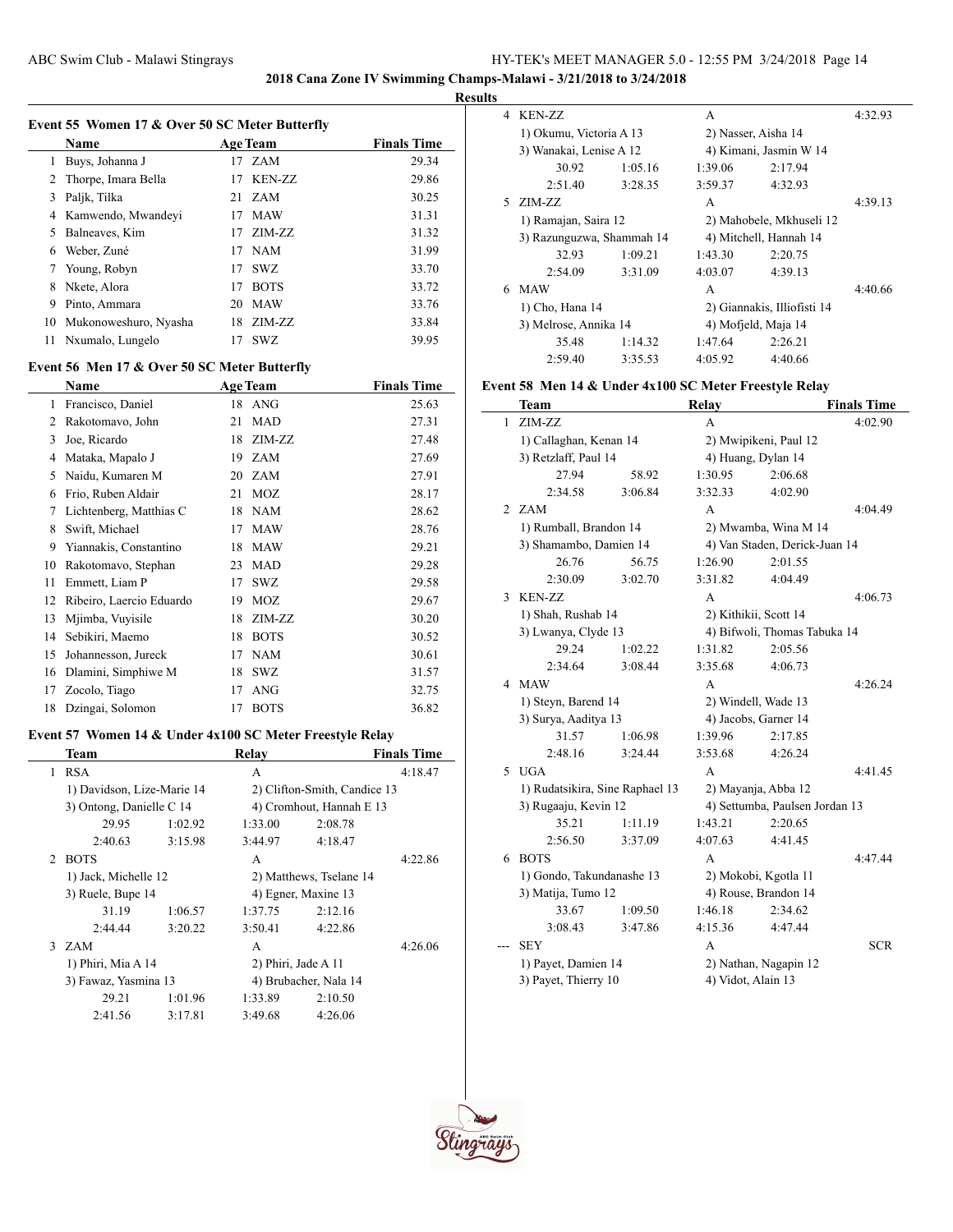**2018 Cana Zone IV Swimming Champs-Malawi - 3/21/2018 to 3/24/2018**

# **Results**

|                | Event 59 Women 15 & Over 4x100 SC Meter Freestyle Relay |         |                       |                             |                    |
|----------------|---------------------------------------------------------|---------|-----------------------|-----------------------------|--------------------|
|                | <b>Team</b>                                             |         | <b>Relay</b>          |                             | <b>Finals Time</b> |
|                | 1 ZAM                                                   |         | A                     |                             | 4:11.47            |
|                | 1) Paljk, Tilka 21                                      |         |                       | 2) Buys, Johanna J 17       |                    |
|                | 3) Buys, Elizabeth 16                                   |         |                       | 4) Chungu, Chibwe 16        |                    |
|                | 28.32                                                   | 59.31   | 1:28.93               | 2:01.27                     |                    |
|                | 2:32.68                                                 | 3:06.92 | 3:37.29               | 4:11.47                     |                    |
| $\mathfrak{D}$ | <b>MRI</b>                                              |         | $\overline{A}$        |                             | 4:18.31            |
|                | 1) Foo Sem Fah, Leah 15                                 |         |                       | 2) Kok Shun, Alicia 13      |                    |
|                | 3) Gebert, Ines 13                                      |         | 4) Lukhoo, Vritee 12  |                             |                    |
|                | 30.08                                                   | 1:02.09 | 1:32.53               | 2:05.89                     |                    |
|                | 2:36.37                                                 | 3:09.82 | 3:42.28               | 4:18.31                     |                    |
|                | 3 NAM                                                   |         | A                     |                             | 4:21.23            |
|                | 1) Oberholzer, Ju-Ané 16                                |         |                       | 2) Mutumbulua, Trisha 13    |                    |
|                | 3) Murphy, Hannah M 14                                  |         | 4) Weber, Zuné 17     |                             |                    |
|                | 31.17                                                   | 1:05.45 | 1:39.55               | 2:15.72                     |                    |
|                | 2:46.39                                                 | 3:19.98 | 3:48.98               | 4:21.23                     |                    |
| 4              | ZIM-ZZ                                                  |         | A                     |                             | 4:25.02            |
|                | 1) Mukonoweshuro, Nyasha 18                             |         | 2) Melrose, Claire 16 |                             |                    |
|                | 3) Putterill, Hannah 16                                 |         | 4) Balneaves, Kim 17  |                             |                    |
|                | 30.29                                                   | 1:03.15 | 1:35.26               | 2:11.91                     |                    |
|                | 2:44.28                                                 | 3:19.53 | 3:50.55               | 4:25.02                     |                    |
| 5              | <b>MAW</b>                                              |         | A                     |                             | 4:34.95            |
|                | 1) Pinto, Ammara 20                                     |         | 2) Sangala, Maya 16   |                             |                    |
|                | 3) Chang'anamuno, Tayamika 17                           |         |                       | 4) Kamwendo, Mwandeyi 17    |                    |
|                | 31.36                                                   | 1:05.65 | 1:39.37               | 2:18.39                     |                    |
|                | 2:50.60                                                 | 3:29.09 | 4:00.10               | 4:34.95                     |                    |
|                | Event 60 Men 15 & Over 4x100 SC Meter Freestyle Relay   |         |                       |                             |                    |
|                | Team                                                    |         | Relay                 |                             | <b>Finals Time</b> |
| $\mathbf{1}$   | <b>MRI</b>                                              |         | A                     |                             | 3:39.04            |
|                | 1) Kok Shun, Ryan 15                                    |         |                       | 2) Wong Chap Lan, Oliver 15 |                    |
|                | 3) Purahoo, Ovesh 16                                    |         |                       | 4) Lutchmanen, Varen 16     |                    |
|                |                                                         | 25.23   |                       | 53.56                       |                    |
|                |                                                         | 1.2010  |                       | 1.4027                      |                    |

|                               | 1:20.18                      | 1:49.37                 |         |
|-------------------------------|------------------------------|-------------------------|---------|
|                               | 2:15.34                      | 2:43.75                 |         |
|                               | 3:10.56                      | 3:39.04                 |         |
| $\mathfrak{D}_{\mathfrak{p}}$ | <b>MAW</b>                   | A                       | 3:45.93 |
|                               | 1) Yiannakis, Constantino 18 | 2) Devenish, James 16   |         |
|                               | 3) Swift, Michael 17         | 4) Gomes, Filipe 20     |         |
|                               | 27.58                        | 59.42                   |         |
|                               | 1:27.43                      | 1:57.66                 |         |
|                               | 2:24.67                      | 2:54.52                 |         |
|                               | 3:18.92                      | 3:45.93                 |         |
| 3                             | <b>RSA</b>                   | A                       | 3:46.49 |
|                               | 1) Adams, Faiyaz 14          | 2) Mnyaka, Keagon M 14  |         |
|                               | 3) Seyffert, JP 16           | 4) Shepherd, Rogan R 16 |         |
|                               | 28.01                        | 59.12                   |         |
|                               | 1:27.31                      | 1:57.94                 |         |
|                               | 2:24.07                      | 2:52.20                 |         |
|                               | 3:18.10                      | 3:46.49                 |         |

| 4 | <b>UGA</b>                    | A                            | 3:52.37 |
|---|-------------------------------|------------------------------|---------|
|   | 1) Saleh, Fadhil 16           | 2) Mukalazi, Tendo 15        |         |
|   | 3) Lumonya, Samora 14         | 4) Saleh, Nabil 16           |         |
|   | 26.07                         | 55.06                        |         |
|   | 1:22.87                       | 1:54.23                      |         |
|   | 2:23.99                       | 2:57.67                      |         |
|   | 3:23.04                       | 3:52.37                      |         |
| 5 | ZIM-ZZ                        | A                            | 3:55.89 |
|   | 1) Vlahakis, Christopher 17   | 2) Jones, Brett 15           |         |
|   | 3) Lindsay, Thomas 16         | 4) Joe, Ricardo 18           |         |
|   | 28.92                         | 1:02.53                      |         |
|   | 1:29.89                       | 2:00.29                      |         |
|   | 2:27.40                       | 2:58.66                      |         |
|   | 3:25.16                       | 3:55.89                      |         |
| 6 | <b>NAM</b>                    | A                            | 3:56.42 |
|   |                               |                              |         |
|   | 1) Lichtenberg, Matthias C 18 | 2) Betts, Maximilian W 14    |         |
|   | 3) Johannesson, Jureck 17     | 4) Le Roux, Corné 15         |         |
|   | 28.02                         | 58.07                        |         |
|   | 1:27.19                       | 2:00.19                      |         |
|   | 2:28.04                       | 2:58.72                      |         |
|   | 3:25.92                       | 3:56.42                      |         |
| 7 | <b>BOTS</b>                   | $\overline{A}$               | 3:58.20 |
|   | 1) Fischer, Ethan 15          | 2) Sebikiri, Maemo 18        |         |
|   | 3) Dzingai, Solomon 17        | 4) Bekker, Andile 15         |         |
|   | 28.11                         | 58.82                        |         |
|   | 1:27.20                       | 2:00.62                      |         |
|   | 2:30.17                       | 3:04.07                      |         |
|   | 3:29.69                       | 3:58.20                      |         |
| 8 | ANG                           | A                            | 4:06.64 |
|   | 1) Teixeira, Francisco 15     | 2) Zocolo, Tiago 17          |         |
|   | 3) Freitas, Filipe 12         | 4) Francisco, Daniel 18      |         |
|   | 29.61                         | 1:01.36                      |         |
|   | 1:32.70                       | 2:07.24                      |         |
|   | 2:38.50                       | 3:12.91                      |         |
|   | 3:38.30                       | 4:06.64                      |         |
|   | ZAM                           | A                            | DQ      |
|   | 1) Smit, Naested 17           | 2) Van Vlaanderen, Andrea 16 |         |
|   | 3) Mataka, Mapalo J 19        | 4) Van Rensburg, Darren 15   |         |
|   | 26.68                         | 55.33                        |         |
|   | 1:22.45                       | 1:53.14                      |         |
|   | 2:18.73                       | 2:47.21                      |         |
|   | 3:13.80                       | DO                           |         |

### **Event 61 Women 14 & Under 400 SC Meter Freestyle**

| Name            | <b>Age Team</b>        |         | <b>Finals Time</b> |         |
|-----------------|------------------------|---------|--------------------|---------|
| Soukup, Therese |                        | 14 SEY  |                    | 4:40.32 |
| 30.77           | 1:05.56                | 1:41.70 | 2:18.20            |         |
| 2:54.58         | 3:31.06                | 4:07.15 | 4:40.32            |         |
|                 | 2 Davidson, Lize-Marie |         |                    | 4:40.65 |
| 30.88           | 1:05.52                | 1:41.68 | 2:18.23            |         |
| 2:54.58         | 3:31.03                | 4:07.25 | 4:40.65            |         |
|                 | 3 Cromhout, Hannah E   |         |                    | 4:51.36 |
| 32.46           | 1:08.60                | 1:45.66 | 2:23.05            |         |
| 2:59.94         | 3:37.13                | 4:15.02 | 4:51.36            |         |

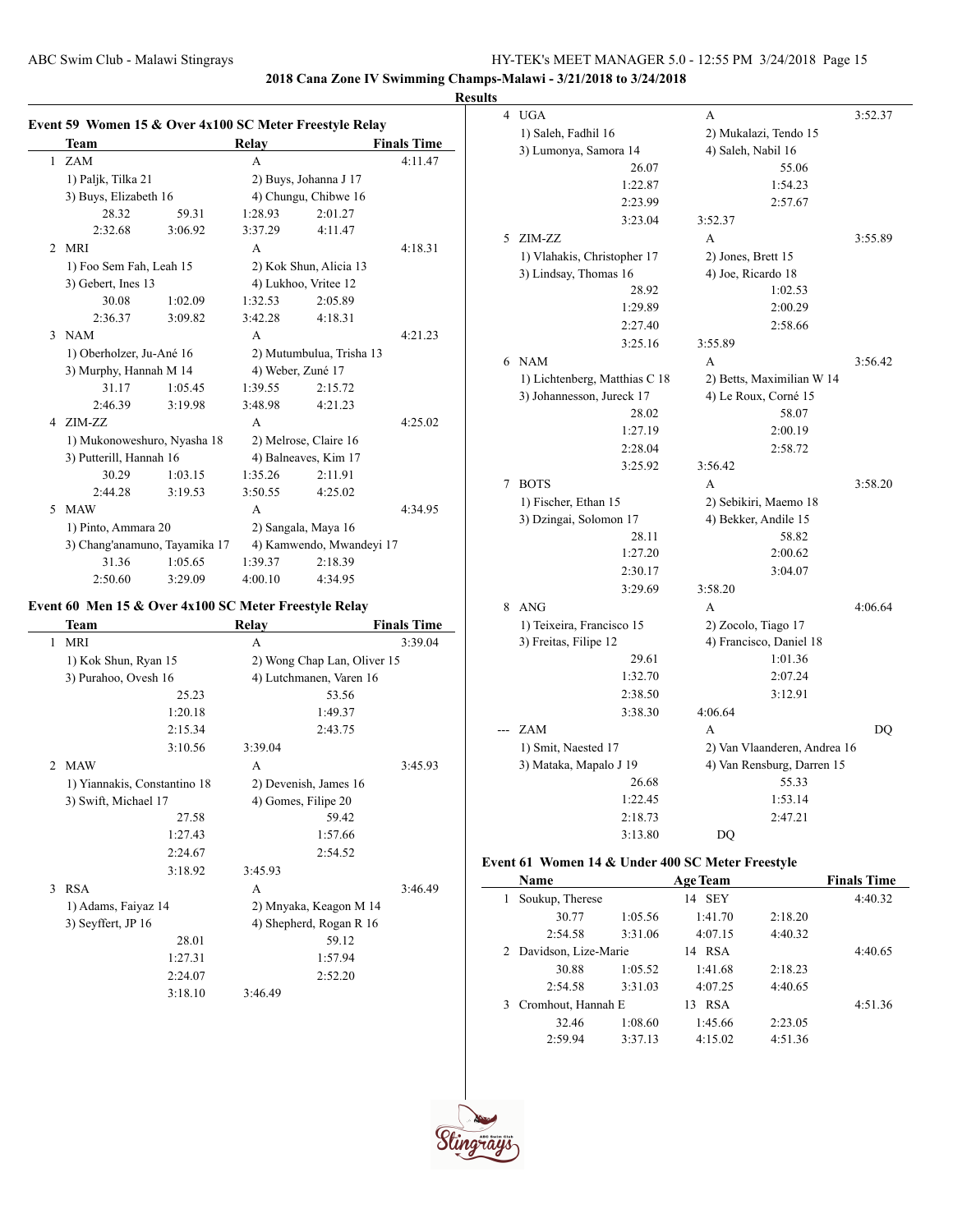**2018 Cana Zone IV Swimming Champs-Malawi - 3/21/2018 to 3/24/2018**

| (Event 61 Women 14 & Under 400 SC Meter Freestyle) |                    |         |                 |         |                    |  |
|----------------------------------------------------|--------------------|---------|-----------------|---------|--------------------|--|
|                                                    | <b>Name</b>        |         | <b>Age Team</b> |         | <b>Finals Time</b> |  |
|                                                    | 4 Gebert, Ines     |         | 13 MRI          |         | 4:57.86            |  |
|                                                    | 33.60              | 1:09.90 | 1:47.16         | 2:24.66 |                    |  |
|                                                    | 3:02.13            | 3:41.20 | 4:20.03         | 4:57.86 |                    |  |
| 5                                                  | Matthews, Tselane  |         | 14 BOTS         |         | 5:00.64            |  |
|                                                    | 33.85              | 1:10.97 | 1:49.15         | 2:27.45 |                    |  |
|                                                    | 3:05.69            | 3:44.37 | 4:23.73         | 5:00.64 |                    |  |
| 6                                                  | Egner, Maxine      |         | 13 BOTS         |         | 5:05.72            |  |
|                                                    | 34.19              | 1:11.92 | 1:50.36         | 2:29.75 |                    |  |
|                                                    | 3:09.67            | 3:49.25 | 4:29.12         | 5:05.72 |                    |  |
| $\tau$                                             | Mitchell, Hannah   |         | 14 ZIM-ZZ       |         | 5:11.05            |  |
|                                                    | 33.92              | 1:11.76 | 1:51.03         | 2:31.16 |                    |  |
|                                                    | 3:11.31            | 3:51.73 | 4:32.38         | 5:11.05 |                    |  |
| 8                                                  | Mofjeld, Maja      |         | 14 MAW          |         | 5:16.12            |  |
|                                                    | 34.86              | 1:13.52 | 1:53.44         | 2:33.88 |                    |  |
|                                                    | 3:14.40            | 3:55.79 | 4:36.44         | 5:16.12 |                    |  |
| 9                                                  | Mawere, Makanaka   |         | 14 ZIM-ZZ       |         | 5:19.34            |  |
|                                                    | 1:14.41            | 2:35.13 | 2:35.13         | 3:17.05 |                    |  |
|                                                    | 3:59.18            | 4:40.41 | 4:40.41         | 5:19.34 |                    |  |
| 10                                                 | Bagley, Robyn      |         | 14 ZAM          |         | 5:35.47            |  |
|                                                    | 35.88              | 1:17.52 | 2:00.53         | 2:45.59 |                    |  |
|                                                    | 3:29.96            | 4:13.24 | 4:55.40         | 5:35.47 |                    |  |
| 11                                                 | Mutumbulua, Trisha |         | 13 NAM          |         | 5:36.81            |  |
|                                                    | 37.98              | 1:19.29 | 2:01.47         | 2:43.99 |                    |  |
|                                                    | 3:27.01            | 4:10.41 | 4:55.27         | 5:36.81 |                    |  |
| 12                                                 | Azzoni, Anna-Clara |         | 12 ZAM          |         | 5:39.65            |  |
|                                                    | 36.76              | 1:18.10 | 2:01.07         | 2:45.81 |                    |  |
|                                                    | 3:30.31            | 4:14.57 | 4:57.18         | 5:39.65 |                    |  |
|                                                    | 13 LeRoux, Caitlin |         | 11 MAW          |         | 5:50.10            |  |
|                                                    | 37.09              | 1:19.07 | 2:02.72         | 2:47.72 |                    |  |
|                                                    | 3:33.69            | 4:20.29 | 5:07.16         | 5:50.10 |                    |  |
|                                                    |                    |         |                 |         |                    |  |

# **Event 62 Men 14 & Under 400 SC Meter Freestyle**

|              | Name                |         | <b>Age Team</b> |         | <b>Finals Time</b> |
|--------------|---------------------|---------|-----------------|---------|--------------------|
| $\mathbf{1}$ | Payet, Damien       |         | 14 SEY          |         | 4:31.39            |
|              | 30.56               | 1:03.83 | 1:37.64         | 2:12.29 |                    |
|              | 2:46.52             | 3:20.96 | 3:55.90         | 4:31.39 |                    |
| 2            | Huang, Dylan        |         | 14 ZIM-ZZ       |         | 4:42.04            |
|              | 30.41               | 1:04.13 | 1:39.08         | 2:14.49 |                    |
|              | 2:50.74             | 3:27.56 | 4:05.03         | 4:42.04 |                    |
| 3            | Ah Yong, Victor     |         | 13 MRI          |         | 4:42.06            |
|              | 29.29               | 1:02.74 | 1:37.02         | 2:12.51 |                    |
|              | 2:48.78             | 3:26.59 | 4:04.56         | 4:42.06 |                    |
| 4            | Betts, Maximilian W |         | 14 NAM          |         | 4:45.43            |
|              | 31.88               | 1:07.72 | 1:44.26         | 2:21.92 |                    |
|              | 2:57.67             | 3:33.92 | 4:10.34         | 4:45.43 |                    |
| 5.           | Adams, Faiyaz       |         | 14 RSA          |         | 4:45.79            |
|              | 31.64               | 1:05.58 | 1:41.65         | 2:18.76 |                    |
|              | 2:55.32             | 3:32.70 | 4:10.17         | 4:45.79 |                    |
| 6            | Khagram, Kunaal     |         | 14 KEN-ZZ       |         | 4:49.52            |
|              | 31.67               | 1:07.58 | 1:44.09         | 2:21.53 |                    |
|              | 2:59.33             | 3:36.65 | 4:13.31         | 4:49.52 |                    |

|   | <b>Results</b> |                              |         |           |         |         |
|---|----------------|------------------------------|---------|-----------|---------|---------|
|   | $\overline{7}$ | Vidot, Alain                 |         | 13 SEY    |         | 4:50.02 |
|   |                | 31.60                        | 1:06.84 | 1:43.57   | 2:20.39 |         |
| - |                | 2:57.80                      | 3:35.40 | 4:12.91   | 4:50.02 |         |
|   | 8              | Freitas, Filipe              |         | 12 ANG    |         | 4:58.77 |
|   |                | 32.41                        | 1:07.95 | 1:44.99   | 2:22.81 |         |
|   |                | 3:01.42                      | 3:41.59 | 4:20.42   | 4:58.77 |         |
|   | 9              | Van Staden, Derick-Juan      |         | 14 ZAM    |         | 4:59.25 |
|   |                | 31.66                        | 1:07.96 | 1:46.07   | 2:23.93 |         |
|   |                | 3:02.47                      | 3:42.32 | 4:21.20   | 4:59.25 |         |
|   |                | 10 Makona, John Paul         |         | 14 KEN-ZZ |         | 4:59.58 |
|   |                | 31.86                        | 1:07.83 | 2:23.66   | 3:03.04 |         |
|   |                | 3:42.70                      | 4:22.06 | 4:22.06   | 4:59.58 |         |
|   | 11             | Lumonya, Samora              |         | 14 UGA    |         | 5:02.15 |
|   |                | 33.33                        | 1:10.31 | 1:48.08   | 2:26.63 |         |
|   |                | 3:05.64                      | 3:45.34 | 4:25.22   | 5:02.15 |         |
|   |                | 12 Rudatsikira, Sine Raphael |         | 13 UGA    |         | 5:03.72 |
|   |                | 32.77                        | 1:09.73 | 1:48.21   | 2:27.04 |         |
|   |                | 3:07.06                      | 3:45.92 | 4:24.98   | 5:03.72 |         |
|   | 13             | Jacobs, Garner               |         | 14 MAW    |         | 5:07.04 |
|   |                | 32.62                        | 1:09.41 | 1:48.41   | 2:28.25 |         |
|   |                | 3:08.38                      | 3:49.25 | 4:29.40   | 5:07.04 |         |
|   |                | 14 Esslinger, Nico           |         | 12 NAM    |         | 5:08.85 |
|   |                | 34.55                        | 1:13.15 | 1:52.87   | 2:32.01 |         |
|   |                | 3:12.35                      | 3:51.15 | 4:30.86   | 5:08.85 |         |
|   |                | 15 Lillie, Michael           |         | 13 ZAM    |         | 5:09.78 |
|   |                | 33.60                        | 1:09.70 | 1:48.44   | 2:27.99 |         |
|   |                | 3:07.83                      | 3:48.52 | 4:29.71   | 5:09.78 |         |
|   |                | 16 Rouse, Brandon            |         | 14 BOTS   |         | 5:18.51 |
|   |                | 33.62                        | 1:11.92 | 1:52.57   | 2:33.53 |         |
|   |                | 3:14.90                      | 3:56.03 | 4:37.41   | 5:18.51 |         |
|   |                | 17 Zocolo, Osvaldo           |         | 14 ANG    |         | 5:19.47 |
|   |                | 31.66                        | 1:07.69 | 1:46.93   | 2:28.17 |         |
|   |                | 3:10.10                      | 3:53.66 | 4:36.42   | 5:19.47 |         |
|   | 18             | Madziyire, Nigel             |         | 12 ZIM-ZZ |         | 5:27.23 |
|   |                | 34.67                        | 1:13.43 | 1:53.65   | 2:35.97 |         |
|   |                | 3:18.63                      | 4:02.20 | 4:44.82   | 5:27.23 |         |
|   |                | 19 Windell, Wade             |         | 13 MAW    |         | 5:46.77 |
|   |                | 34.60                        | 1:15.57 | 1:59.37   | 2:43.83 |         |
|   |                | 3:29.80                      | 4:16.02 | 5:01.79   | 5:46.77 |         |
|   |                |                              |         |           |         |         |

# **Event 63 Women 15 & Over 400 SC Meter Freestyle**

|    | <b>Name</b>                     | <b>Age Team</b> | <b>Finals Time</b> |
|----|---------------------------------|-----------------|--------------------|
| 1  | Foo Sem Fah, Leah               | 15 MRI          | 4:44.57            |
|    | 2 Rabarijaona, Tiana Henitsoa M | MAD<br>19       | 4:47.77            |
| 3  | Date Line, Chenay E             | 16 RSA          | 4:51.39            |
| 4  | Balneaves, Kim                  | 17 ZIM-ZZ       | 5:09.85            |
| 5. | Wilson, Lizzie                  | 15 ZAM          | 5:49.19            |
| 6  | Santos, Barbara                 | 15 ANG          | 5:50.00            |
|    | Buys, Elizabeth                 | 16 ZAM          | DO                 |
|    | Did not finish                  |                 |                    |

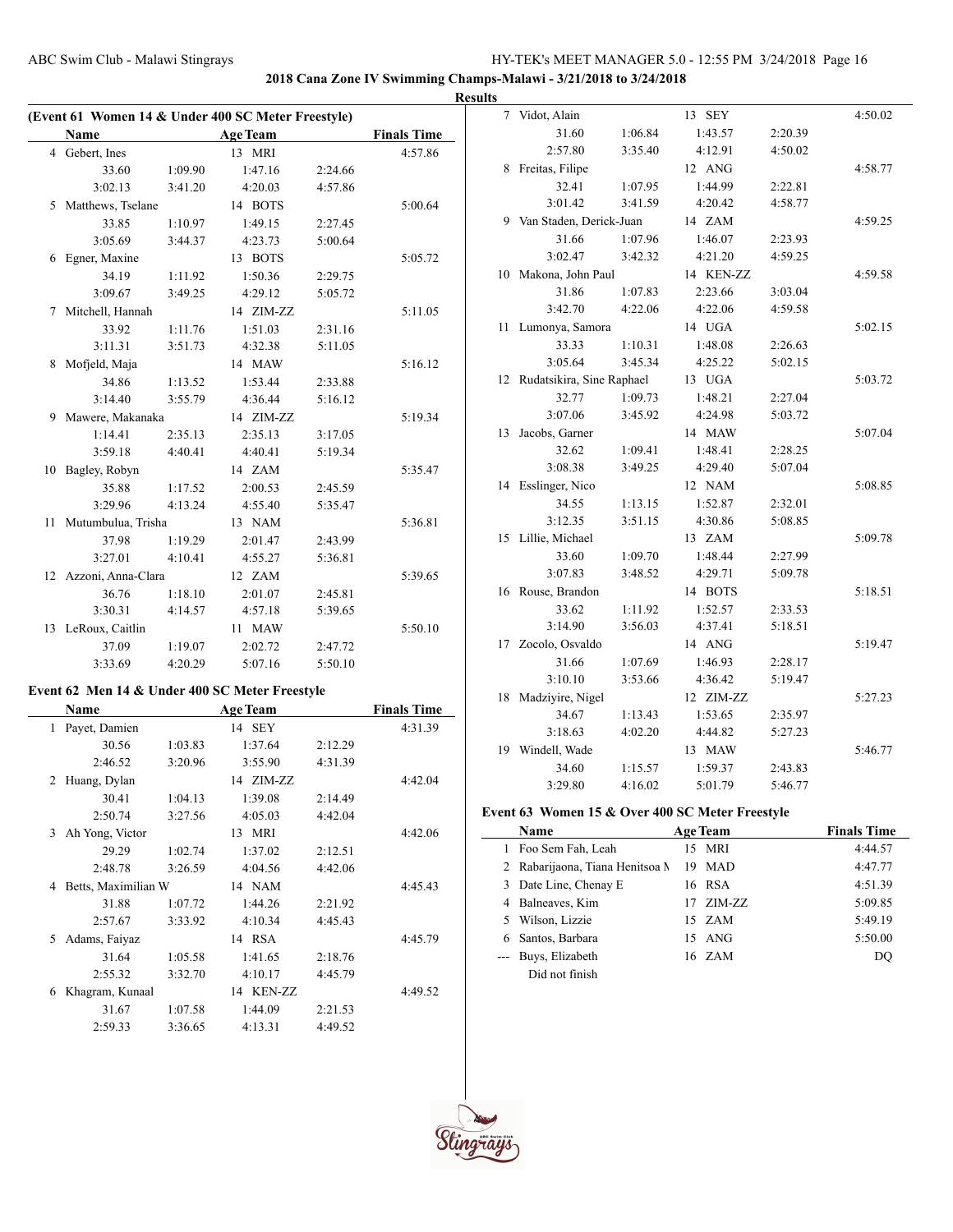**2018 Cana Zone IV Swimming Champs-Malawi - 3/21/2018 to 3/24/2018**

#### **Results**

|    | Name                     |         | <b>Age Team</b> |         | <b>Finals Time</b> |
|----|--------------------------|---------|-----------------|---------|--------------------|
| 1  | Seyffert, JP             |         | 16 RSA          |         | 4:15.88            |
|    | 28.37                    | 59.68   | 1:32.26         | 2:04.66 |                    |
|    | 2:37.70                  | 3:10.56 | 3:43.95         | 4:15.88 |                    |
|    | 2 Kok Shun, Ryan         |         | 15 MRI          |         | 4:17.32            |
|    | 28.20                    | 1:00.05 | 1:32.67         | 2:05.46 |                    |
|    | 2:38.72                  | 3:12.12 | 3:45.82         | 4:17.32 |                    |
| 3  | Bekker, Andile           |         | 15 BOTS         |         | 4:17.44            |
|    | 29.20                    | 1:00.97 | 1:33.94         | 2:07.23 |                    |
|    | 2:40.04                  | 3:13.19 | 3:46.28         | 4:17.44 |                    |
| 4  | Shepherd, Rogan R        |         | 16 RSA          |         | 4:17.83            |
|    | 28.56                    | 1:00.44 | 1:33.21         | 2:06.11 |                    |
|    | 2:39.23                  | 3:13.02 | 3:45.48         | 4:17.83 |                    |
| 5  | Smit, Naested            |         | 17 ZAM          |         | 4:24.34            |
|    | 28.53                    | 1:00.01 | 1:33.31         | 2:07.06 |                    |
|    | 2:41.43                  | 3:16.43 | 3:50.76         | 4:24.34 |                    |
| 6  | Rakotomavo, John         |         | 21 MAD          |         | 4:28.91            |
|    | 29.18                    | 1:01.37 | 1:35.27         | 2:09.95 |                    |
|    | 2:44.32                  | 3:19.44 | 3:53.99         | 4:28.91 |                    |
|    | 7 Van Vlaanderen, Andrea |         | 16 ZAM          |         | 4:34.91            |
|    | 30.22                    | 1:03.89 | 1:38.96         | 2:14.44 |                    |
|    | 2:49.47                  | 3:24.58 | 4:00.11         | 4:34.91 |                    |
| 8  | Jones, Brett             |         | 15 ZIM-ZZ       |         | 4:35.23            |
|    | 29.97                    | 1:03.36 | 1:38.51         | 2:14.06 |                    |
|    | 2:49.55                  | 3:25.80 | 4:02.21         | 4:35.23 |                    |
| 9  | Payet, Bertrand          |         | 16 SEY          |         | 4:41.04            |
|    | 29.71                    | 1:04.65 | 1:40.55         | 2:16.70 |                    |
|    | 2:52.47                  | 3:28.77 | 4:04.83         | 4:41.04 |                    |
|    | 10 Lutchmanen, Varen     |         | 16 MRI          |         | 4:53.49            |
|    | 31.90                    | 1:08.10 | 1:45.09         | 2:23.02 |                    |
|    | 3:01.37                  | 3:38.65 | 4:16.55         | 4:53.49 |                    |
| 11 | Devenish, Matthew        |         | 15 MAW          |         | 5:16.40            |
|    | 34.75                    | 1:13.57 | 1:54.82         | 2:35.62 |                    |
|    | 3:15.49                  | 3:56.47 | 4:36.52         | 5:16.40 |                    |
| 12 | Gaunt, Liam              |         | 16 MAW          |         | 5:21.04            |
|    | 35.17                    | 1:14.84 | 1:55.37         | 2:37.38 |                    |
|    | 3:19.07                  | 4:01.73 | 4:42.56         | 5:21.04 |                    |
| 13 | Dlamini, Simphiwe M      |         | 18 SWZ          |         | 5:21.42            |
|    | 31.77                    | 1:08.23 | 1:48.37         | 2:31.40 |                    |
|    | 3:14.72                  | 3:58.83 | 4:42.69         | 5:21.42 |                    |
| 14 | Sebikiri, Maemo          |         | 18 BOTS         |         | 5:28.41            |
|    | 35.30                    | 1:14.78 | 1:55.00         | 2:37.85 |                    |
|    | 3:20.16                  | 4:03.68 | 4:45.99         | 5:28.41 |                    |

# **Event 65 Women 12 & Under 100 SC Meter Butterfly**

|   | <b>Name</b>        |         | <b>Age Team</b> |                      | <b>Finals Time</b> |  |
|---|--------------------|---------|-----------------|----------------------|--------------------|--|
|   | Ramajan, Saira     |         |                 | $12 \text{ ZIM-}7.7$ | 1:16.08            |  |
|   | 34.52              | 1:16.08 |                 |                      |                    |  |
|   | 2 Ingwe, Kimberly  |         |                 | 12 BOTS              | 1:16.90            |  |
|   | 37 11              | 1:16.90 |                 |                      |                    |  |
| 3 | Mahobele, Mkhuseli |         |                 | $12$ $ZIM-ZZ$        | 1:18.74            |  |
|   | 36.33              | 1:18.74 |                 |                      |                    |  |

| 4  | Jack, Michelle         |         | 12 | <b>BOTS</b> | 1:19.86 |
|----|------------------------|---------|----|-------------|---------|
|    | 35.49                  | 1:19.86 |    |             |         |
| 5. | Vidmar, Julijana       |         | 11 | ZAM         | 1:21.32 |
|    | 38.18                  | 1:21.32 |    |             |         |
| 6  | Lukhoo, Vritee         |         | 12 | MRI         | 1:23.02 |
|    | 37.58                  | 1:23.02 |    |             |         |
| 7  | Van Oosterhout, Sophie |         |    | 12 MAW      | 1:27.60 |
|    | 42.57                  | 1:27.60 |    |             |         |
| 8  | Staines, Mia           |         |    | 12 MAW      | 1:28.53 |
|    | 40.93                  | 1:28.53 |    |             |         |
| 9  | Naukosho, Ariana       |         | 10 | <b>NAM</b>  | 1:32.56 |
|    | 42.19                  | 1:32.56 |    |             |         |

# **Event 66 Men 12 & Under 100 SC Meter Butterfly**

|              | Name              |         |    | <b>Age Team</b> | <b>Finals Time</b> |
|--------------|-------------------|---------|----|-----------------|--------------------|
| $\mathbf{1}$ | Freitas, Filipe   |         |    | 12 ANG          | 1:11.42            |
|              | 33.17             | 1:11.42 |    |                 |                    |
|              | 2 Mwipikeni, Paul |         |    | 12 ZIM-ZZ       | 1:12.20            |
|              | 33.45             | 1:12.20 |    |                 |                    |
|              | 3 Rumball, Liam   |         |    | 12 ZAM          | 1:13.41            |
|              | 34.94             | 1:13.41 |    |                 |                    |
|              | 4 Mayanja, Abba   |         |    | 12 UGA          | 1:15.11            |
|              | 34.70             | 1:15.11 |    |                 |                    |
| 5            | Chisungo, Tawanda |         |    | 12 ZIM-ZZ       | 1:15.82            |
|              | 35.28             | 1:15.82 |    |                 |                    |
|              | 6 Esslinger, Nico |         |    | 12 NAM          | 1:18.00            |
|              | 36.75             | 1:18.00 |    |                 |                    |
| 7            | Bashir, Ishaq     |         |    | 12 KEN-ZZ       | 1:18.11            |
|              | 36.57             | 1:18.11 |    |                 |                    |
|              | 8 Nathan, Nagapin |         |    | 12 SEY          | 1:18.60            |
|              | 34.28             | 1:18.60 |    |                 |                    |
| 9            | Payet, Thierry    |         |    | 10 SEY          | 1:20.90            |
|              | 1:20.90           | 1:20.90 |    |                 |                    |
| 10           | Jacobs, Gidian    |         |    | 12 MAW          | 1:24.12            |
|              | 39.22             | 1:24.12 |    |                 |                    |
|              | 11 Matija, Tumo   |         | 12 | <b>BOTS</b>     | 1:25.53            |
|              | 37.74             | 1:25.53 |    |                 |                    |
|              | 12 Frantz, Shad   |         |    | 11 MAW          | 1:28.46            |
|              | 43.26             | 1:28.46 |    |                 |                    |
|              | 13 Mwamba, Mutale |         |    | 11 ZAM          | 1:31.63            |
|              | 42.22             | 1:31.63 |    |                 |                    |

# **Event 67 Women 13-14 100 SC Meter Butterfly**

|   | Name               |         | <b>Age Team</b> | <b>Finals Time</b> |
|---|--------------------|---------|-----------------|--------------------|
| 1 | Phiri, Mia A       |         | 14 ZAM          | 1:08.52            |
|   | 30.92              | 1:08.52 |                 |                    |
| 2 | Gebert, Ines       |         | 13 MRI          | 1:09.90            |
|   | 32.62              | 1:09.90 |                 |                    |
| 3 | Okumu, Victoria A  |         | 13 KEN-ZZ       | 1:11.00            |
|   | 33.31              | 1:11.00 |                 |                    |
| 4 | Ontong, Danielle C |         | 14 RSA          | 1:11.75            |
|   | 34.01              | 1:11.75 |                 |                    |
| 5 | Kimani, Jasmin W   |         | 14 KEN-ZZ       | 1:13.47            |
|   | 34.54              | 1:13.47 |                 |                    |



 $\overline{\phantom{a}}$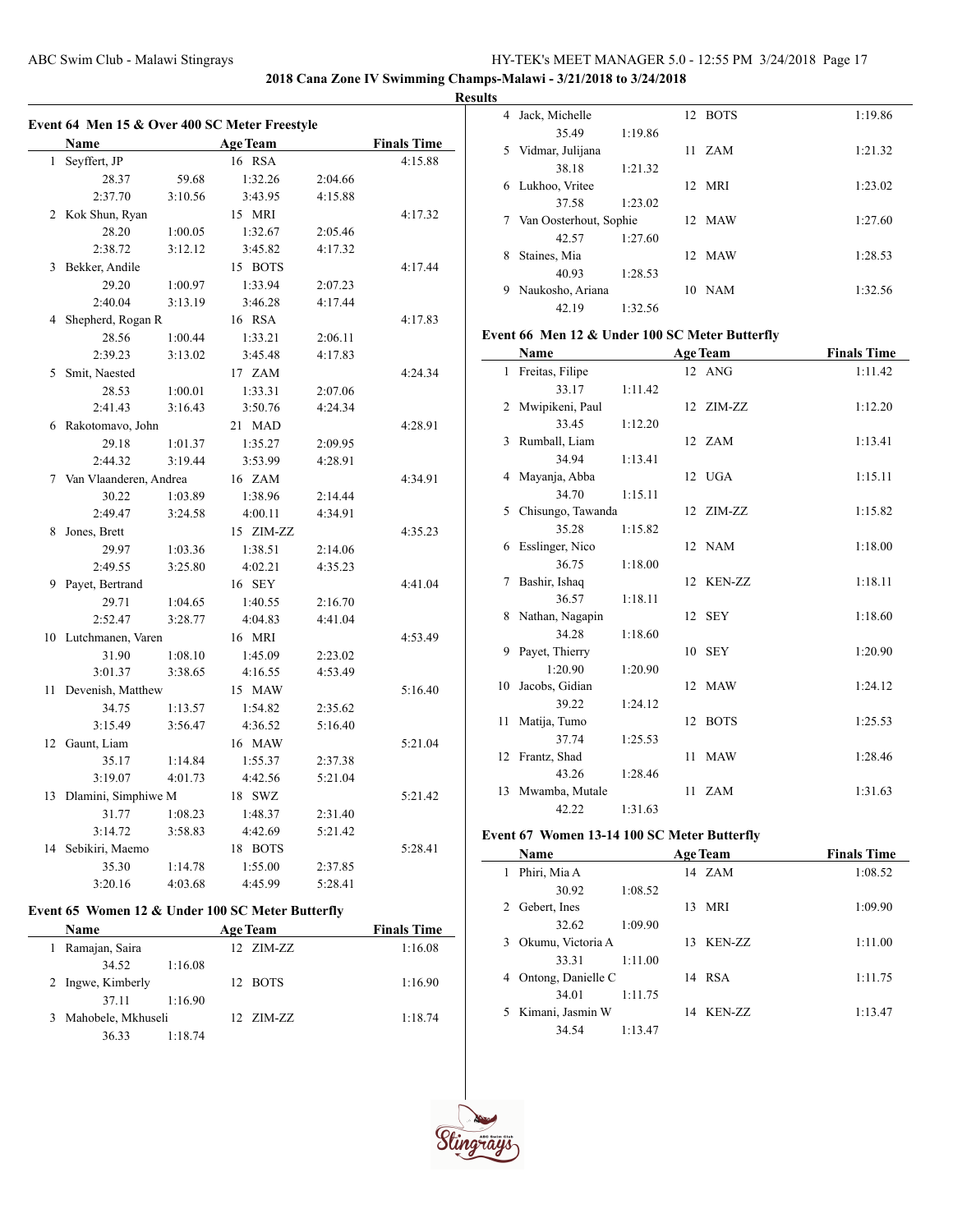# **2018 Cana Zone IV Swimming Champs-Malawi - 3/21/2018 to 3/24/2018**

L.

# **Results**

| (Event 67 Women 13-14 100 SC Meter Butterfly) |                          |         |  |                 |                    |  |  |
|-----------------------------------------------|--------------------------|---------|--|-----------------|--------------------|--|--|
|                                               | <b>Name</b>              |         |  | <b>Age Team</b> | <b>Finals Time</b> |  |  |
|                                               | 6 Egner, Maxine          |         |  | 13 BOTS         | 1:13.82            |  |  |
|                                               | 34.39                    | 1:13.82 |  |                 |                    |  |  |
| 7                                             | Kok Shun, Alicia         |         |  | 13 MRI          | 1:14.45            |  |  |
|                                               | 34.61                    | 1:14.45 |  |                 |                    |  |  |
| 8                                             | Davidson, Lize-Marie     |         |  | 14 RSA          | 1:15.46            |  |  |
|                                               | 33.59                    | 1:15.46 |  |                 |                    |  |  |
| 9                                             | Melrose, Annika          |         |  | 14 MAW          | 1:20.07            |  |  |
|                                               | 36.21                    | 1:20.07 |  |                 |                    |  |  |
|                                               | 10 Mofjeld, Maja         |         |  | 14 MAW          | 1:20.62            |  |  |
|                                               | 36.89                    | 1:20.62 |  |                 |                    |  |  |
|                                               | 11 Mitchell, Hannah      |         |  | 14 ZIM-ZZ       | 1:20.83            |  |  |
|                                               | 36.61                    | 1:20.83 |  |                 |                    |  |  |
|                                               | 12 Mutumbulua, Trisha    |         |  | 13 NAM          | 1:20.85            |  |  |
|                                               | 37.29                    | 1:20.85 |  |                 |                    |  |  |
|                                               | 13 Ruele, Bupe           |         |  | 14 BOTS         | 1:21.38            |  |  |
|                                               | 36.29                    | 1:21.38 |  |                 |                    |  |  |
|                                               | 14 Hauptfleisch, Charmae |         |  | 14 ZAM          | 1:22.96            |  |  |
|                                               | 36.87                    | 1:22.96 |  |                 |                    |  |  |
|                                               | 15 Razunguzwa, Shammah   |         |  | 14 ZIM-ZZ       | 1:24.40            |  |  |
|                                               | 39.21                    | 1:24.40 |  |                 |                    |  |  |

# **Event 68 Men 13-14 100 SC Meter Butterfly**

 $\overline{a}$ 

|                | <b>Name</b>            |         | <b>Age Team</b> | <b>Finals Time</b> |
|----------------|------------------------|---------|-----------------|--------------------|
|                | 1 Mnyaka, Keagon M     |         | 14 RSA          | 1:00.95            |
|                | 28.20                  | 1:00.95 |                 |                    |
| $\overline{2}$ | Ah Yong, Victor        |         | 13 MRI          | 1:01.58            |
|                | 29.12                  | 1:01.58 |                 |                    |
| 3              | Bifwoli, Thomas Tabuka |         | 14 KEN-ZZ       | 1:02.88            |
|                | 29.65                  | 1:02.88 |                 |                    |
| $\overline{4}$ | Rumball, Brandon       |         | 14 ZAM          | 1:03.67            |
|                | 28.93                  | 1:03.67 |                 |                    |
| 5.             | Retzlaff, Paul         |         | 14 ZIM-ZZ       | 1:04.39            |
|                | 29.43                  | 1:04.39 |                 |                    |
| 6              | Huang, Dylan           |         | 14 ZIM-ZZ       | 1:07.76            |
|                | 30.17                  | 1:07.76 |                 |                    |
| $7^{\circ}$    | Lwanya, Clyde          |         | 13 KEN-ZZ       | 1:08.06            |
|                | 32.05                  | 1:08.06 |                 |                    |
| 8              | Mwamba, Wina M         |         | 14 ZAM          | 1:08.63            |
|                | 30.67                  | 1:08.63 |                 |                    |
| 9              | Betts, Maximilian W    |         | 14 NAM          | 1:09.54            |
|                | 33.12                  | 1:09.54 |                 |                    |
| 10             | Rouse, Brandon         |         | 14 BOTS         | 1:10.02            |
|                | 33.09                  | 1:10.02 |                 |                    |
| 11             | Surya, Aaditya         |         | 13 MAW          | 1:12.22            |
|                | 32.32                  | 1:12.22 |                 |                    |
| 12             | Payet, Damien          |         | 14 SEY          | 1:12.37            |
|                | 33.28                  | 1:12.37 |                 |                    |
| 13             | Silva, Gilberto        |         | 14 ANG          | 1:13.06            |
|                | 33.95                  | 1:13.06 |                 |                    |
| 14             | Steyn, Barend          |         | 14 MAW          | 1:20.45            |
|                | 35.71                  | 1:20.45 |                 |                    |

| 15 Gondo, Takundanashe        | 13 BOTS | 1:29.77 |
|-------------------------------|---------|---------|
| 3791<br>1:29.77               |         |         |
| --- Rudatsikira, Sine Raphael | 13 UGA  | DO      |
| One hand touch                |         |         |

# **Event 69 Women 15-16 100 SC Meter Butterfly**

|    | Name                |         |    | <b>Age Team</b> | <b>Finals Time</b> |
|----|---------------------|---------|----|-----------------|--------------------|
| 1  | Date Line, Chenay E |         |    | 16 RSA          | 1:10.49            |
|    | 33.20               | 1:10.49 |    |                 |                    |
| 2  | Gondo, Ruvarashe    |         | 15 | <b>BOTS</b>     | 1:17.88            |
|    | 35.05               | 1:17.88 |    |                 |                    |
| 3. | Volschank, Nadia    |         |    | 16 SWZ          | 1:19.48            |
|    | 36.71               | 1:19.48 |    |                 |                    |
|    | 4 Putterill, Hannah |         |    | 16 ZIM-ZZ       | 1:19.99            |
|    | 36.89               | 1:19.99 |    |                 |                    |
| 5  | Chungu, Chibwe      |         |    | 16 ZAM          | 1:20.23            |
|    | 35.91               | 1:20.23 |    |                 |                    |
| 6  | Joubert, Abigail    |         |    | 16 ZAM          | 1:22.26            |
|    | 36.73               | 1:22.26 |    |                 |                    |
| 7  | van Rooyen, Leone   |         |    | 16 BOTS         | 1:23.96            |
|    | 35.45               | 1:23.96 |    |                 |                    |
| 8  | Njoroge, Jessica J  |         |    | 16 SWZ          | 1:26.74            |
|    | 37.33               | 1:26.74 |    |                 |                    |

# **Event 70 Men 15-16 100 SC Meter Butterfly**

|    | Name                    |         |    | <b>Age Team</b> | <b>Finals Time</b> |
|----|-------------------------|---------|----|-----------------|--------------------|
|    | 1 Le Roux, Corné        |         |    | 15 NAM          | 58.16              |
|    | 27.66                   | 58.16   |    |                 |                    |
| 2  | Shepherd, Rogan R       |         |    | 16 RSA          | 58.24              |
|    | 26.82                   | 58.24   |    |                 |                    |
| 3  | Seyffert, JP            |         |    | 16 RSA          | 59.00              |
|    | 27.83                   | 59.00   |    |                 |                    |
| 4  | Saleh, Nabil            |         |    | 16 UGA          | 1:01.25            |
|    | 28.44                   | 1:01.25 |    |                 |                    |
| 5. | Kok Shun, Ryan          |         |    | 15 MRI          | 1:01.46            |
|    | 28.15                   | 1:01.46 |    |                 |                    |
| 6  | Purahoo, Ovesh          |         |    | 16 MRI          | 1:02.68            |
|    | 29.02                   | 1:02.68 |    |                 |                    |
| 7  | Fred, Tyler             |         |    | 15 SEY          | 1:02.72            |
|    | 28.28                   | 1:02.72 |    |                 |                    |
| 8  | Bagley, Graham          |         |    | 16 ZAM          | 1:04.46            |
|    | 28.65                   | 1:04.46 |    |                 |                    |
| 9  | Fischer, Ethan          |         | 15 | <b>BOTS</b>     | 1:05.46            |
|    | 31.00                   | 1:05.46 |    |                 |                    |
|    | 10 Van Rensburg, Darren |         |    | 15 ZAM          | 1:06.79            |
|    | 29.28                   | 1:06.79 |    |                 |                    |
| 11 | Jones, Brett            |         |    | 15 ZIM-ZZ       | 1:07.08            |
|    | 31.57                   | 1:07.08 |    |                 |                    |
|    | 12 Lindsay, Thomas      |         |    | 16 ZIM-ZZ       | 1:07.85            |
|    | 30.64                   | 1:07.85 |    |                 |                    |
| 13 | Payet, Bertrand         |         |    | 16 SEY          | 1:09.43            |
|    | 31.63                   | 1:09.43 |    |                 |                    |

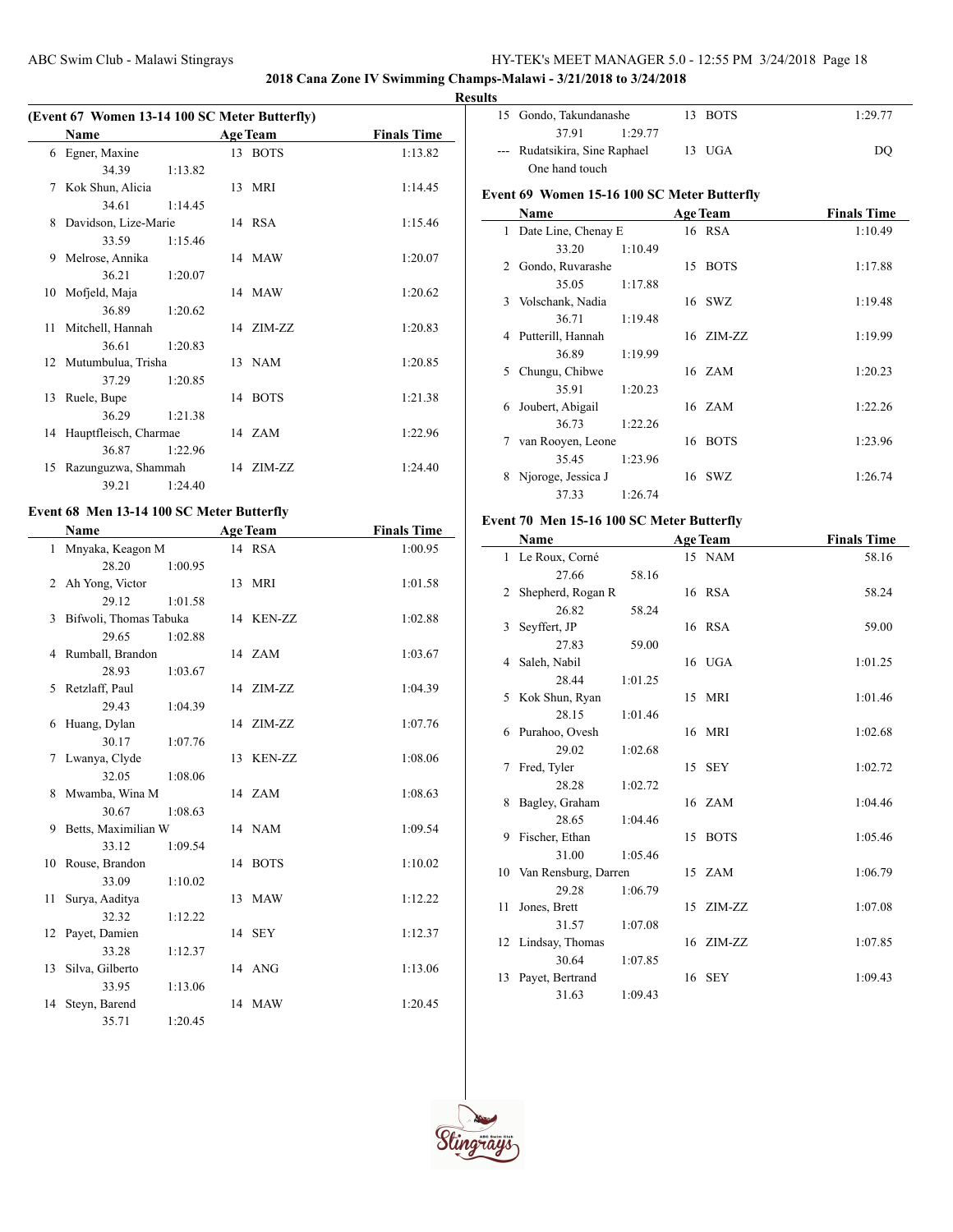**2018 Cana Zone IV Swimming Champs-Malawi - 3/21/2018 to 3/24/2018**

 $\sim$ 

#### **Results**

|                |                                                 |         |    |                 | К                  |
|----------------|-------------------------------------------------|---------|----|-----------------|--------------------|
|                | (Event 70 Men 15-16 100 SC Meter Butterfly)     |         |    |                 |                    |
|                | <b>Name</b>                                     |         |    | <b>Age Team</b> | <b>Finals Time</b> |
| 14             | Gaunt, Liam                                     |         |    | 16 MAW          | 1:19.98            |
|                | 34.88                                           | 1:19.98 |    |                 |                    |
|                | Event 71 Women 17 & Over 100 SC Meter Butterfly |         |    |                 |                    |
|                | Name                                            |         |    | <b>Age Team</b> | <b>Finals Time</b> |
| 1              | Buys, Johanna J                                 |         |    | 17 ZAM          | 1:04.76            |
|                | 29.27                                           | 1:04.76 |    |                 |                    |
| $\mathfrak{D}$ | Sousa, Catarina                                 |         | 17 | ANG             | 1:05.47            |
|                | 30.77                                           | 1:05.47 |    |                 |                    |
| 3              | Thorpe, Imara Bella                             |         |    | 17 KEN-ZZ       | 1:07.73            |
|                | 31.30                                           | 1:07.73 |    |                 |                    |
| 4              | Balneaves, Kim                                  |         | 17 | $ZIM-ZZ$        | 1:10.47            |
|                | 33.58                                           | 1:10.47 |    |                 |                    |
| 5              | Kamwendo, Mwandeyi                              |         |    | 17 MAW          | 1:11.75            |
|                | 32.71                                           | 1:11.75 |    |                 |                    |
| 6              | Mukonoweshuro, Nyasha                           |         |    | 18 ZIM-ZZ       | 1:16.31            |
|                | 34.35                                           | 1:16.31 |    |                 |                    |

# **Event 72 Men 17 & Over 100 SC Meter Butterfly**

 $\overline{a}$ 

|                               | <b>Name</b>             |         | <b>Age Team</b> | <b>Finals Time</b> |
|-------------------------------|-------------------------|---------|-----------------|--------------------|
| 1                             | Francisco, Daniel       |         | 18 ANG          | 57.70              |
|                               | 26.53                   | 57.70   |                 |                    |
| $\mathfrak{D}_{\mathfrak{p}}$ | Smit, Naested           |         | 17 ZAM          | 59.08              |
|                               | 27.50                   | 59.08   |                 |                    |
| 3                             | Mataka, Mapalo J        |         | 19 ZAM          | 1:01.49            |
|                               | 28.95                   | 1:01.49 |                 |                    |
| 4                             | Joe, Ricardo            |         | 18 ZIM-ZZ       | 1:01.94            |
|                               | 28.36                   | 1:01.94 |                 |                    |
| 5.                            | Lichtenberg, Matthias C |         | 18 NAM          | 1:03.79            |
|                               | 29.49                   | 1:03.79 |                 |                    |
| 6                             | Mjimba, Vuyisile        |         | 18 ZIM-ZZ       | 1:07.41            |
|                               | 31.33                   | 1:07.41 |                 |                    |
| 7                             | Johannesson, Jureck     |         | 17 NAM          | 1:08.21            |
|                               | 30.87                   | 1:08.21 |                 |                    |
| 8.                            | Yiannakis, Constantino  |         | 18 MAW          | 1:09.27            |
|                               | 29.96                   | 1:09.27 |                 |                    |
| 9                             | Krishnan, Harishankar   |         | 17 MAW          | 1:16.55            |
|                               | 33.67                   | 1:16.55 |                 |                    |

# **Event 73 Women 12 & Under 200 SC Meter Backstroke**

|   | <b>Name</b>        |         | <b>Age Team</b> |         | <b>Finals Time</b> |
|---|--------------------|---------|-----------------|---------|--------------------|
| 1 | Ingwe, Kimberly    |         | 12 BOTS         |         | 2:39.29            |
|   | 36.63              | 1:16.50 | 1:57.93         | 2:39.29 |                    |
| 2 | Jack, Michelle     |         | 12 BOTS         |         | 2:45.68            |
|   | 38.06              | 1:19.92 | 2:03.42         | 2:45.68 |                    |
| 3 | Phiri, Jade A      |         | 11 ZAM          |         | 2:51.14            |
|   | 40.73              | 1:24.51 | 2:09.57         | 2:51.14 |                    |
| 4 | Lukhoo, Vritee     |         | 12 MRI          |         | 2:51.36            |
|   | 38.17              | 1:22.36 | 2:07.73         | 2:51.36 |                    |
| 5 | Windell, Kara      |         | 11 MAW          |         | 2:55.12            |
|   | 40.81              | 1:24.43 | 2:10.49         | 2:55.12 |                    |
| 6 | Mahobele, Mkhuseli |         | $12$ $ZIM-ZZ$   |         | 2:56.24            |
|   | 39.88              | 1:24.32 | 2:11.10         | 2:56.24 |                    |
|   |                    |         |                 |         |                    |

|    | Wangeci, Erica                         |         | 12 KEN-ZZ |         | 2:56.33 |  |  |
|----|----------------------------------------|---------|-----------|---------|---------|--|--|
|    | 42.23                                  | 1:26.85 | 2:12.72   | 2:56.33 |         |  |  |
| 8  | Pinto, Anna                            |         | 12 MAW    |         | 2:58.03 |  |  |
|    | 43.30                                  | 1:28.61 | 2:13.78   | 2:58.03 |         |  |  |
| 9  | Tungamirai, Julie                      |         | 12 ZIM-ZZ |         | 3:00.25 |  |  |
|    | 40.65                                  | 1:25.78 | 2:13.83   | 3:00.25 |         |  |  |
| 10 | Pollen, Paige                          |         | 12 ZAM    |         | 3:03.37 |  |  |
|    | 42.54                                  | 1:29.22 | 2:16.86   | 3:03.37 |         |  |  |
| 11 | Naukosho, Ariana                       |         | $10$ NAM  |         | 3:07.83 |  |  |
|    | 47.01                                  | 1:35.94 | 2:22.90   | 3:07.83 |         |  |  |
|    | Wanakai, Lenise A                      |         | 12 KEN-ZZ |         | DO      |  |  |
|    | Multiple strokes past vertical at turn |         |           |         |         |  |  |

# **Event 74 Men 12 & Under 200 SC Meter Backstroke**

|              | Name              |         | <b>Age Team</b> |         | <b>Finals Time</b> |
|--------------|-------------------|---------|-----------------|---------|--------------------|
| 1            | Esslinger, Nico   |         | 12 NAM          |         | 2:38.26            |
|              | 37.27             | 1:17.75 | 1:58.87         | 2:38.26 |                    |
| 2            | Rumball, Liam     |         | 12 ZAM          |         | 2:40.98            |
|              | 37.35             | 1:18.00 | 1:59.81         | 2:40.98 |                    |
| $\mathbf{3}$ | Jacobs, Gidian    |         | 12 MAW          |         | 2:47.58            |
|              | 39.78             | 1:22.84 | 2:05.89         | 2:47.58 |                    |
| 4            | Muravej, Aryen    |         | 12 KEN-ZZ       |         | 2:53.84            |
|              | 38.33             | 1:24.03 | 2:10.62         | 2:53.84 |                    |
| 5            | Frantz, Shad      |         | 11 MAW          |         | 2:55.53            |
|              | 42.10             | 1:26.86 | 2:12.59         | 2:55.53 |                    |
| 6            | Payet, Thierry    |         | 10 SEY          |         | 2:58.38            |
|              | 42.09             | 1:28.36 | 2:13.79         | 2:58.38 |                    |
| 7            | De Swardt, Jayden |         | 11 ZIM-ZZ       |         | 3:01.89            |
|              | 42.84             | 1:27.51 | 2:16.22         | 3:01.89 |                    |
| 8            | Mwamba, Mutale    |         | 11 ZAM          |         | 3:15.96            |
|              | 44.95             | 1:34.82 | 2:25.39         | 3:15.96 |                    |

# **Event 75 Women 13-14 200 SC Meter Backstroke**

|   | Name                     |         | <b>Age Team</b> |         | <b>Finals Time</b> |
|---|--------------------------|---------|-----------------|---------|--------------------|
| 1 | Davidson, Lize-Marie     |         | 14 RSA          |         | 2:26.42            |
|   | 33.98                    | 1:11.16 | 1:49.60         | 2:26.42 |                    |
|   | 2 Phiri, Mia A           |         | 14 ZAM          |         | 2:26.50            |
|   | 34.52                    | 1:11.97 | 1:49.75         | 2:26.50 |                    |
| 3 | Soukup, Therese          |         | 14 SEY          |         | 2:30.37            |
|   | 35.79                    | 1:14.01 | 1:53.15         | 2:30.37 |                    |
| 4 | Gebert, Ines             |         | 13 MRI          |         | 2:32.18            |
|   | 35.09                    | 1:12.81 | 1:53.27         | 2:32.18 |                    |
| 5 | Murphy, Hannah M         |         | 14 NAM          |         | 2:34.75            |
|   | 36.86                    | 1:15.96 | 1:56.81         | 2:34.75 |                    |
| 6 | Cromhout, Hannah E       |         | 13 RSA          |         | 2:37.94            |
|   | 37.85                    | 1:18.36 | 1:58.66         | 2:37.94 |                    |
| 7 | Matthews, Tselane        |         | 14 BOTS         |         | 2:41.68            |
|   |                          | 1:18.68 | 2:00.84         | 2:41.68 |                    |
| 8 | Mwebeiha, Mercedes Amani |         | 14 UGA          |         | 2:41.72            |
|   | 36.35                    | 1:17.05 | 2:00.63         | 2:41.72 |                    |
| 9 | Mutumbulua, Trisha       |         | 13 NAM          |         | 2:44.64            |
|   | 40.04                    | 1:22.98 | 2:05.57         | 2:44.64 |                    |

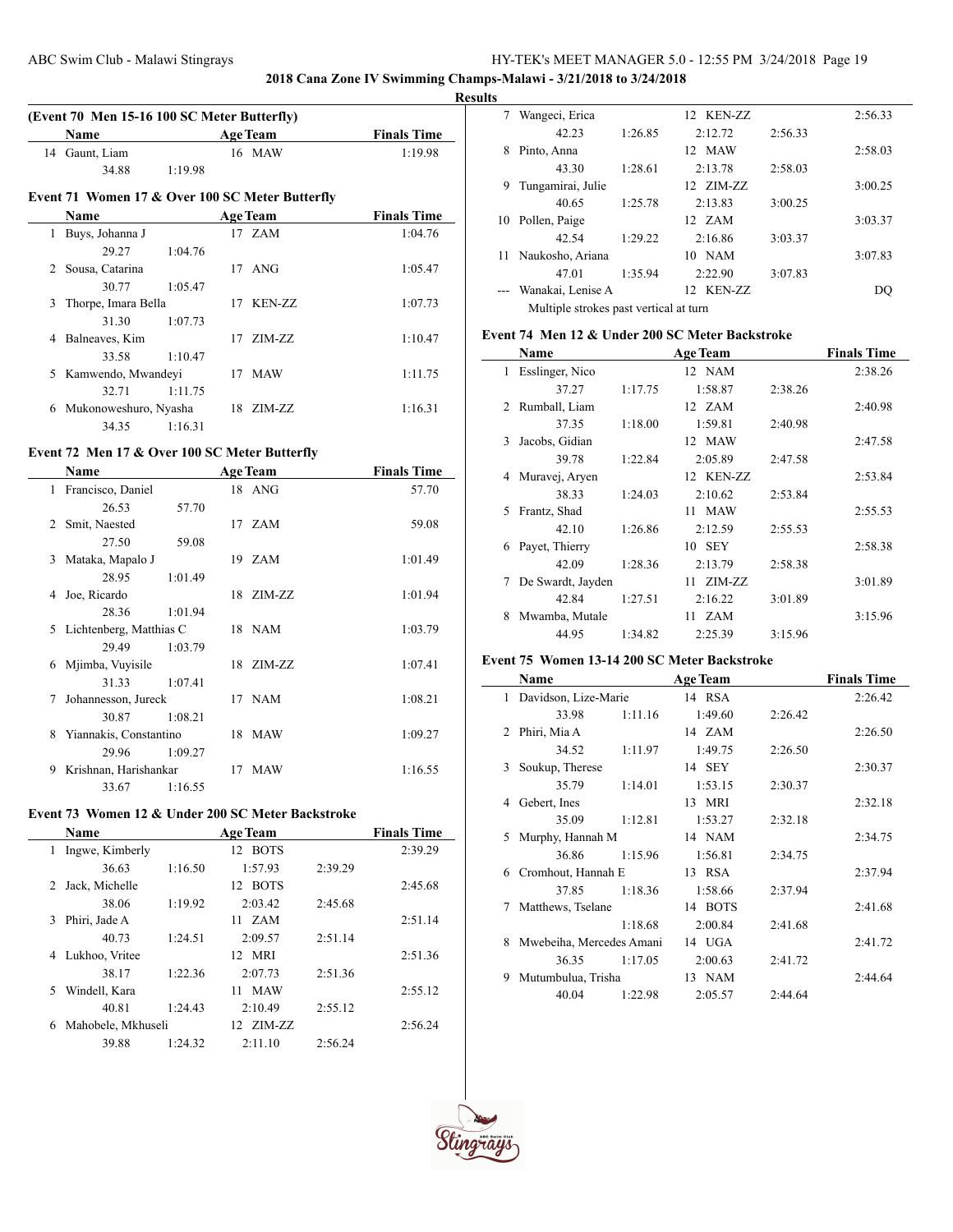**2018 Cana Zone IV Swimming Champs-Malawi - 3/21/2018 to 3/24/2018**

#### **Results**

 $\overline{\phantom{a}}$ 

| (Event 75 Women 13-14 200 SC Meter Backstroke) |                     |         |                   |         |                    |  |  |
|------------------------------------------------|---------------------|---------|-------------------|---------|--------------------|--|--|
|                                                | <b>Name</b>         |         | <b>Age Team</b>   |         | <b>Finals Time</b> |  |  |
| 10                                             | Ruele, Bupe         |         | <b>BOTS</b><br>14 |         | 2:46.19            |  |  |
|                                                | 39.56               | 1:22.40 | 2:05.25           | 2:46.19 |                    |  |  |
| 11                                             | Mofjeld, Maja       |         | 14 MAW            |         | 2:54.05            |  |  |
|                                                | 40.95               | 1:24.39 | 2:09.52           | 2:54.05 |                    |  |  |
| 12                                             | Rathbone, Molly A   |         | 14 ZAM            |         | 2:55.67            |  |  |
|                                                | 39.39               | 1:23.59 | 2:10.07           | 2:55.67 |                    |  |  |
| 13                                             | Cho, Hana           |         | 14 MAW            |         | 3:04.67            |  |  |
|                                                | 41.70               | 1:28.67 | 2:16.80           | 3:04.67 |                    |  |  |
| 14                                             | Razunguzwa, Shammah |         | ZIM-ZZ<br>14      |         | 3:06.49            |  |  |
|                                                | 42.76               | 1:30.00 | 2:19.13           | 3:06.49 |                    |  |  |

## **Event 76 Men 13-14 200 SC Meter Backstroke**

|    | <b>Name</b>               |         | <b>Age Team</b> |         | <b>Finals Time</b> |
|----|---------------------------|---------|-----------------|---------|--------------------|
|    | 1 Rumball, Brandon        |         | 14 ZAM          |         | 2:18.64            |
|    | 32.04                     | 1:07.87 | 1:43.48         | 2:18.64 |                    |
|    | 2 Adams, Faiyaz           |         | 14 RSA          |         | 2:19.77            |
|    | 32.97                     | 1:08.59 | 1:45.35         | 2:19.77 |                    |
| 3  | Ah Yong, Victor           |         | 13 MRI          |         | 2:20.31            |
|    | 32.91                     | 1:09.42 | 1:45.91         | 2:20.31 |                    |
|    | 4 Lumonya, Samora         |         | 14 UGA          |         | 2:29.12            |
|    | 35.01                     | 1:12.07 | 1:50.61         | 2:29.12 |                    |
| 5. | Huang, Dylan              |         | 14 ZIM-ZZ       |         | 2:31.82            |
|    | 33.99                     | 1:12.76 | 1:52.47         | 2:31.82 |                    |
|    | 6 Khagram, Kunaal         |         | 14 KEN-ZZ       |         | 2:32.16            |
|    | 36.37                     | 1:16.20 | 1:55.75         | 2:32.16 |                    |
| 7  | Payet, Damien             |         | 14 SEY          |         | 2:32.23            |
|    | 36.98                     | 1:16.03 | 1:56.29         | 2:32.23 |                    |
| 8  | Surya, Aaditya            |         | 13 MAW          |         | 2:32.92            |
|    | 32.90                     | 1:10.37 | 1:52.26         | 2:32.92 |                    |
| 9  | Shah, Rushab              |         | 14 KEN-ZZ       |         | 2:33.73            |
|    | 35.72                     | 1:15.24 | 1:54.93         | 2:33.73 |                    |
| 10 | Jacobs, Garner            |         | 14 MAW          |         | 2:35.32            |
|    | 37.17                     | 1:16.69 | 1:56.53         | 2:35.32 |                    |
| 11 | Lillie, Michael           |         | 13 ZAM          |         | 2:37.47            |
|    | 37.75                     | 1:17.12 | 1:57.98         | 2:37.47 |                    |
|    | 12 Betts, Maximilian W    |         | 14 NAM          |         | 2:37.57            |
|    | 37.97                     | 1:19.17 | 1:59.37         | 2:37.57 |                    |
| 13 | Rudatsikira, Sine Raphael |         | 13 UGA          |         | 2:38.51            |
|    | 37.85                     | 1:18.32 | 2:00.19         | 2:38.51 |                    |
| 14 | Mnyaka, Keagon M          |         | 14 RSA          |         | 2:44.63            |
|    | 36.19                     | 1:17.92 | 2:01.11         | 2:44.63 |                    |
| 15 | Silva, Gilberto           |         | 14 ANG          |         | 2:48.68            |
|    | 39.21                     | 1:22.18 | 2:06.02         | 2:48.68 |                    |

# **Event 77 Women 15-16 200 SC Meter Backstroke**

| Name                    |         | <b>Age Team</b>  |         | <b>Finals Time</b> |
|-------------------------|---------|------------------|---------|--------------------|
| Oberholzer, Ju-Ané      |         | 16 NAM           |         | 2:27.37            |
| 35.16                   | 1:12.24 | 1:49.73          | 2:27.37 |                    |
| 2 Foo Sem Fah, Leah     |         | 15 MRI           |         | 2:28.70            |
| 34.99                   | 1:12.63 | 1:51.06          | 2:28.70 |                    |
| 3 Rabejaona, Holy Antsa |         | <b>MAD</b><br>15 |         | 2:35.98            |
| 36.24                   | 1:14.88 | 1:55.85          | 2:35.98 |                    |

| 4  | Melrose, Claire   |         | 16 ZIM-ZZ |         | 2:42.40 |
|----|-------------------|---------|-----------|---------|---------|
|    | 36.63             | 1:17.41 | 2:00.38   | 2:42.40 |         |
| 5  | Volkwyn, Ashton K |         | 15 RSA    |         | 2:44.77 |
|    | 38.49             | 1:19.70 | 2:02.45   | 2:44.77 |         |
| 6  | Buys, Elizabeth   |         | 16 ZAM    |         | 2:46.48 |
|    | 39.49             | 1:20.99 | 2:03.86   | 2:46.48 |         |
| 7  | van Rooyen, Leone |         | 16 BOTS   |         | 2:58.27 |
|    | 41.16             | 1:26.32 | 2:12.70   | 2:58.27 |         |
| 8  | Cowles, Torrie    |         | 16 ZAM    |         | 3:04.62 |
|    | 41.09             | 1:28.40 | 2:18.24   | 3:04.62 |         |
| 9  | Jacobs, Elsje     |         | 14 MAW    |         | 3:06.60 |
|    | 43.41             | 1:30.52 | 2:19.64   | 3:06.60 |         |
| 10 | Ferguson, Joanne  |         | 16 MAW    |         | 3:09.22 |
|    | 42.21             | 1:28.49 | 2:18.59   | 3:09.22 |         |

### **Event 78 Men 15-16 200 SC Meter Backstroke**

|    | Name                          |         | <b>Age Team</b> |         | <b>Finals Time</b> |
|----|-------------------------------|---------|-----------------|---------|--------------------|
| 1  | Seyffert, JP                  |         | 16 RSA          |         | 2:11.36            |
|    | 31.28                         | 1:05.23 | 1:39.07         | 2:11.36 |                    |
|    | 2 Kok Shun, Ryan              |         | 15 MRI          |         | 2:16.13            |
|    | 31.66                         | 1:06.36 | 1:42.29         | 2:16.13 |                    |
| 3  | Bekker, Andile                |         | 15 BOTS         |         | 2:16.90            |
|    | 32.91                         | 1:08.72 | 1:44.05         | 2:16.90 |                    |
| 4  | Saleh, Fadhil                 |         | 16 UGA          |         | 2:20.51            |
|    | 33.48                         | 1:09.10 | 1:09.10         | 2:20.51 |                    |
|    | 5 Lutchmanen, Varen           |         | 16 MRI          |         | 2:21.80            |
|    | 32.21                         | 1:07.82 | 1:44.64         | 2:21.80 |                    |
| 6  | Shepherd, Rogan R             |         | 16 RSA          |         | 2:23.13            |
|    | 32.33                         | 1:08.94 | 1:46.18         | 2:23.13 |                    |
| 7  | Van Vlaanderen, Andrea        |         | 16 ZAM          |         | 2:24.35            |
|    | 33.75                         | 1:10.01 | 1:47.82         | 2:24.35 |                    |
| 8  | Lindsay, Thomas               |         | 16 ZIM-ZZ       |         | 2:27.07            |
|    | 33.54                         | 1:11.16 | 1:50.12         | 2:27.07 |                    |
| 9  | Devenish, James               |         | 16 MAW          |         | 2:28.08            |
|    | 33.82                         | 1:11.05 | 1:49.89         | 2:28.08 |                    |
|    | 10 Mukalazi, Tendo            |         | 15 UGA          |         | 2:30.72            |
|    | 33.56                         | 1:11.21 | 1:50.43         | 2:30.72 |                    |
| 11 | Bagley, Graham                |         | 16 ZAM          |         | 2:31.33            |
|    | 33.32                         | 1:11.87 | 1:51.78         | 2:31.33 |                    |
| 12 | Devenish, Matthew             |         | 15 MAW          |         | 2:34.72            |
|    | 36.28                         | 1:14.92 | 1:14.92         | 2:34.72 |                    |
|    | Payet, Bertrand               |         | 16 SEY          |         | DO                 |
|    | Non-continuous turning action |         |                 |         |                    |

## **Event 79 Women 17 & Over 200 SC Meter Backstroke**

| Name              |         | <b>Age Team</b> |         | <b>Finals Time</b> |
|-------------------|---------|-----------------|---------|--------------------|
| Sousa, Catarina   |         | ANG             |         | 2:24.60            |
| 32.52             | 1:08.34 | 1:45.71         | 2:24.60 |                    |
| 2 Buys, Johanna J |         | 17 ZAM          |         | 2:34.23            |
| 35.52             | 1:14.07 | 1:53.84         | 2:34.23 |                    |
| Pinto, Ammara     |         | <b>MAW</b>      |         | 2:41.38            |
| 37.49             | 1:18.13 | 1.5999          | 2:41.38 |                    |



 $\overline{\phantom{a}}$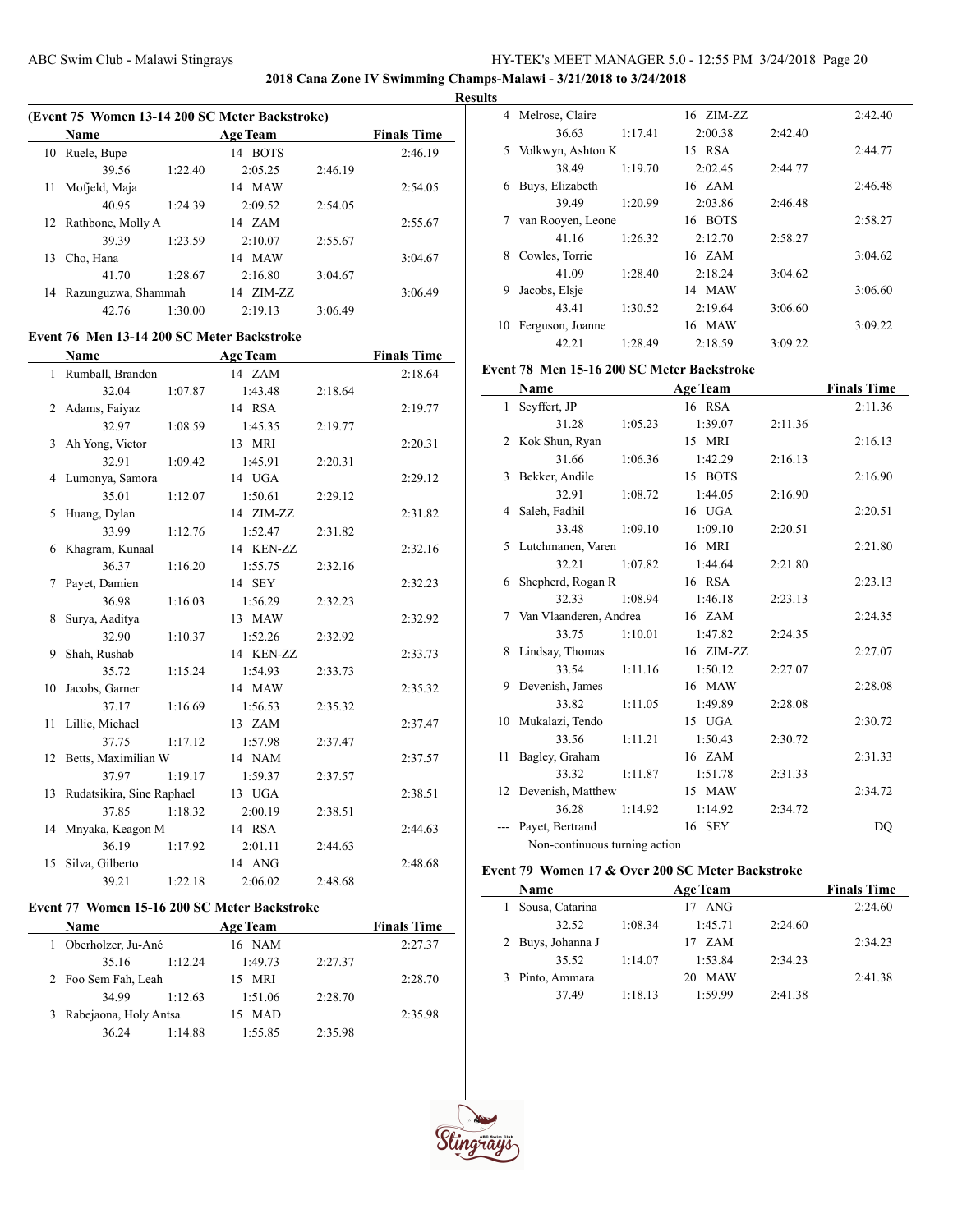**2018 Cana Zone IV Swimming Champs-Malawi - 3/21/2018 to 3/24/2018**

#### **Results**

| (Event 79 Women 17 & Over 200 SC Meter Backstroke) |         |           |         |                    |  |  |  |  |  |
|----------------------------------------------------|---------|-----------|---------|--------------------|--|--|--|--|--|
| Name                                               |         | Age Team  |         | <b>Finals Time</b> |  |  |  |  |  |
| 4 Mukonoweshuro, Nyasha                            |         | 18 ZIM-ZZ |         | 2:46.12            |  |  |  |  |  |
| 37.04                                              | 1:18.13 | 2:01.86   | 2:46.12 |                    |  |  |  |  |  |
| 5 Van Staden, Marick-Eileen                        |         | 18 ZAM    |         | 3:19.69            |  |  |  |  |  |
| 46.08                                              | 1.3629  | 2.2817    | 3:19.69 |                    |  |  |  |  |  |

# **Event 80 Men 17 & Over 200 SC Meter Backstroke**

|   | Name                  |         | <b>Age Team</b> |         | <b>Finals Time</b> |
|---|-----------------------|---------|-----------------|---------|--------------------|
| 1 | Smit, Naested         |         | 17 ZAM          |         | 2:16.21            |
|   | 30.72                 | 1:05.19 | 1:41.22         | 2:16.21 |                    |
|   | 2 Johannesson, Jureck |         | 17 NAM          |         | 2:19.03            |
|   | 32.36                 | 1:07.93 | 1:43.71         | 2:19.03 |                    |
|   | 3 Rakotomavo, John    |         | 21 MAD          |         | 2:23.85            |
|   | 32.74                 | 1:08.94 | 1:46.26         | 2:23.85 |                    |
| 4 | Mjimba, Vuyisile      |         | 18 ZIM-ZZ       |         | 2:29.13            |
|   | 35.07                 | 1:13.64 | 1:50.55         | 2:29.13 |                    |
| 5 | Grunenberg, Marco     |         | 19 ZAM          |         | 2:29.22            |
|   | 34.52                 | 1:11.67 | 1:50.46         | 2:29.22 |                    |
| 6 | Vlahakis, Christopher |         | $17$ $ZIM-ZZ$   |         | 2:39.90            |
|   | 36.91                 | 1:17.64 | 1:59.27         | 2:39.90 |                    |
| 7 | Krishnan, Harishankar |         | 17 MAW          |         | 2:49.41            |
|   | 38.16                 | 1:20.70 | 2:05.69         | 2:49.41 |                    |

# **Event 81 Women 12 & Under 100 SC Meter Breaststroke**

 $\frac{1}{2}$ 

|    | Name                     |         |     | <b>Age Team</b> | <b>Finals Time</b> |
|----|--------------------------|---------|-----|-----------------|--------------------|
|    | 1 Ingwe, Kimberly        |         |     | 12 BOTS         | 1:27.90            |
|    | 41.60                    | 1:27.90 |     |                 |                    |
|    | 2 Ramajan, Saira         |         |     | 12 ZIM-ZZ       | 1:29.04            |
|    | 42.42                    | 1:29.04 |     |                 |                    |
|    | 3 Van Oosterhout, Sophie |         |     | 12 MAW          | 1:29.33            |
|    | 42.32                    | 1:29.33 |     |                 |                    |
|    | 4 Liacopoulos, Antonia   |         |     | 12 ZAM          | 1:29.36            |
|    | 42.26                    | 1:29.36 |     |                 |                    |
| 5. | Pinto, Anna              |         |     | 12 MAW          | 1:29.97            |
|    | 42.58                    | 1:29.97 |     |                 |                    |
| 6  | Samaras, Abbie           |         |     | 12 ZAM          | 1:30.31            |
|    | 42.25                    | 1:30.31 |     |                 |                    |
|    | Wangeci, Erica           |         |     | 12 KEN-ZZ       | 1:30.95            |
|    | 43.63                    | 1:30.95 |     |                 |                    |
| 8. | Chicksen, Jade           |         | 11. | ZIM-ZZ          | 1:32.85            |
|    | 42.82                    | 1:32.85 |     |                 |                    |
| 9. | Naukosho, Ariana         |         |     | 10 NAM          | 1:40.70            |
|    | 49.06                    | 1:40.70 |     |                 |                    |
| 10 | Hoy, Hayley              |         |     | 10 SWZ          | 1:45.82            |
|    | 50.01                    | 1:45.82 |     |                 |                    |
| 11 | Dlamini, Swakhile T      |         |     | 12 SWZ          | 1:50.73            |
|    | 52.66                    | 1:50.73 |     |                 |                    |

### **Event 82 Men 12 & Under 100 SC Meter Breaststroke**

| Name              |         | <b>Age Team</b> | <b>Finals Time</b> |
|-------------------|---------|-----------------|--------------------|
| 1 Freitas, Filipe |         | 12 ANG          | 1:17.94            |
| 37.37             | 1:17.94 |                 |                    |
| 2 Nathan, Nagapin |         | 12 SEY          | 1:18.79            |
| 37 16             | 1:18.79 |                 |                    |

|                | 3 Mayanja, Abba       |         |    | 12 UGA      | 1:24.35 |
|----------------|-----------------------|---------|----|-------------|---------|
|                | 38.78                 | 1:24.35 |    |             |         |
| $\overline{4}$ | Bashir, Ishaq         |         |    | 12 KEN-ZZ   | 1:25.68 |
|                | 40.13                 | 1:25.68 |    |             |         |
|                | 5 Fernando, Khushal J |         |    | 12 ZAM      | 1:25.91 |
|                | 38.95                 | 1:25.91 |    |             |         |
| 6              | Madzivire, Nigel      |         |    | 12 ZIM-ZZ   | 1:28.42 |
|                | 40.92                 | 1:28.42 |    |             |         |
|                | 7 De Swardt, Jayden   |         |    | 11 ZIM-ZZ   | 1:29.00 |
|                | 42.26                 | 1:29.00 |    |             |         |
| 8              | Cho, Seijiro          |         |    | 11 MAW      | 1:29.52 |
|                | 43.11                 | 1:29.52 |    |             |         |
| 9              | Esslinger, Nico       |         |    | 12 NAM      | 1:30.05 |
|                | 43.32                 | 1:30.05 |    |             |         |
| 10             | Matija, Tumo          |         |    | 12 BOTS     | 1:31.67 |
|                | 42.91                 | 1:31.67 |    |             |         |
| 11             | Mulenga, Ndabila B    |         |    | 12 ZAM      | 1:31.83 |
|                | 41.16                 | 1:31.83 |    |             |         |
|                | 12 Mokobi, Kgotla     |         | 11 | <b>BOTS</b> | 1:33.59 |
|                | 43.06                 | 1:33.59 |    |             |         |
|                | 13 Rugaaju, Kevin     |         |    | 12 UGA      | 1:35.31 |
|                | 44.02                 | 1:35.31 |    |             |         |
|                | 14 Johnstone, Gareth  |         | 11 | <b>MAW</b>  | 1:37.25 |
|                | 44.90                 | 1:37.25 |    |             |         |
|                | 15 De Sousa, Damien   |         | 11 | SWZ         | 1:40.25 |
|                | 46.80                 | 1:40.25 |    |             |         |
| 16             | Taborda, Heilio       |         |    | 10 ANG      | 1:57.32 |
|                | 54.21                 | 1:57.32 |    |             |         |

## **Event 83 Women 13-14 100 SC Meter Breaststroke**

|    | Name                   |         | <b>Age Team</b>  | <b>Finals Time</b> |
|----|------------------------|---------|------------------|--------------------|
|    | 1 Kok Shun, Alicia     |         | 13 MRI           | 1:17.32            |
|    | 36.37                  | 1:17.32 |                  |                    |
|    | 2 Fawaz, Yasmina       |         | $13 \text{ ZAM}$ | 1:19.98            |
|    | 37.16                  | 1:19.98 |                  |                    |
| 3  | Mitchell, Hannah       |         | 14 ZIM-ZZ        | 1:20.69            |
|    | 38.22                  | 1:20.69 |                  |                    |
|    | 4 Namutebi, Kirabo     |         | 13 UGA           | 1:20.95            |
|    | 38.80                  | 1:20.95 |                  |                    |
|    | 5 Kimani, Jasmin W     |         | 14 KEN-ZZ        | 1:22.23            |
|    | 39.76                  | 1:22.23 |                  |                    |
| 6  | Ontong, Danielle C     |         | 14 RSA           | 1:22.58            |
|    | 39.34                  | 1:22.58 |                  |                    |
| 7  | Clifton-Smith, Candice |         | 13 RSA           | 1:22.78            |
|    | 36.66                  | 1:22.78 |                  |                    |
| 8  | Mawere, Makanaka       |         | 14 ZIM-ZZ        | 1:24.57            |
|    | 39.74                  | 1:24.57 |                  |                    |
| 9  | Giannakis, Illiofisti  |         | 14 MAW           | 1:26.74            |
|    | 40.61                  | 1:26.74 |                  |                    |
|    | 10 Melrose, Annika     |         | 14 MAW           | 1:27.18            |
|    | 41.34                  | 1:27.18 |                  |                    |
| 11 | Mutumbulua, Trisha     |         | 13 NAM           | 1:27.39            |
|    | 42.30                  | 1:27.39 |                  |                    |



 $\sim$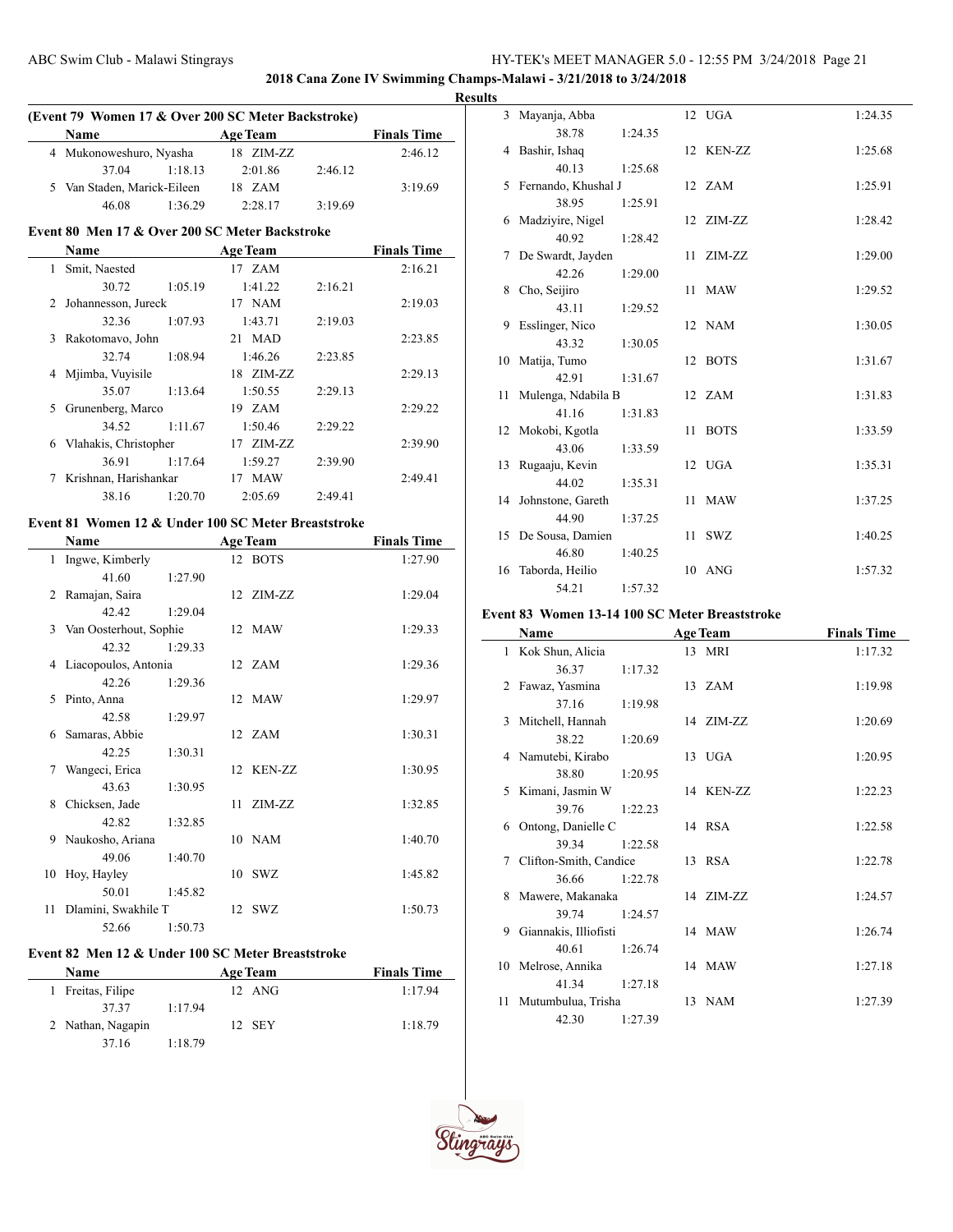**2018 Cana Zone IV Swimming Champs-Malawi - 3/21/2018 to 3/24/2018**

#### **Results**

|    | (Event 83 Women 13-14 100 SC Meter Breaststroke)<br><b>Name</b> |         | <b>Age Team</b> | <b>Finals Time</b> |
|----|-----------------------------------------------------------------|---------|-----------------|--------------------|
|    | 12 Clow, Shelby Rose                                            |         | $14$ UGA        | 1:27.87            |
|    | 41 10                                                           | 1:27.87 |                 |                    |
| 13 | Nasser, Aisha                                                   |         | 14 KEN-ZZ       | 1:27.92            |
|    | 41 74                                                           | 1:27.92 |                 |                    |
|    | 14 Murphy, Hannah M                                             |         | 14 NAM          | 1:28.48            |
|    | 41.57                                                           | 1:28.48 |                 |                    |
|    | 15 Hauptfleisch, Charmae                                        |         | 14 ZAM          | 1:29.63            |
|    | 42.48                                                           | 1.2963  |                 |                    |

### **Event 84 Men 13-14 100 SC Meter Breaststroke**

 $\overline{a}$ 

|                | Name                        |         |    | <b>Age Team</b> | <b>Finals Time</b> |
|----------------|-----------------------------|---------|----|-----------------|--------------------|
|                | 1 Mnyaka, Keagon M          |         |    | 14 RSA          | 1:11.56            |
|                | 33.88                       | 1:11.56 |    |                 |                    |
| $\overline{2}$ | Vidot, Alain                |         |    | 13 SEY          | 1:14.05            |
|                | 35.24                       | 1:14.05 |    |                 |                    |
| 3              | Shamambo, Damien            |         |    | 14 ZAM          | 1:14.78            |
|                | 36.82                       | 1:14.78 |    |                 |                    |
|                | 4 Rouse, Brandon            |         |    | 14 BOTS         | 1:14.87            |
|                | 35.43                       | 1:14.87 |    |                 |                    |
| *5             | Betts, Maximilian W         |         |    | 14 NAM          | 1:17.59            |
|                | 36.70                       | 1:17.59 |    |                 |                    |
|                | *5 Rumball, Brandon         |         |    | 14 ZAM          | 1:17.59            |
|                | 36.43                       | 1:17.59 |    |                 |                    |
|                | 7 Kithikii, Scott           |         |    | 14 KEN-ZZ       | 1:19.80            |
|                | 37.33                       | 1:19.80 |    |                 |                    |
| 8              | Ah Yong, Victor             |         |    | 13 MRI          | 1:21.20            |
|                | 37.54                       | 1:21.20 |    |                 |                    |
|                | 9 Lwanya, Clyde             |         |    | 13 KEN-ZZ       | 1:21.66            |
|                | 38.26                       | 1:21.66 |    |                 |                    |
|                | 10 Zocolo, Osvaldo          |         |    | 14 ANG          | 1:21.74            |
|                | 39.04                       | 1:21.74 |    |                 |                    |
| 11             | Sangala, Paulo              |         | 13 | <b>MAW</b>      | 1:24.62            |
|                | 38.94                       | 1:24.62 |    |                 |                    |
|                | 12 Gondo, Takundanashe      |         |    | 13 BOTS         | 1:24.68            |
|                | 40.35                       | 1:24.68 |    |                 |                    |
| 13             | Surya, Aaditya              |         | 13 | <b>MAW</b>      | 1:25.62            |
|                | 40.26                       | 1:25.62 |    |                 |                    |
|                | 14 Settumba, Paulsen Jordan |         |    | 13 UGA          | 1:30.22            |
|                | 42.37                       | 1:30.22 |    |                 |                    |
| ---            | Adams, Faiyaz               |         |    | 14 RSA          | DQ                 |
|                | Downward butterfly kick     |         |    |                 |                    |

# **Event 85 Women 15-16 100 SC Meter Breaststroke**

| <b>Name</b>           |                     |  | <b>Age Team</b> | <b>Finals Time</b> |
|-----------------------|---------------------|--|-----------------|--------------------|
|                       | 1 Volkwyn, Ashton K |  | 15 RSA          | 1:19.28            |
| 38.16                 | 1:19.28             |  |                 |                    |
| 2 Naidu, Harleena     |                     |  | 16 ZAM          | 1:20.93            |
| 37.82                 | 1:20.93             |  |                 |                    |
| Volschank, Nadia<br>3 |                     |  | 16 SWZ          | 1:23.18            |
| 39.44                 | 1:23.18             |  |                 |                    |
|                       |                     |  |                 |                    |

| 4 | Chungu, Chibwe    |         |    | 16 ZAM      | 1:24.32 |
|---|-------------------|---------|----|-------------|---------|
|   | 40.02             | 1:24.32 |    |             |         |
| 5 | Sangala, Maya     |         |    | 16 MAW      | 1:24.43 |
|   | 39.05             | 1:24.43 |    |             |         |
| 6 | Gondo, Ruvarashe  |         | 15 | <b>BOTS</b> | 1:33.63 |
|   | 43.25             | 1:33.63 |    |             |         |
|   | Jacobs, Elsje     |         | 14 | <b>MAW</b>  | 1:34.20 |
|   | 44.29             | 1:34.20 |    |             |         |
| 8 | Dlamini, Senamile |         |    | 15 SWZ      | 1:37.08 |
|   | 45.73             | 1:37.08 |    |             |         |

### **Event 86 Men 15-16 100 SC Meter Breaststroke**

|    | Name                    |         | <b>Age Team</b> | <b>Finals Time</b> |
|----|-------------------------|---------|-----------------|--------------------|
|    | 1 Wong Chap Lan, Oliver |         | 15 MRI          | 1:05.09            |
|    | 30.51                   | 1:05.09 |                 |                    |
| 2  | Seyffert, JP            |         | 16 RSA          | 1:05.36            |
|    | 30.86                   | 1:05.36 |                 |                    |
| 3  | Fischer, Ethan          |         | 15 BOTS         | 1:09.72            |
|    | 32.64                   | 1:09.72 |                 |                    |
|    | 4 Lutchmanen, Varen     |         | 16 MRI          | 1:12.07            |
|    | 34.36                   | 1:12.07 |                 |                    |
| 5. | Mukalazi, Tendo         |         | 15 UGA          | 1:14.38            |
|    | 34.16                   | 1:14.38 |                 |                    |
| 6  | Teixeira, Francisco     |         | 15 ANG          | 1:14.88            |
|    | 35.72                   | 1:14.88 |                 |                    |
| 7  | Bagley, Graham          |         | 16 ZAM          | 1:15.36            |
|    | 35.63                   | 1:15.36 |                 |                    |
| 8  | Van Rensburg, Darren    |         | 15 ZAM          | 1:15.92            |
|    | 35.26                   | 1:15.92 |                 |                    |
| 9  | Le Roux, Corné          |         | 15 NAM          | 1:15.95            |
|    | 34.95                   | 1:15.95 |                 |                    |
| 10 | Jones, Brett            |         | 15 ZIM-ZZ       | 1:29.17            |
|    | 38.96                   | 1:29.17 |                 |                    |

## **Event 87 Women 17 & Over 100 SC Meter Breaststroke**

|   | Name                    |         |    | <b>Age Team</b> | <b>Finals Time</b> |
|---|-------------------------|---------|----|-----------------|--------------------|
| 1 | Paljk, Tilka            |         |    | 21 ZAM          | 1:10.17            |
|   | 32.52                   | 1:10.17 |    |                 |                    |
|   | Buys, Johanna J         |         |    | 17 ZAM          | 1:18.94            |
|   | 37.06                   | 1:18.94 |    |                 |                    |
| 3 | Weber, Zuné             |         | 17 | <b>NAM</b>      | 1:23.00            |
|   | 38.51                   | 1:23.00 |    |                 |                    |
| 4 | Chang'anamuno, Tayamika |         | 17 | <b>MAW</b>      | 1:35.74            |
|   | 43.36                   | 1:35.74 |    |                 |                    |
|   | Nxumalo, Lungelo        |         | 17 | SWZ.            | DO                 |
|   | One hand touch          |         |    |                 |                    |

## **Event 88 Men 17 & Over 100 SC Meter Breaststroke**

| <b>Name</b>         |         | <b>Age Team</b> | <b>Finals Time</b> |
|---------------------|---------|-----------------|--------------------|
| 1 Gomes, Filipe     |         | MAW<br>20.      | 1:04.75            |
| 30.83               | 1:04.75 |                 |                    |
| 2 Francisco, Daniel |         | 18 ANG          | 1:05.92            |
| 31.08               | 1:05.92 |                 |                    |



 $\overline{\phantom{0}}$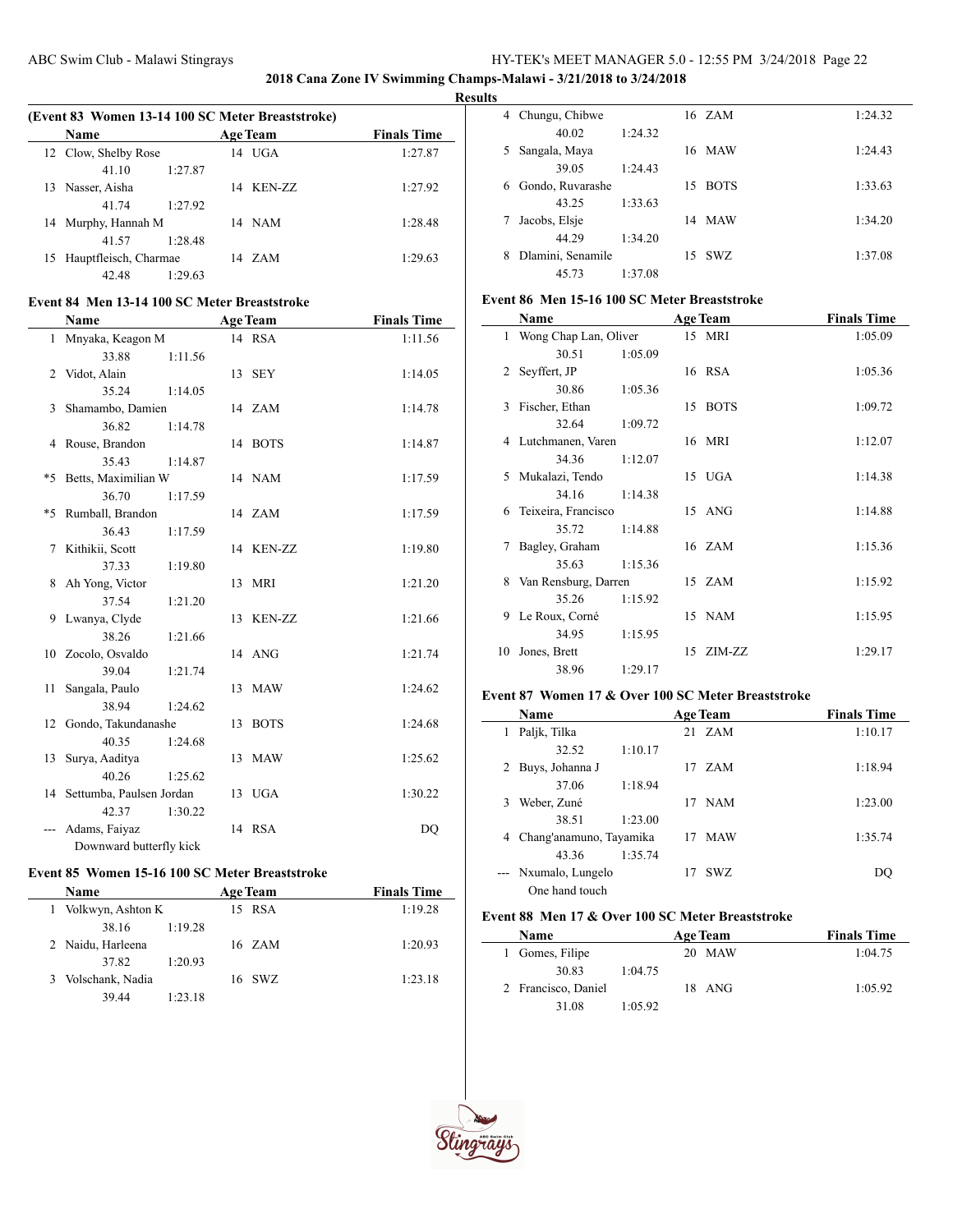# **2018 Cana Zone IV Swimming Champs-Malawi - 3/21/2018 to 3/24/2018**

|               |                                                    |         |    |                 |                    | <b>Results</b> |
|---------------|----------------------------------------------------|---------|----|-----------------|--------------------|----------------|
|               | (Event 88 Men 17 & Over 100 SC Meter Breaststroke) |         |    |                 |                    |                |
|               | Name                                               |         |    | <b>Age Team</b> | <b>Finals Time</b> | Ev             |
| $\mathcal{E}$ | Naidu, Kumaren M                                   |         |    | 20 ZAM          | 1:09.67            |                |
|               | 31.75                                              | 1:09.67 |    |                 |                    |                |
| 4             | Rakotomavo, Stephan                                |         |    | 23 MAD          | 1:10.12            |                |
|               | 33.03                                              | 1:10.12 |    |                 |                    |                |
| 5             | Lichtenberg, Matthias C                            |         |    | 18 NAM          | 1:11.68            |                |
|               | 34.07                                              | 1:11.68 |    |                 |                    |                |
| 6             | Smit, Naested                                      |         |    | 17 ZAM          | 1:12.78            |                |
|               | 33.63                                              | 1:12.78 |    |                 |                    |                |
| 7             | Emmett, Liam P                                     |         |    | 17 SWZ          | 1:15.44            |                |
|               | 33.98                                              | 1:15.44 |    |                 |                    |                |
| 8             | Vlahakis, Christopher                              |         | 17 | ZIM-ZZ          | 1:18.03            |                |
|               | 36.46                                              | 1:18.03 |    |                 |                    |                |
| 9             | Swift, Michael                                     |         | 17 | <b>MAW</b>      | 1:21.84            |                |
|               | 37.85                                              | 1:21.84 |    |                 |                    |                |
| 10            | Zocolo, Tiago                                      |         | 17 | ANG             | 1:24.56            |                |
|               |                                                    |         |    |                 |                    |                |

## **Event 89 Women 12 & Under 50 SC Meter Freestyle**

 $\overline{a}$ 

|    | Name                      | <b>Age Team</b> |             | <b>Finals Time</b> |
|----|---------------------------|-----------------|-------------|--------------------|
| 1  | Jack, Michelle            | 12              | <b>BOTS</b> | 29.96              |
| 2  | Ramajan, Saira            | 12              | ZIM-ZZ      | 30.27              |
| 3  | Phiri, Jade A             | 11              | <b>ZAM</b>  | 30.84              |
| 4  | Mahobele, Mkhuseli        | 12              | ZIM-ZZ      | 31.02              |
| 5  | Lukhoo, Vritee            | 12 MRI          |             | 31.64              |
| 6  | Ingwe, Kimberly           | 12              | <b>BOTS</b> | 31.70              |
| 7  | Wanakai, Lenise A         |                 | 12 KEN-ZZ   | 31.77              |
| 8  | Makwenda, Jessica         | 12 MAW          |             | 31.80              |
| 9  | Samaras, Abbie            | 12              | <b>ZAM</b>  | 32.46              |
| 10 | Majongonhe, Dilza Da Bety | 12              | MOZ         | 32.72              |
| 11 | Staines, Mia              | 12              | <b>MAW</b>  | 33.54              |
| 12 | Oh, Jasmine Yumbok        | 12              | MOZ         | 34.47              |
| 13 | Naukosho, Ariana          | 10 NAM          |             | 35.95              |
| 14 | Young, Lauren             | 12              | <b>SWZ</b>  | 36.52              |
| 15 | Dlamini, Swakhile T       | 12              | <b>SWZ</b>  | 36.79              |

#### **Event 90 Men 12 & Under 50 SC Meter Freestyle**

|    | Name                | <b>Age Team</b> |               | <b>Finals Time</b> |
|----|---------------------|-----------------|---------------|--------------------|
| 1  | Nathan, Nagapin     | 12              | <b>SEY</b>    | 28.56              |
| 2  | Fernando, Khushal J | 12              | <b>ZAM</b>    | 29.16              |
| 3  | Rumball, Liam       | 12              | <b>ZAM</b>    | 29.24              |
| 4  | Bashir, Ishaq       | 12              | <b>KEN-ZZ</b> | 29.81              |
| 5  | Mwipikeni, Paul     | 12              | ZIM-ZZ        | 29.96              |
| 6  | Muravej, Aryen      | 12              | <b>KEN-ZZ</b> | 30.07              |
| 7  | Mayanja, Abba       | 12              | <b>UGA</b>    | 30.34              |
| 8  | Chisungo, Tawanda   | 12              | ZIM-ZZ        | 30.46              |
| 9  | Matija, Tumo        | 12              | <b>BOTS</b>   | 31.23              |
| 10 | Frantz, Shad        | 11              | <b>MAW</b>    | 31.65              |
| 11 | Cho, Seijiro        | 11              | <b>MAW</b>    | 31.83              |
| 12 | Esslinger, Nico     | 12              | NAM           | 32.47              |
| 13 | Rugaaju, Kevin      | 12              | <b>UGA</b>    | 32.49              |
| 14 | Payet, Thierry      | 10              | <b>SEY</b>    | 33.56              |
| 15 | De Sousa, Damien    | 11              | SWZ           | 34.59              |
| 16 | Mokobi, Kgotla      | 11              | <b>BOTS</b>   | 35.48              |

| 17 | Taborda, Heilio                            |    | $10$ ANG        | 43.01              |
|----|--------------------------------------------|----|-----------------|--------------------|
|    | Event 91 Women 13-14 50 SC Meter Freestyle |    |                 |                    |
|    | Name                                       |    | <b>Age Team</b> | <b>Finals Time</b> |
| 1  | Phiri, Mia A                               | 14 | <b>ZAM</b>      | 27.24              |
| 2  | Soukup, Therese                            | 14 | <b>SEY</b>      | 28.00              |
| 3  | Egner, Maxine                              | 13 | <b>BOTS</b>     | 28.03              |
| 4  | Namutebi, Kirabo                           | 13 | <b>UGA</b>      | 28.40              |
| 5  | Gebert, Ines                               | 13 | <b>MRI</b>      | 28.45              |
| 6  | Cromhout, Hannah E                         | 13 | <b>RSA</b>      | 28.68              |
| 7  | Okumu, Victoria A                          | 13 | KEN-ZZ          | 29.44              |
| 8  | Clifton-Smith, Candice                     | 13 | <b>RSA</b>      | 29.57              |
| 9  | Mofjeld, Maja                              | 14 | <b>MAW</b>      | 29.64              |
| 10 | Kok Shun, Alicia                           | 13 | <b>MRI</b>      | 29.74              |
| 11 | Matthews, Tselane                          | 14 | <b>BOTS</b>     | 30.06              |
| 12 | Murphy, Hannah M                           | 14 | <b>NAM</b>      | 30.25              |
| 13 | Mitchell, Hannah                           | 14 | ZIM-ZZ          | 30.76              |
| 14 | Razunguzwa, Shammah                        | 14 | ZIM-ZZ          | 30.79              |
| 15 | Fawaz, Yasmina                             | 13 | ZAM             | 31.12              |
| 16 | Mutumbulua, Trisha                         | 13 | <b>NAM</b>      | 31.16              |
| 17 | Melrose, Annika                            | 14 | <b>MAW</b>      | 31.18              |
| 18 | Clow, Shelby Rose                          | 14 | <b>UGA</b>      | 31.23              |
| 19 | Nasser, Aisha                              | 14 | KEN-ZZ          | 32.13              |

### **Event 92 Men 13-14 50 SC Meter Freestyle**

|    | Name                     |    | <b>Age Team</b> | <b>Finals Time</b> |
|----|--------------------------|----|-----------------|--------------------|
| 1  | Huang, Dylan             |    | 14 ZIM-ZZ       | 25.20              |
| 2  | Bifwoli, Thomas Tabuka   | 14 | <b>KEN-ZZ</b>   | 25.38              |
| 3  | Rumball, Brandon         |    | 14 ZAM          | 25.57              |
| 4  | Mnyaka, Keagon M         |    | 14 RSA          | 26.15              |
| 5  | Rouse, Brandon           | 14 | <b>BOTS</b>     | 26.18              |
| 6  | Callaghan, Kenan         | 14 | ZIM-ZZ          | 26.50              |
| 7  | Adams, Faiyaz            | 14 | <b>RSA</b>      | 26.67              |
| 8  | Ah Yong, Victor          | 13 | <b>MRI</b>      | 27.05              |
| 9  | Shah, Rushab             | 14 | <b>KEN-ZZ</b>   | 27.61              |
| 10 | Mwamba, Wina M           | 14 | ZAM             | 27.91              |
| 11 | Jacobs, Garner           | 14 | <b>MAW</b>      | 28.11              |
| 12 | Vidot, Alain             | 13 | <b>SEY</b>      | 28.27              |
| 13 | Betts, Maximilian W      | 14 | <b>NAM</b>      | 29.29              |
| 14 | Zocolo, Osvaldo          | 14 | ANG             | 29.31              |
| 15 | Steyn, Barend            | 14 | <b>MAW</b>      | 29.48              |
| 16 | Gondo, Takundanashe      | 13 | <b>BOTS</b>     | 29.62              |
| 17 | Silva, Gilberto          | 14 | ANG             | 29.65              |
| 18 | Settumba, Paulsen Jordan | 13 | UGA             | 30.99              |

## **Event 93 Women 15-16 50 SC Meter Freestyle**

|                 | Name                    | <b>Age Team</b> | <b>Finals Time</b> |
|-----------------|-------------------------|-----------------|--------------------|
|                 | 1 Foo Sem Fah, Leah     | 15 MRI          | 28.87              |
|                 | 2 Volschank, Nadia      | 16 SWZ          | 29.01              |
|                 | 3 Chungu, Chibwe        | 16 ZAM          | 29.18              |
|                 | 4 Rabejaona, Holy Antsa | 15 MAD          | 29.29              |
|                 | 5 Date Line, Chenay E   | 16 RSA          | 29.44              |
|                 | 6 Putterill, Hannah     | 16 ZIM-ZZ       | 29.62              |
| $7\phantom{.0}$ | Oberholzer, Ju-Ané      | 16 NAM          | 30.24              |
| 8               | Buys, Elizabeth         | 16 ZAM          | 30.41              |

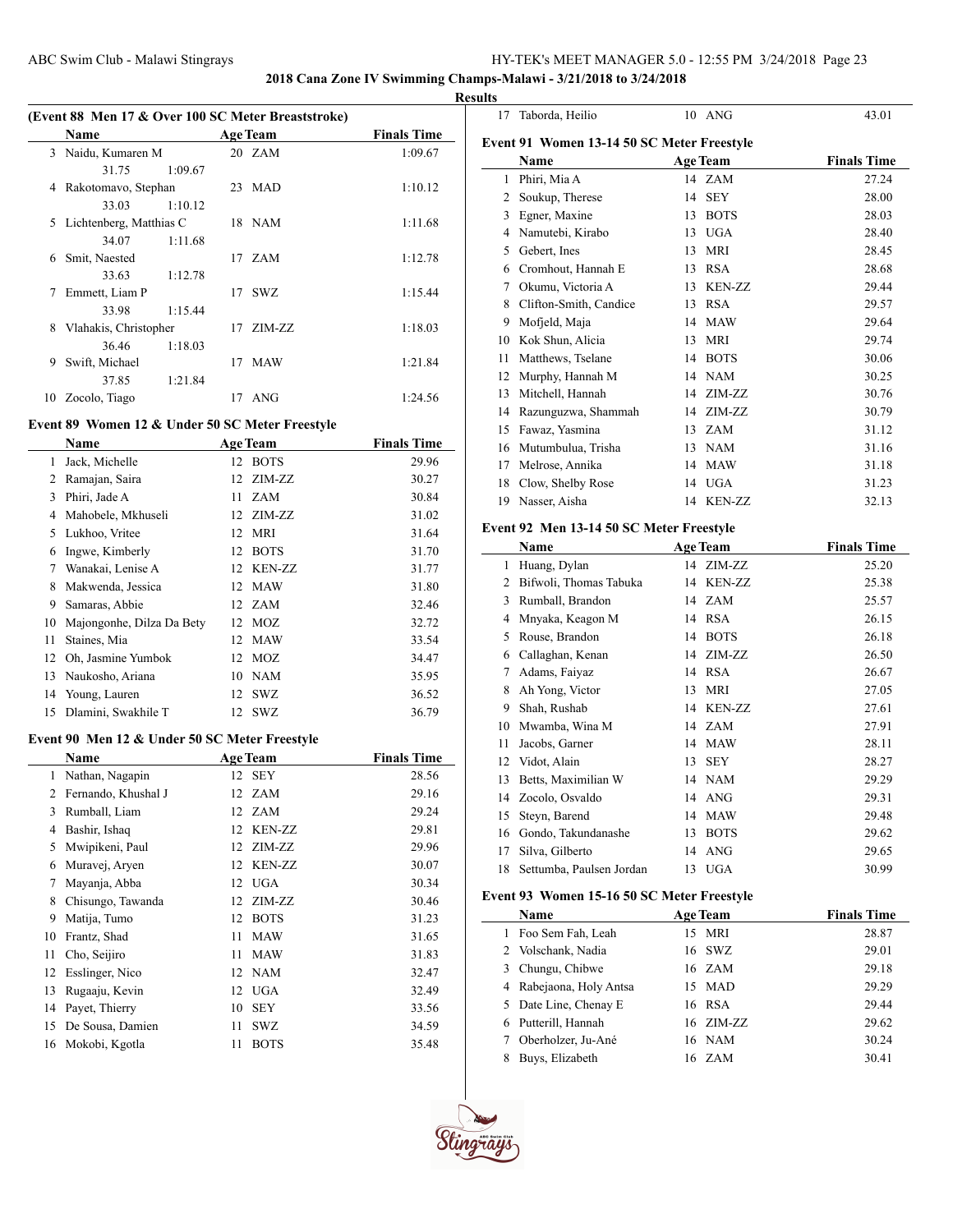**2018 Cana Zone IV Swimming Champs-Malawi - 3/21/2018 to 3/24/2018**

#### **Results**

|   | (Event 93 Women 15-16 50 SC Meter Freestyle) |    |                 |                    |  |  |  |
|---|----------------------------------------------|----|-----------------|--------------------|--|--|--|
|   | Name                                         |    | <b>Age Team</b> | <b>Finals Time</b> |  |  |  |
| 9 | Gondo, Ruvarashe                             | 15 | <b>BOTS</b>     | 30.78              |  |  |  |
|   | 10 Melrose, Claire                           |    | 16 ZIM-ZZ       | 30.84              |  |  |  |
|   | 11 Volkwyn, Ashton K                         |    | 15 RSA          | 31.48              |  |  |  |
|   | 12 Ferguson, Joanne                          |    | 16 MAW          | 31.51              |  |  |  |
|   | 13 Sangala, Maya                             |    | 16 MAW          | 32.04              |  |  |  |
|   | 14 van Rooyen, Leone                         |    | 16 BOTS         | 32.85              |  |  |  |
|   | 15 Dlamini, Senamile                         |    | 15 SWZ          | 33.33              |  |  |  |
|   | 16 Santos, Barbara                           |    | $15$ ANG        | 34.66              |  |  |  |

### **Event 94 Men 15-16 50 SC Meter Freestyle**

|       | Name                 |    | <b>Age Team</b> | <b>Finals Time</b> |
|-------|----------------------|----|-----------------|--------------------|
| $*1$  | Saleh, Nabil         |    | 16 UGA          | 24.55              |
| $*1$  | Purahoo, Ovesh       | 16 | <b>MRI</b>      | 24.55              |
| 3     | Kok Shun, Ryan       | 15 | <b>MRI</b>      | 24.82              |
| 4     | Saleh, Fadhil        |    | 16 UGA          | 24.91              |
| 5     | Seyffert, JP         | 16 | RSA             | 25.31              |
| 6     | Van Rensburg, Darren | 15 | ZAM             | 25.49              |
| 7     | Bekker, Andile       | 15 | <b>BOTS</b>     | 25.64              |
| 8     | Fred, Tyler          | 15 | <b>SEY</b>      | 25.67              |
| 9     | Jones, Brett         | 15 | ZIM-ZZ          | 26.22              |
| 10    | Shepherd, Rogan R    | 16 | RSA             | 26.35              |
| 11    | Moosa, Shaquille D   | 15 | ZAM             | 26.36              |
| 12    | Le Roux, Corné       | 15 | <b>NAM</b>      | 26.78              |
| $*13$ | Lindsay, Thomas      | 16 | ZIM-ZZ          | 26.87              |
| $*13$ | Devenish, James      | 16 | <b>MAW</b>      | 26.87              |
| 15    | Payet, Bertrand      | 16 | <b>SEY</b>      | 26.99              |
| 16    | Fischer, Ethan       | 15 | <b>BOTS</b>     | 27.22              |
| 17    | Teixeira, Francisco  | 15 | <b>ANG</b>      | 27.71              |
| 18    | Gaunt, Liam          |    | 16 MAW          | 28.22              |

### **Event 95 Women 17 & Over 50 SC Meter Freestyle**

|    | <b>Name</b>                   |    | <b>Age Team</b> | <b>Finals Time</b> |
|----|-------------------------------|----|-----------------|--------------------|
|    | Paljk, Tilka                  |    | 21 ZAM          | 27.03              |
| 2  | Buys, Johanna J               | 17 | <b>ZAM</b>      | 27.38              |
| 3  | Weber, Zuné                   | 17 | NAM             | 28.13              |
| 4  | Mukonoweshuro, Nyasha         | 18 | ZIM-ZZ          | 28.93              |
| 5. | Kamwendo, Mwandeyi            | 17 | <b>MAW</b>      | 29.02              |
| 6  | Pinto, Ammara                 | 20 | MAW             | 29.31              |
| 7  | Rabarijaona, Tiana Henitsoa M | 19 | <b>MAD</b>      | 29.56              |
| 8  | Balneaves, Kim                | 17 | $ZIM-ZZ$        | 29.59              |
| 9  | Young, Robyn                  | 17 | <b>SWZ</b>      | 30.06              |
| 10 | Nkete, Alora                  | 17 | <b>BOTS</b>     | 30.82              |
| 11 | Nxumalo, Lungelo              | 17 | <b>SWZ</b>      | 32.68              |
|    | Chang'anamuno, Tayamika       | 17 | <b>MAW</b>      | X31.28             |

# **Event 96 Men 17 & Over 50 SC Meter Freestyle**

|   | <b>Name</b>          |    | <b>Age Team</b> | <b>Finals Time</b> |
|---|----------------------|----|-----------------|--------------------|
|   | Francisco, Daniel    |    | 18 ANG          | 24.69              |
|   | 2 Mataka, Mapalo J   |    | 19 ZAM          | 25.15              |
| 3 | Rakotomavo, John     | 21 | <b>MAD</b>      | 25.79              |
|   | 4 Frio, Ruben Aldair | 21 | MOZ             | 25.89              |
|   | 5 Swift, Michael     | 17 | <b>MAW</b>      | 25.90              |
|   | Joe, Ricardo         |    | ZIM-ZZ          | 25.98              |

|                          | 18.                                                                                                                                        |             | 26.28                           |
|--------------------------|--------------------------------------------------------------------------------------------------------------------------------------------|-------------|---------------------------------|
| Emmett, Liam P           | 17                                                                                                                                         | SWZ.        | 26.41                           |
| Ribeiro, Laercio Eduardo | 19                                                                                                                                         | MOZ.        | 26.56                           |
| Naidu, Kumaren M         |                                                                                                                                            |             | 26.70                           |
|                          |                                                                                                                                            |             | 26.80                           |
|                          | 18.                                                                                                                                        |             | 27.04                           |
| Dzingai, Solomon         | 17                                                                                                                                         | <b>BOTS</b> | 27.69                           |
|                          | 17                                                                                                                                         | <b>NAM</b>  | 27.74                           |
| Sebikiri, Maemo          | 18                                                                                                                                         | <b>BOTS</b> | 27.84                           |
|                          | 18                                                                                                                                         | ZIM-ZZ      | 29.14                           |
| Zocolo, Tiago            | 17                                                                                                                                         | ANG         | 29.60                           |
|                          | 7 Yiannakis, Constantino<br>11 Lichtenberg, Matthias C<br>12 Dlamini, Simphiwe M<br>14 Johannesson, Jureck<br>15<br>Mjimba, Vuyisile<br>16 |             | MAW<br>20ZAM<br>18 NAM<br>- SWZ |

# **Event 97 Mixed 14 & Under 4x100 SC Meter Medley Relay**

|   | Team                           |         | Relay   |                                  | <b>Finals Time</b> |
|---|--------------------------------|---------|---------|----------------------------------|--------------------|
| 1 | <b>RSA</b>                     |         | A       |                                  | 4:30.16            |
|   | 1) Adams, Faiyaz M14           |         |         | 2) Clifton-Smith, Candice W13    |                    |
|   | 3) Mnyaka, Keagon M M14        |         |         | 4) Cromhout, Hannah E W13        |                    |
|   | 32.04                          | 1:04.26 | 1:41.68 | 2:26.98                          |                    |
|   | 2:55.03                        | 3:28.23 | 3:57.62 | 4:30.16                          |                    |
|   | 2 ZAM                          |         | A       |                                  | 4:38.33            |
|   | 1) Rumball, Brandon M14        |         |         | 2) Shamambo, Damien M14          |                    |
|   | 3) Phiri, Mia A W14            |         |         | 4) Fawaz, Yasmina W13            |                    |
|   | 31.98                          | 31.98   | 1:41.10 | 1:41.10                          |                    |
|   | 2:51.28                        | 2:51.28 | 2:51.28 | 4:38.33                          |                    |
| 3 | KEN-ZZ                         |         | A       |                                  | 4:42.19            |
|   | 1) Shah, Rushab M14            |         |         | 2) Kimani, Jasmin W W14          |                    |
|   | 3) Okumu, Victoria A W13       |         |         | 4) Bifwoli, Thomas Tabuka M14    |                    |
|   | 33.36                          | 1:09.50 | 1:49.42 | 2:34.34                          |                    |
|   | 3:07.34                        | 3:45.09 | 4:12.21 | 4:42.19                          |                    |
|   | 4 ZIM-ZZ                       |         | A       |                                  | 4:47.52            |
|   | 1) Ramajan, Saira W12          |         |         | 2) Mitchell, Hannah W14          |                    |
|   | 3) Retzlaff, Paul M14          |         |         | 4) Huang, Dylan M14              |                    |
|   | 36.74                          | 1:16.49 | 1:55.34 | 2:42.46                          |                    |
|   | 3:12.37                        | 3:50.03 | 4:16.61 | 4:47.52                          |                    |
| 5 | <b>MAW</b>                     |         | A       |                                  | 4:54.70            |
|   | 1) Jacobs, Garner M14          |         |         | 2) Melrose, Annika W14           |                    |
|   | 3) Surya, Aaditya M13          |         |         | 4) Mofjeld, Maja W14             |                    |
|   | 35.61                          | 1:13.71 | 1:55.06 | 2:41.18                          |                    |
|   | 3:12.97                        | 3:50.34 | 4:21.12 | 4:54.70                          |                    |
|   | $6$ UGA                        |         | A       |                                  | 4:54.74            |
|   | 1) Lumonya, Samora M14         |         |         | 2) Namutebi, Kirabo W13          |                    |
|   | 3) Mwebeiha, Mercedes Amani W1 |         |         | 4) Rudatsikira, Sine Raphael M13 |                    |
|   | 34.57                          | 1:10.49 | 1:49.16 | 2:35.31                          |                    |
|   | 3:08.23                        | 3:51.35 | 4:21.44 | 4:54.74                          |                    |
| 7 | <b>NAM</b>                     |         | A       |                                  | 4:59.71            |
|   | 1) Murphy, Hannah M W14        |         |         | 2) Betts, Maximilian W M14       |                    |
|   | 3) Esslinger, Nico M12         |         |         | 4) Mutumbulua, Trisha W13        |                    |
|   | 35.25                          | 1:12.94 | 1:50.22 | 2:31.33                          |                    |
|   | 3:07.91                        | 3:50.38 | 4:22.57 | 4:59.71                          |                    |

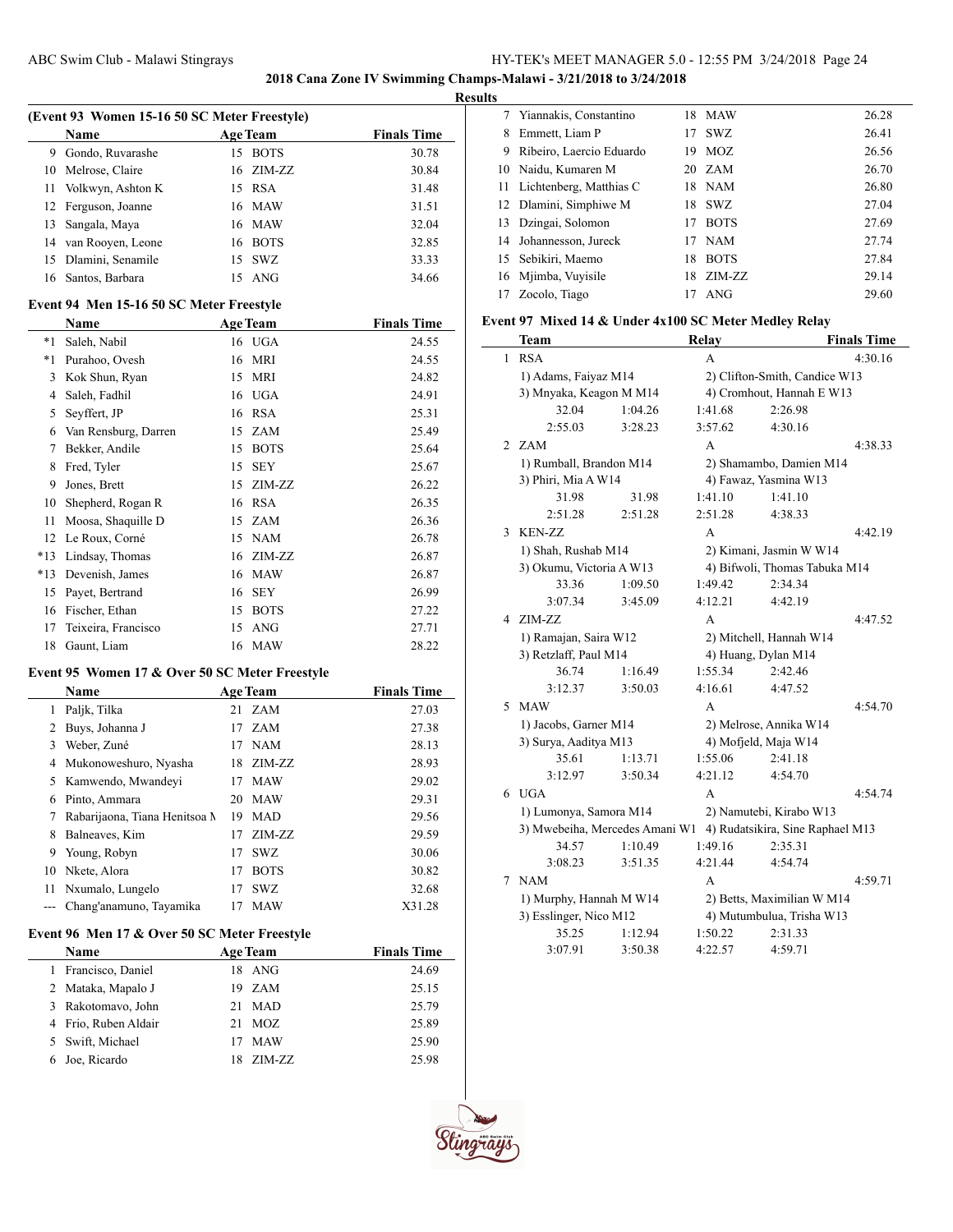**2018 Cana Zone IV Swimming Champs-Malawi - 3/21/2018 to 3/24/2018**

#### **Results**

|   | Team                                                |                              | Relay                      |                                    | <b>Finals Time</b> |
|---|-----------------------------------------------------|------------------------------|----------------------------|------------------------------------|--------------------|
| 1 | <b>ZAM</b>                                          |                              | A                          |                                    | 4:15.22            |
|   | 1) Smit, Naested M17                                |                              |                            | 2) Paljk, Tilka W21                |                    |
|   | 3) Buys, Johanna J W17                              |                              |                            | 4) Mataka, Mapalo J M19            |                    |
|   | 29.58                                               | 1:01.87                      | 1:34.56                    | 2:13.30                            |                    |
|   | 2:43.62                                             | 3:20.48                      | 3:46.14                    | 4:15.22                            |                    |
| 2 | <b>RSA</b>                                          |                              | A                          |                                    | 4:16.96            |
|   | 1) Seyffert, JP M16                                 |                              |                            | 2) Volkwyn, Ashton K W15           |                    |
|   | 3) Shepherd, Rogan R M16                            |                              |                            | 4) Date Line, Chenay E W16         |                    |
|   | 29.07                                               | 59.50                        | 1:36.39                    | 2:17.79                            |                    |
|   | 2:44.34                                             | 3:15.99                      | 3:45.02                    | 4:16.96                            |                    |
| 3 | <b>MRI</b>                                          |                              | A                          |                                    | 4:17.56            |
|   | 1) Foo Sem Fah, Leah W15                            |                              |                            | 2) Wong Chap Lan, Oliver M15       |                    |
|   | 3) Gebert, Ines W13                                 |                              |                            | 4) Purahoo, Ovesh M16              |                    |
|   | 33.14                                               | 1:09.37                      | 1:39.83                    | 2:14.55                            |                    |
|   | 2:46.34                                             | 3:24.37                      | 3:49.92                    | 4:17.56                            |                    |
|   | 4 NAM                                               |                              | A                          |                                    | 4:20.92            |
|   | 1) Oberholzer, Ju-Ané W16                           |                              |                            | 2) Lichtenberg, Matthias C M18     |                    |
|   | 3) Le Roux, Corné M15                               |                              |                            | 4) Weber, Zuné W17                 |                    |
|   | 32.78                                               | 1:08.14                      | 1:42.57                    | 2:20.89                            |                    |
|   | 2:48.43                                             | 3:19.36                      | 3:48.45                    | 4:20.92                            |                    |
|   | 5 MAD                                               |                              | A                          |                                    | 4:21.65            |
|   |                                                     | 1) Rabejaona, Holy Antsa W15 |                            | 2) Rakotomavo, Stephan M23         |                    |
|   | 3) Rakotomavo, John M21                             |                              |                            | 4) Rabarijaona, Tiana Henitsoa Mui |                    |
|   | 33.87                                               | 1:10.73                      | 1:42.94                    | 2:19.24                            |                    |
|   | 2:47.13                                             | 3:19.03                      | 3:48.45                    | 4:21.65                            |                    |
| 6 | <b>MAW</b>                                          |                              | $\overline{A}$             |                                    | 4:33.17            |
|   | 1) Pinto, Ammara W20                                |                              | 2) Gomes, Filipe M20       |                                    |                    |
|   | 3) Yiannakis, Constantino M18                       |                              | 4) Kamwendo, Mwandeyi W17  |                                    |                    |
|   | 35.36                                               | 1:13.11                      | 1:43.94                    | 2:18.35                            |                    |
|   | 2:48.57                                             | 3:27.89                      | 3:58.35                    | 4:33.17                            |                    |
|   | 7 ANG                                               |                              | A                          |                                    | 4:37.82            |
|   | 1) Sousa, Catarina W17                              |                              | 2) Teixeira, Francisco M15 |                                    |                    |
|   | 3) Francisco, Daniel M18                            |                              |                            | 4) Santos, Barbara W15             |                    |
|   | 31.96                                               | 1:06.94                      | 1:42.57                    | 2:21.17                            |                    |
|   | 2:47.72                                             | 3:20.56                      | 3:56.76                    | 4:37.82                            |                    |
| 8 | ZIM-ZZ                                              |                              | A                          |                                    | 4:38.69            |
|   | 1) Mjimba, Vuyisile M18                             |                              | 2) Balneaves, Kim W17      |                                    |                    |
|   | 3) Joe, Ricardo M18                                 |                              |                            | 4) Mukonoweshuro, Nyasha W18       |                    |
|   | 32.26                                               | 1:07.41                      | 1:46.35                    | 2:31.21                            |                    |
|   | 2:59.27                                             | 3:34.68                      | 4:04.86                    | 4:38.69                            |                    |
|   | <b>UGA</b>                                          |                              | A                          |                                    | <b>SCR</b>         |
|   | 1) Saleh, Nabil M16                                 |                              |                            | 2) Namutebi, Kirabo W13            |                    |
|   | 3) Mwebeiha, Mercedes Amani W1 4) Saleh, Fadhil M16 |                              |                            |                                    |                    |

### **Event 99 Women 14 & Under 200 SC Meter Butterfly**

| <b>Name</b>        |         | <b>Age Team</b> |         | <b>Finals Time</b> |
|--------------------|---------|-----------------|---------|--------------------|
| Okumu, Victoria A  |         | 13 KEN-ZZ       |         | 2:35.25            |
| 35.31              | 1:15.63 | 1:55.83         | 2:35.25 |                    |
| 2 Gebert, Ines     |         | MRI<br>13.      |         | 2:36.74            |
| 34.01              | 1:13.16 | 1:54.23         | 2:36.74 |                    |
| Ontong, Danielle C |         | 14 RSA          |         | 2:41.52            |
| 35.39              | 1:16.27 | 1:59.50         | 2:41.52 |                    |

| 4  | Davidson, Lize-Marie  |         | <b>RSA</b><br>14 |         | 2:51.06 |
|----|-----------------------|---------|------------------|---------|---------|
|    | 35.03                 | 1:18.59 | 2:04.73          | 2:51.06 |         |
| 5. | Melrose, Annika       |         | 14 MAW           |         | 3:07.58 |
|    | 40.19                 | 1:27.86 | 2:18.66          | 3:07.58 |         |
| 6  | Vidmar, Julijana      |         | ZAM<br>11        |         | 3:10.41 |
|    | 41.01                 | 1:30.87 | 2:22.37          | 3:10.41 |         |
|    | Hauptfleisch, Charmae |         | 14 ZAM           |         | 3:21.24 |
|    | 41 75                 | 1:30.96 | 2:24.57          | 3:21.24 |         |
| 8  | Giannakis, Illiofisti |         | MAW<br>14        |         | 3:26.81 |
|    | 37.25                 | 1:26.94 | 2:27.87          | 3:26.81 |         |

### **Event 100 Men 14 & Under 200 SC Meter Butterfly**

| Name                |    | <b>Age Team</b>  | <b>Finals Time</b> |
|---------------------|----|------------------|--------------------|
| 1 Ah Yong, Victor   | 13 | MRI              | 2:21.64            |
| 2 Payet, Damien     |    | 14 SEY           | 2:34.06            |
| 3 Khagram, Kunaal   |    | 14 KEN-ZZ        | 2:41.04            |
| 4 Mwamba, Wina M    |    | 14 ZAM           | 2:41.86            |
| 5 Surya, Aaditya    | 13 | MAW              | 2:53.69            |
| 6 Payet, Thierry    |    | 10 SEY           | 3:03.34            |
| Lillie, Michael     |    | $13 \text{ ZAM}$ | 3:06.80            |
| --- Freitas, Filipe |    | 12 ANG           | <b>SCR</b>         |

## **Event 101 Women 15-16 200 SC Meter Butterfly**

| Name                |         | <b>Age Team</b> |         | <b>Finals Time</b> |
|---------------------|---------|-----------------|---------|--------------------|
| van Rooyen, Leone   |         | 16 BOTS         |         | 3:01.29            |
| 37.83               | 1:24.11 | 2:12.87         | 3:01.29 |                    |
| 2 Chungu, Chibwe    |         | 16 ZAM          |         | 3:19.01            |
| 40.01               | 1:28.64 | 2:24.40         | 3:19.01 |                    |
| 3 Dlamini, Senamile |         | 15 SWZ          |         | 3:29.35            |
| 44.90               | 1:34.58 | 2:31.28         | 3:29.35 |                    |

# **Event 102 Men 15-16 200 SC Meter Butterfly**

|   | <b>Name</b>         |         | <b>Age Team</b> |         | <b>Finals Time</b> |
|---|---------------------|---------|-----------------|---------|--------------------|
|   | 1 Le Roux, Corné    |         | 15 NAM          |         | 2:07.36            |
|   | 28.57               | 1:01.20 | 1:33.55         | 2:07.36 |                    |
|   | 2 Shepherd, Rogan R |         | 16 RSA          |         | 2:08.53            |
|   | 27.23               | 59.39   | 1:32.89         | 2:08.53 |                    |
| 3 | Purahoo, Ovesh      |         | 16 MRI          |         | 2:24.19            |
|   | 31.00               | 1:06.56 | 1:43.52         | 2:24.19 |                    |
| 4 | Payet, Bertrand     |         | 16 SEY          |         | 2:30.50            |
|   | 32.42               | 1:09.51 | 1:48.94         | 2:30.50 |                    |
|   | 5 Lutchmanen, Varen |         | 16 MRI          |         | 2:41.15            |
|   | 32.18               | 1:10.13 | 1:56.11         | 2:41.15 |                    |
| 6 | Bagley, Graham      |         | 16 ZAM          |         | 2:53.95            |
|   | 32.92               | 1:14.28 | 2:02.92         | 2:53.95 |                    |
|   |                     |         |                 |         |                    |

## **Event 103 Women 17 & Over 200 SC Meter Butterfly**

| <b>Name</b>            | <b>Age Team</b> | <b>Finals Time</b> |
|------------------------|-----------------|--------------------|
| --- Kamwendo, Mwandeyi | 17 MAW          | SCR                |

# **Event 104 Men 17 & Over 200 SC Meter Butterfly**

| Name               |         | <b>Age Team</b> |         | <b>Finals Time</b> |
|--------------------|---------|-----------------|---------|--------------------|
| 1 Smit, Naested    |         | 17 ZAM          |         | 2:15.01            |
| 29.80              | 1:04.24 | 1:40.36         | 2:15.01 |                    |
| 2 Rakotomavo, John |         | 21 MAD          |         | 2:15.33            |
| 29.52              | 1:03.67 | 1:38.98         | 2:15.33 |                    |

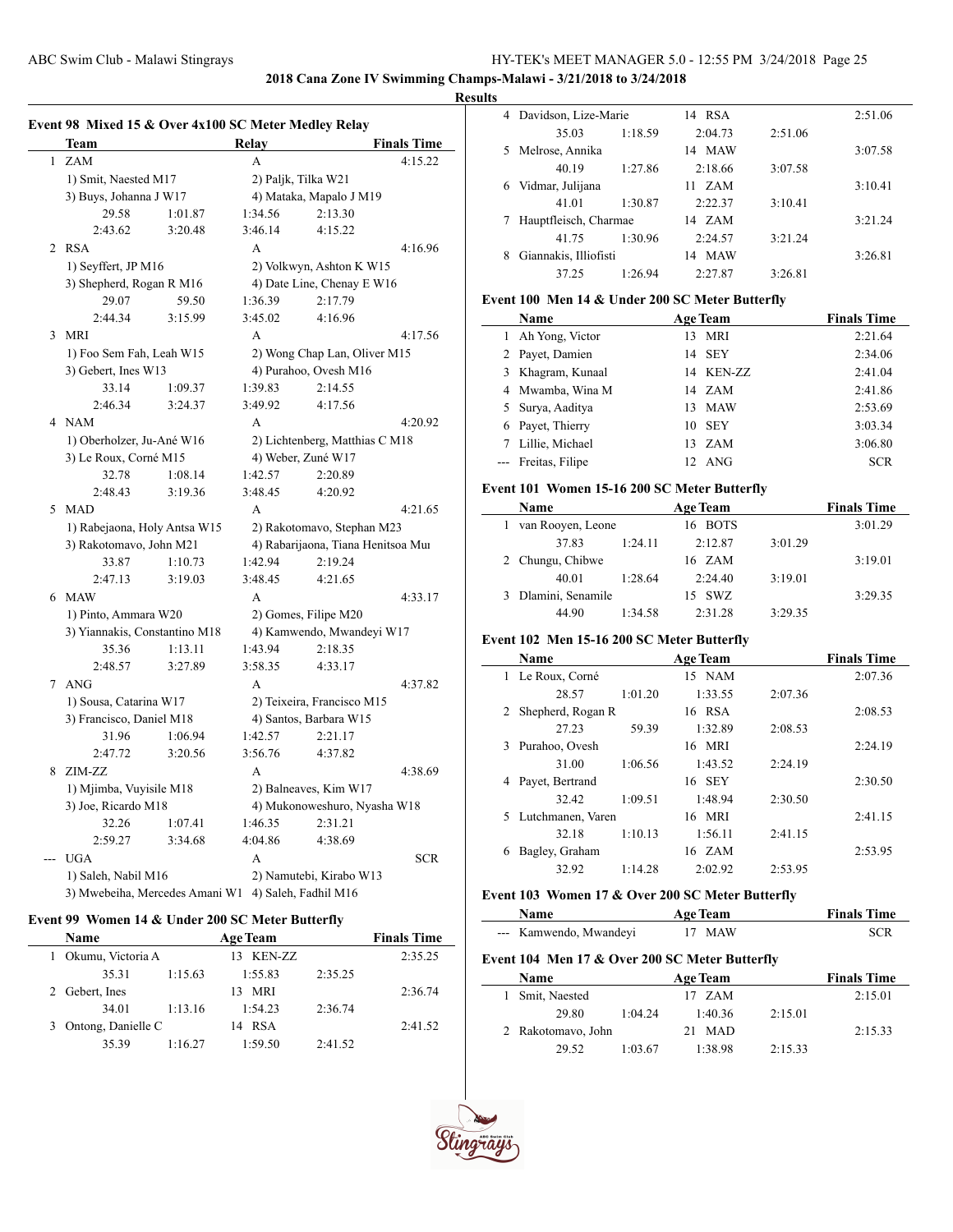**2018 Cana Zone IV Swimming Champs-Malawi - 3/21/2018 to 3/24/2018**

|              | (Event 104 Men 17 & Over 200 SC Meter Butterfly)  |                 |         |                    |
|--------------|---------------------------------------------------|-----------------|---------|--------------------|
|              | Name                                              | <b>Age Team</b> |         | <b>Finals Time</b> |
|              | 3 Yiannakis, Constantino                          | 18 MAW          |         | 2:58.75            |
|              | 36.25<br>1:17.62                                  | 2:03.94         | 2:58.75 |                    |
| $---$        | Grunenberg, Marco<br>Scissors kick                | 19 ZAM          |         | DQ                 |
|              | Event 105 Women 12 & Under 100 SC Meter Freestyle |                 |         |                    |
|              | Name                                              | <b>Age Team</b> |         | <b>Finals Time</b> |
| $\mathbf{1}$ | Jack, Michelle                                    | 12 BOTS         |         | 1:06.61            |
|              | 31.57<br>1:06.61                                  |                 |         |                    |
|              | 2 Ramajan, Saira                                  | 12 ZIM-ZZ       |         | 1:08.39            |
|              | 32.67<br>1:08.39                                  |                 |         |                    |
| 3            | Phiri, Jade A                                     | 11 ZAM          |         | 1:09.03            |
|              | 33.21<br>1:09.03                                  |                 |         |                    |
| 4            | Lukhoo, Vritee                                    | 12 MRI          |         | 1:09.38            |
|              | 32.52<br>1:09.38                                  |                 |         |                    |
| 5            | Majongonhe, Dilza Da Bety                         | 12 MOZ          |         | 1:09.55            |
|              | 33.60<br>1:09.55                                  |                 |         |                    |
| 6            | Wanakai, Lenise A                                 | 12 KEN-ZZ       |         | 1:09.62            |
|              | 33.58<br>1:09.62                                  |                 |         |                    |
| 7            | Ingwe, Kimberly                                   | 12 BOTS         |         | 1:10.10            |
|              | 33.36<br>1:10.10                                  |                 |         |                    |
| 8            | Wangeci, Erica                                    | 12 KEN-ZZ       |         | 1:12.78            |
|              | 35.43<br>1:12.78                                  |                 |         |                    |
| 9            | Samaras, Abbie                                    | 12 ZAM          |         | 1:13.22            |
|              | 34.64<br>1:13.22                                  |                 |         |                    |
|              | 10 Windell, Kara                                  | 11 MAW          |         | 1:15.33            |
|              | 35.99<br>1:15.33                                  |                 |         |                    |
|              | 11 Naukosho, Ariana                               | 10 NAM          |         | 1:18.84            |
|              | 38.08<br>1:18.84                                  |                 |         |                    |
|              | 12 Hoy, Hayley                                    | 10 SWZ          |         | 1:20.13            |
|              | 38.33<br>1:20.13                                  |                 |         |                    |
| 13           | Oh, Jasmine Yumbok                                | 12 MOZ          |         | 1:21.24            |
|              | 38.56<br>1:21.24                                  |                 |         |                    |
|              | 14 Young, Lauren                                  | 12 SWZ          |         | 1:22.19            |
|              | 37.64<br>1:22.19                                  |                 |         |                    |
|              | Makwenda, Jessica                                 | 12 MAW          |         | DQ                 |
|              | False start                                       |                 |         |                    |
|              | --- Mahobele, Mkhuseli                            | 12 ZIM-ZZ       |         | <b>SCR</b>         |
|              |                                                   |                 |         |                    |
|              | Event 106 Men 12 & Under 100 SC Meter Freestyle   |                 |         |                    |
|              | Name                                              | <b>Age Team</b> |         | <b>Finals Time</b> |
|              | 1 Nathan, Nagapin                                 | 12 SEY          |         | 1:03.67            |
|              | 29.77<br>1:03.67                                  |                 |         |                    |
| 2            | Fernando, Khushal J                               | 12 ZAM          |         | 1:04.25            |
|              | 30.14<br>1:04.25                                  |                 |         |                    |
| 3            | Rumball, Liam                                     | 12 ZAM          |         | 1:04.59            |
|              | 31.39<br>1:04.59                                  |                 |         |                    |
| 4            | Bashir, Ishaq                                     | 12 KEN-ZZ       |         | 1:05.27            |
|              | 31.21<br>1:05.27                                  |                 |         |                    |
|              | 5 Mayanja, Abba                                   | 12 UGA          |         | 1:06.98            |

31.49 1:06.98

| 6  | Muravej, Aryen       |         |      | 12 KEN-ZZ   | 1:08.21 |
|----|----------------------|---------|------|-------------|---------|
|    | 31.75                | 1:08.21 |      |             |         |
| 7  | Chisungo, Tawanda    |         |      | 12 ZIM-ZZ   | 1:09.23 |
|    | 32.67                | 1:09.23 |      |             |         |
| 8  | Jacobs, Gidian       |         |      | 12 MAW      | 1:09.87 |
|    | 34.36                | 1:09.87 |      |             |         |
| 9  | Esslinger, Nico      |         |      | 12 NAM      | 1:10.72 |
|    | 33.45                | 1:10.72 |      |             |         |
| 10 | Frantz, Shad         |         | 11 - | <b>MAW</b>  | 1:11.02 |
|    | 34.16                | 1:11.02 |      |             |         |
| 11 | Matija, Tumo         |         |      | 12 BOTS     | 1:11.47 |
|    | 33.22                | 1:11.47 |      |             |         |
|    | 12 De Swardt, Jayden |         |      | 11 ZIM-ZZ   | 1:12.47 |
|    | 34.57                | 1:12.47 |      |             |         |
| 13 | Rugaaju, Kevin       |         |      | 12 UGA      | 1:15.16 |
|    | 35.62                | 1:15.16 |      |             |         |
|    | 14 De Sousa, Damien  |         | 11   | <b>SWZ</b>  | 1:15.79 |
|    | 36.21                | 1:15.79 |      |             |         |
| 15 | Mokobi, Kgotla       |         | 11   | <b>BOTS</b> | 1:27.64 |
|    | 37.41                | 1:27.64 |      |             |         |
| 16 | Taborda, Heilio      |         | 10   | <b>ANG</b>  | 1:39.92 |
|    | 43.31                | 1:39.92 |      |             |         |

# **Event 107 Women 13-14 100 SC Meter Freestyle**

|    | Name                   |         |    | <b>Age Team</b> | <b>Finals Time</b> |
|----|------------------------|---------|----|-----------------|--------------------|
|    | 1 Phiri, Mia A         |         |    | 14 ZAM          | 1:00.91            |
|    | 29.63                  | 1:00.91 |    |                 |                    |
|    | 2 Cromhout, Hannah E   |         |    | 13 RSA          | 1:01.63            |
|    | 29.44                  | 1:01.63 |    |                 |                    |
| 3  | Soukup, Therese        |         |    | 14 SEY          | 1:01.95            |
|    | 30.08                  | 1:01.95 |    |                 |                    |
| 4  | Davidson, Lize-Marie   |         |    | 14 RSA          | 1:02.21            |
|    | 30.04                  | 1:02.21 |    |                 |                    |
| 5  | Egner, Maxine          |         |    | 13 BOTS         | 1:03.62            |
| 6  | Namutebi, Kirabo       |         | 13 | <b>UGA</b>      | 1:03.92            |
|    | 30.53                  | 1:03.92 |    |                 |                    |
|    | 7 Gebert, Ines         |         |    | 13 MRI          | 1:04.01            |
|    | 31.03                  | 1:04.01 |    |                 |                    |
| 8  | Kimani, Jasmin W       |         |    | 14 KEN-ZZ       | 1:04.31            |
|    | 31.50                  | 1:04.31 |    |                 |                    |
|    | 9 Kok Shun, Alicia     |         |    | 13 MRI          | 1:05.45            |
|    | 31.21                  | 1:05.45 |    |                 |                    |
| 10 | Mofjeld, Maja          |         |    | 14 MAW          | 1:06.18            |
|    | 32.16                  | 1:06.18 |    |                 |                    |
|    | 11 Matthews, Tselane   |         |    | 14 BOTS         | 1:06.35            |
|    | 31.81                  | 1:06.35 |    |                 |                    |
| 12 | Murphy, Hannah M       |         |    | 14 NAM          | 1:07.66            |
|    | 32.42                  | 1:07.66 |    |                 |                    |
|    | 13 Mutumbulua, Trisha  |         |    | 13 NAM          | 1:07.82            |
|    | 33.27                  | 1:07.82 |    |                 |                    |
|    | 14 Razunguzwa, Shammah |         |    | 14 ZIM-ZZ       | 1:08.10            |
|    | 32.83                  | 1:08.10 |    |                 |                    |
| 15 | Fawaz, Yasmina         |         |    | 13 ZAM          | 1:08.23            |
|    | 32.57                  | 1:08.23 |    |                 |                    |

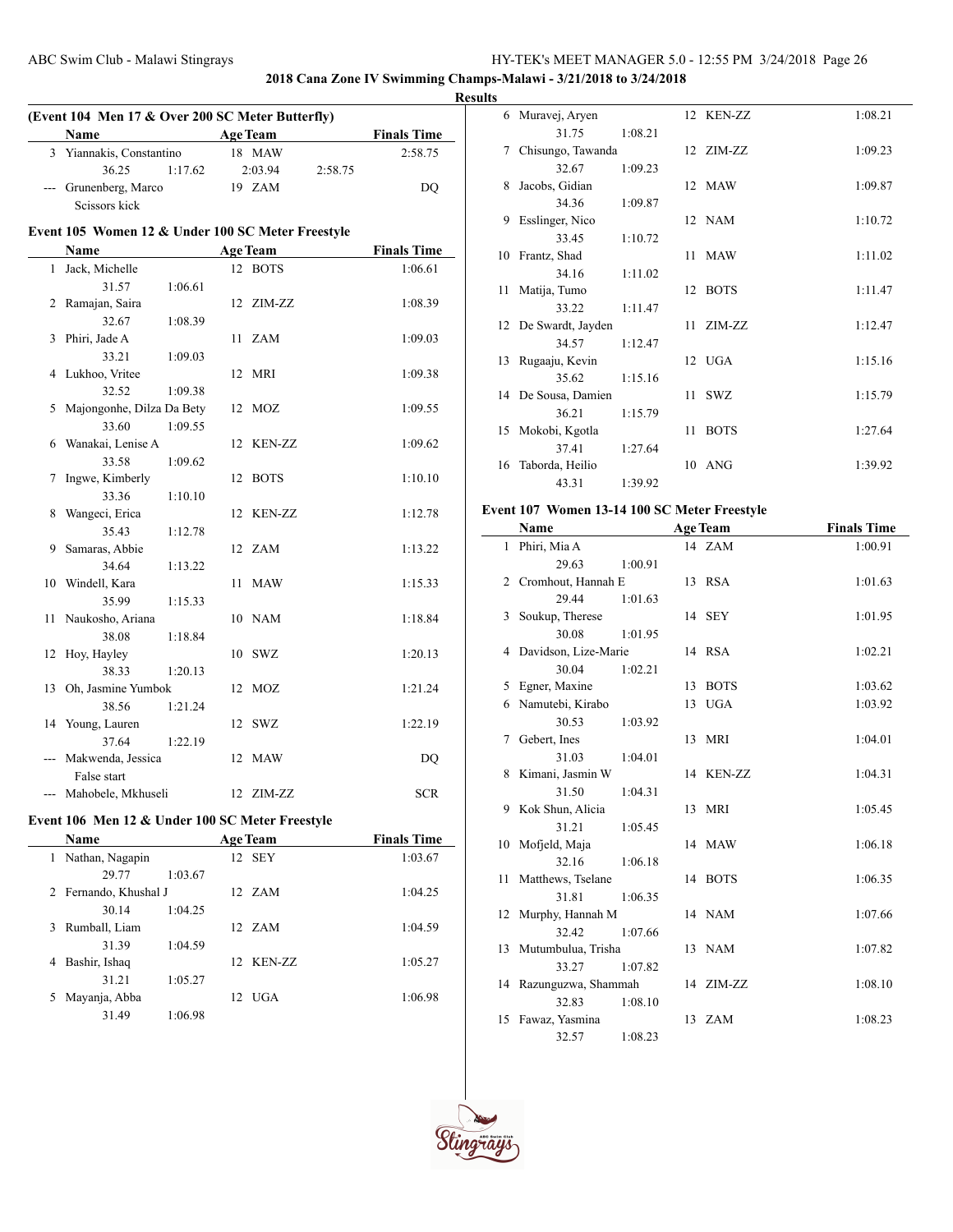**2018 Cana Zone IV Swimming Champs-Malawi - 3/21/2018 to 3/24/2018**

#### **Results**

| (Event 107 Women 13-14 100 SC Meter Freestyle) |                      |         |    |                 |                    |
|------------------------------------------------|----------------------|---------|----|-----------------|--------------------|
|                                                | Name                 |         |    | <b>Age Team</b> | <b>Finals Time</b> |
|                                                | 16 Mawere, Makanaka  |         |    | $14$ $ZIM-ZZ$   | 1:08.59            |
|                                                | 33.52                | 1:08.59 |    |                 |                    |
|                                                | 17 Clow, Shelby Rose |         |    | $14$ UGA        | 1:09.16            |
|                                                | 32.36                | 1:09.16 |    |                 |                    |
| 18                                             | Nasser, Aisha        |         | 14 | KEN-ZZ          | 1:11.43            |
|                                                | 33.60                | 1:11.43 |    |                 |                    |
| 19                                             | Cho, Hana            |         | 14 | <b>MAW</b>      | 1:13.23            |
|                                                | 35.08                | 1:13.23 |    |                 |                    |

### **Event 108 Men 13-14 100 SC Meter Freestyle**

|    | Name                     | <b>Age Team</b>   | <b>Finals Time</b> |
|----|--------------------------|-------------------|--------------------|
| 1  | Huang, Dylan             | 14 ZIM-ZZ         | 55.48              |
|    | 26.53<br>55.48           |                   |                    |
| 2  | Bifwoli, Thomas Tabuka   | 14 KEN-ZZ         | 55.92              |
|    | 27.47<br>55.92           |                   |                    |
| 3  | Rumball, Brandon         | 14 ZAM            | 57.00              |
|    | 27.15<br>57.00           |                   |                    |
| 4  | Mnyaka, Keagon M         | 14 RSA            | 57.39              |
|    | 27.40<br>57.39           |                   |                    |
| 5  | Callaghan, Kenan         | 14 ZIM-ZZ         | 58.29              |
|    | 28.15<br>58.29           |                   |                    |
| 6  | Adams, Faiyaz            | 14 RSA            | 58.66              |
|    | 28.73<br>58.66           |                   |                    |
| 7  | Ah Yong, Victor          | 13 MRI            | 58.97              |
|    | 28.47<br>58.97           |                   |                    |
| 8  | Rouse, Brandon           | 14 BOTS           | 59.20              |
|    | 28.57<br>59.20           |                   |                    |
| 9  | Jacobs, Garner           | 14 MAW            | 1:00.73            |
|    | 29.36<br>1:00.73         |                   |                    |
| 10 | Shah, Rushab             | 14 KEN-ZZ         | 1:01.59            |
|    | 29.89<br>1:01.59         |                   |                    |
| 11 | Vidot, Alain             | 13 SEY            | 1:02.52            |
|    | 29.48<br>1:02.52         |                   |                    |
| 12 | Shamambo, Damien         | 14 ZAM            | 1:02.62            |
|    | 30.11<br>1:02.62         |                   |                    |
| 13 | Zocolo, Osvaldo          | 14 ANG            | 1:05.56            |
|    | 30.63<br>1:05.56         |                   |                    |
| 14 | Silva, Gilberto          | 14 ANG            | 1:06.06            |
| 15 | 31.39<br>1:06.06         |                   | 1:06.71            |
|    | Steyn, Barend<br>31.69   | 14 MAW            |                    |
| 16 | 1:06.71<br>Payet, Damien | 14 SEY            | 1:06.97            |
|    | 32.49<br>1:06.97         |                   |                    |
| 17 | Gondo, Takundanashe      | <b>BOTS</b><br>13 | 1:08.63            |
|    | 33.40<br>1:08.63         |                   |                    |
| 18 | Settumba, Paulsen Jordan | 13 UGA            | 1:10.12            |
|    | 33.80<br>1:10.12         |                   |                    |
|    |                          |                   |                    |

# **Event 109 Women 15-16 100 SC Meter Freestyle**

| <b>Name</b>         | <b>Age Team</b> | <b>Finals Time</b> |  |
|---------------------|-----------------|--------------------|--|
| 1 Foo Sem Fah, Leah | 15 MRI          | 1:01.71            |  |

30.31 1:01.71

|    | 2 Date Line, Chenay E   |         | 16 RSA    | 1:01.79 |
|----|-------------------------|---------|-----------|---------|
|    | 30.06                   | 1:01.79 |           |         |
|    | 3 Rabejaona, Holy Antsa |         | 15 MAD    | 1:03.11 |
|    | 30.53                   | 1:03.11 |           |         |
|    | 4 Putterill, Hannah     |         | 16 ZIM-ZZ | 1:05.62 |
|    | 31.76                   | 1:05.62 |           |         |
| 5. | Buys, Elizabeth         |         | 16 ZAM    | 1:06.37 |
|    | 31.90                   | 1:06.37 |           |         |
|    | 6 Volschank, Nadia      |         | 16 SWZ    | 1:06.71 |
|    | 32.45                   | 1:06.71 |           |         |
| 7  | Chungu, Chibwe          |         | 16 ZAM    | 1:06.77 |
|    | 31.77                   | 1:06.77 |           |         |
| 8  | Volkwyn, Ashton K       |         | 15 RSA    | 1:08.07 |
|    | 33.53                   | 1:08.07 |           |         |
| 9  | Njoroge, Jessica J      |         | 16 SWZ    | 1:09.50 |
|    | 33.80                   | 1:09.50 |           |         |
|    | 10 Melrose, Claire      |         | 16 ZIM-ZZ | 1:09.57 |
|    | 32.97                   | 1:09.57 |           |         |
|    | 11 Ferguson, Joanne     |         | 16 MAW    | 1:12.02 |
|    | 34.06                   | 1:12.02 |           |         |
|    | 12 van Rooyen, Leone    |         | 16 BOTS   | 1:13.05 |
|    | 34.78                   | 1:13.05 |           |         |
|    | 13 Gondo, Ruvarashe     |         | 15 BOTS   | 1:14.15 |
|    | 34.51                   | 1:14.15 |           |         |
| 14 | Jacobs, Elsje           |         | 14 MAW    | 1:14.93 |
|    | 35.02                   | 1:14.93 |           |         |
| 15 | Santos, Barbara         |         | 15 ANG    | 1:18.28 |
|    | 37.30                   | 1:18.28 |           |         |

# **Event 110 Men 15-16 100 SC Meter Freestyle**

|    | Name                      |       |    | <b>Age Team</b> | <b>Finals Time</b> |
|----|---------------------------|-------|----|-----------------|--------------------|
| 1  | Kok Shun, Ryan            |       |    | 15 MRI          | 53.28              |
|    | 25.46                     | 53.28 |    |                 |                    |
| 2  | Purahoo, Ovesh            |       |    | 16 MRI          | 54.01              |
|    | 25.96                     | 54.01 |    |                 |                    |
| 3  | Saleh, Nabil              |       |    | 16 UGA          | 54.58              |
|    | 26.74                     | 54.58 |    |                 |                    |
| 4  | Seyffert, JP              |       |    | 16 RSA          | 54.75              |
|    | 26.54                     | 54.75 |    |                 |                    |
| 5. | Saleh, Fadhil             |       |    | 16 UGA          | 54.80              |
|    | 26.38                     | 54.80 |    |                 |                    |
| 6  | Fred, Tyler               |       |    | 15 SEY          | 55.60              |
|    | 26.62                     | 55.60 |    |                 |                    |
| 7  | Bekker, Andile            |       | 15 | <b>BOTS</b>     | 55.82              |
|    | 27.13                     | 55.82 |    |                 |                    |
| 8  | Van Rensburg, Darren      |       |    | 15 ZAM          | 57.07              |
|    | 27.51                     | 57.07 |    |                 |                    |
| 9  | Jones, Brett              |       |    | 15 ZIM-ZZ       | 58.37              |
|    | 28.66                     | 58.37 |    |                 |                    |
|    | 10 Van Vlaanderen, Andrea |       |    | 16 ZAM          | 59.03              |
|    | 27.80                     | 59.03 |    |                 |                    |
| 11 | Devenish, James           |       |    | 16 MAW          | 59.23              |
|    | 28.24                     | 59.23 |    |                 |                    |



 $\overline{\phantom{a}}$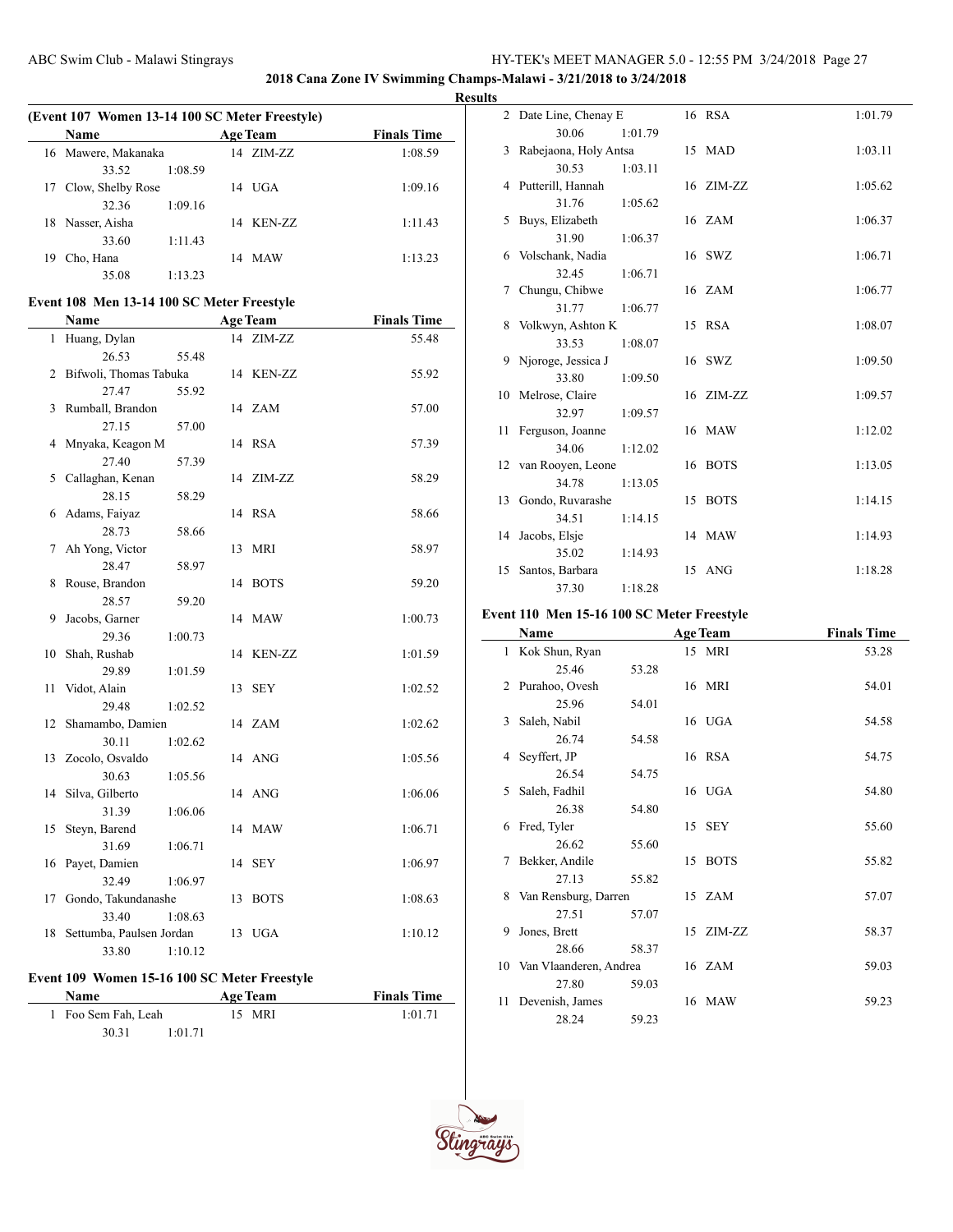**2018 Cana Zone IV Swimming Champs-Malawi - 3/21/2018 to 3/24/2018**

# **Results**

| (Event 110 Men 15-16 100 SC Meter Freestyle) |                        |         |    |                 |                    |
|----------------------------------------------|------------------------|---------|----|-----------------|--------------------|
|                                              | Name                   |         |    | <b>Age Team</b> | <b>Finals Time</b> |
|                                              | 12 Smith, Jordan       |         |    | 16 ZIM-ZZ       | 1:00.72            |
|                                              | 29.03                  | 1:00.72 |    |                 |                    |
|                                              | 13 Teixeira, Francisco |         |    | $15$ ANG        | 1:00.90            |
|                                              | 29.53                  | 1:00.90 |    |                 |                    |
| 14                                           | Shepherd, Rogan R      |         |    | 16 RSA          | 1:01.12            |
|                                              | 28.65                  | 1:01.12 |    |                 |                    |
| 15                                           | Payet, Bertrand        |         |    | 16 SEY          | 1:02.67            |
|                                              | 29.68                  | 1:02.67 |    |                 |                    |
| 16                                           | Gaunt, Liam            |         |    | 16 MAW          | 1:02.98            |
|                                              | 30.30                  | 1:02.98 |    |                 |                    |
|                                              | 17 Le Roux, Corné      |         |    | 15 NAM          | 1:03.87            |
|                                              | 29.15                  | 1:03.87 |    |                 |                    |
|                                              | Fischer, Ethan         |         | 15 | <b>BOTS</b>     | SCR                |

## **Event 111 Women 17 & Over 100 SC Meter Freestyle**

 $\overline{a}$ 

|    | Name                          |       | <b>Age Team</b> | <b>Finals Time</b> |
|----|-------------------------------|-------|-----------------|--------------------|
|    | 1 Paljk, Tilka                |       | 21 ZAM          | 59.33              |
|    | 28.53                         | 59.33 |                 |                    |
|    | 2 Buys, Johanna J             |       | 17 ZAM          | 59.80              |
|    | 28.51                         | 59.80 |                 |                    |
| 3  | Sousa, Catarina               |       | 17 ANG          | 59.91              |
|    | 29.04                         | 59.91 |                 |                    |
| 4  | Thorpe, Imara Bella           |       | 17 KEN-ZZ       | 59.95              |
|    | 29.38                         | 59.95 |                 |                    |
| 5  | Weber, Zuné                   |       | 17 NAM          | 1:03.54            |
|    | 29.74<br>1:03.54              |       |                 |                    |
| 6  | Rabarijaona, Tiana Henitsoa M |       | 19 MAD          | 1:03.58            |
|    | 30.31<br>1:03.58              |       |                 |                    |
| 7  | Mukonoweshuro, Nyasha         |       | 18 ZIM-ZZ       | 1:03.60            |
|    | 30.37<br>1:03.60              |       |                 |                    |
| 8  | Balneaves, Kim                | 17    | ZIM-ZZ          | 1:04.65            |
|    | 30.76<br>1:04.65              |       |                 |                    |
| 9  | Kamwendo, Mwandeyi            |       | 17 MAW          | 1:04.74            |
|    | 31.28<br>1:04.74              |       |                 |                    |
|    | 10 Young, Robyn               |       | 17 SWZ          | 1:05.81            |
|    | 30.90<br>1:05.81              |       |                 |                    |
| 11 | Pinto, Ammara                 |       | 20 MAW          | 1:06.23            |
|    | 31.95<br>1:06.23              |       |                 |                    |
|    | 12 Nkete, Alora               | 17    | <b>BOTS</b>     | 1:09.85            |
|    | 32.85<br>1:09.85              |       |                 |                    |
|    | 13 Nxumalo, Lungelo           |       | 17 SWZ          | 1:14.20            |
|    | 34.34<br>1:14.20              |       |                 |                    |
|    | Chang'anamuno, Tayamika       |       | 17 MAW          | X1:12.00           |
|    | 32.93<br>1:12.00              |       |                 |                    |

# **Event 112 Men 17 & Over 100 SC Meter Freestyle**

| Name                |       | <b>Age Team</b> | <b>Finals Time</b> |
|---------------------|-------|-----------------|--------------------|
| 1 Francisco, Daniel |       | 18 ANG          | 54.11              |
| 25.46               | 54.11 |                 |                    |
| 2 Smit, Naested     |       | 17 ZAM          | 54.90              |
| 26.45               | 54.90 |                 |                    |

|    | 3 Mataka, Mapalo J        |         | 19 ZAM    | 55.04   |
|----|---------------------------|---------|-----------|---------|
|    | 26.55                     | 55.04   |           |         |
|    | 4 Lichtenberg, Matthias C |         | 18 NAM    | 56.77   |
|    | 27.28                     | 56.77   |           |         |
| 5  | Frio, Ruben Aldair        |         | 21 MOZ    | 57.72   |
|    | 27.24                     | 57.72   |           |         |
| 6  | Rakotomavo, John          |         | 21 MAD    | 57.77   |
|    | 26.82                     | 57.77   |           |         |
| 7  | Joe, Ricardo              |         | 18 ZIM-ZZ | 57.83   |
|    | 28.18                     | 57.83   |           |         |
| 8  | Yiannakis, Constantino    |         | 18 MAW    | 59.04   |
|    | 28.51                     | 59.04   |           |         |
|    | 9 Swift, Michael          |         | 17 MAW    | 59.06   |
|    | 28.28                     | 59.06   |           |         |
| 10 | Ribeiro, Laercio Eduardo  |         | 19 MOZ    | 59.51   |
|    | 27.62                     | 59.51   |           |         |
| 11 | Dlamini, Simphiwe M       |         | 18 SWZ    | 1:00.21 |
|    | 28.12                     | 1:00.21 |           |         |
|    | 12 Emmett, Liam P         |         | 17 SWZ    | 1:01.07 |
|    | 27.52                     | 1:01.07 |           |         |
| 13 | Sebikiri, Maemo           |         | 18 BOTS   | 1:01.26 |
|    | 28.85                     | 1:01.26 |           |         |
|    | 14 Johannesson, Jureck    |         | 17 NAM    | 1:01.38 |
|    | 29.11                     | 1:01.38 |           |         |
| 15 | Dzingai, Solomon          |         | 17 BOTS   | 1:03.37 |
|    | 30.07                     | 1:03.37 |           |         |
|    | 16 Mjimba, Vuyisile       |         | 18 ZIM-ZZ | 1:03.88 |
|    | 29.68                     | 1:03.88 |           |         |
| 17 | Zocolo, Tiago             |         | 17 ANG    | 1:05.79 |
|    | 31.00                     | 1:05.79 |           |         |

# **Event 113 Women 12 & Under 200 SC Meter IM**

|    | Name                   |         | <b>Age Team</b> |         | <b>Finals Time</b> |
|----|------------------------|---------|-----------------|---------|--------------------|
| 1  | Jack, Michelle         |         | 12 BOTS         |         | 2:45.10            |
|    | 35.57                  | 1:15.68 | 2:06.76         | 2:45.10 |                    |
| 2  | Ingwe, Kimberly        |         | 12 BOTS         |         | 2:45.58            |
|    | 36.44                  | 1:17.77 | 2:07.88         | 2:45.58 |                    |
| 3  | Lukhoo, Vritee         |         | 12 MRI          |         | 2:50.70            |
|    | 37.46                  | 1:21.60 | 2:12.51         | 2:50.70 |                    |
| 4  | Wangeci, Erica         |         | 12 KEN-ZZ       |         | 2:56.22            |
|    | 39.50                  | 1:25.05 | 2:17.58         | 2:56.22 |                    |
| 5  | Pinto, Anna            |         | 12 MAW          |         | 2:56.70            |
|    | 40.40                  | 1:26.45 | 1:26.45         | 2:56.70 |                    |
| 6  | Phiri, Jade A          |         | 11 ZAM          |         | 2:58.06            |
|    | 39.71                  | 1:26.17 | 2:19.10         | 2:58.06 |                    |
| 7  | Tungamirai, Julie      |         | 12 ZIM-ZZ       |         | 3:03.03            |
|    | 38.55                  | 1:23.07 | 2:19.62         | 3:03.03 |                    |
| 8  | Wanakai, Lenise A      |         | 12 KEN-ZZ       |         | 3:03.68            |
|    | 41.34                  | 1:25.50 | 2:23.83         | 3:03.68 |                    |
| 9  | Samaras, Abbie         |         | 12 ZAM          |         | 3:04.42            |
|    | 43.76                  | 1:30.84 | 2:25.75         | 3:04.42 |                    |
| 10 | Van Oosterhout, Sophie |         | 12 MAW          |         | 3:05.36            |
|    | 42.05                  | 1:28.03 | 2:20.99         | 3:05.36 |                    |



 $\sim$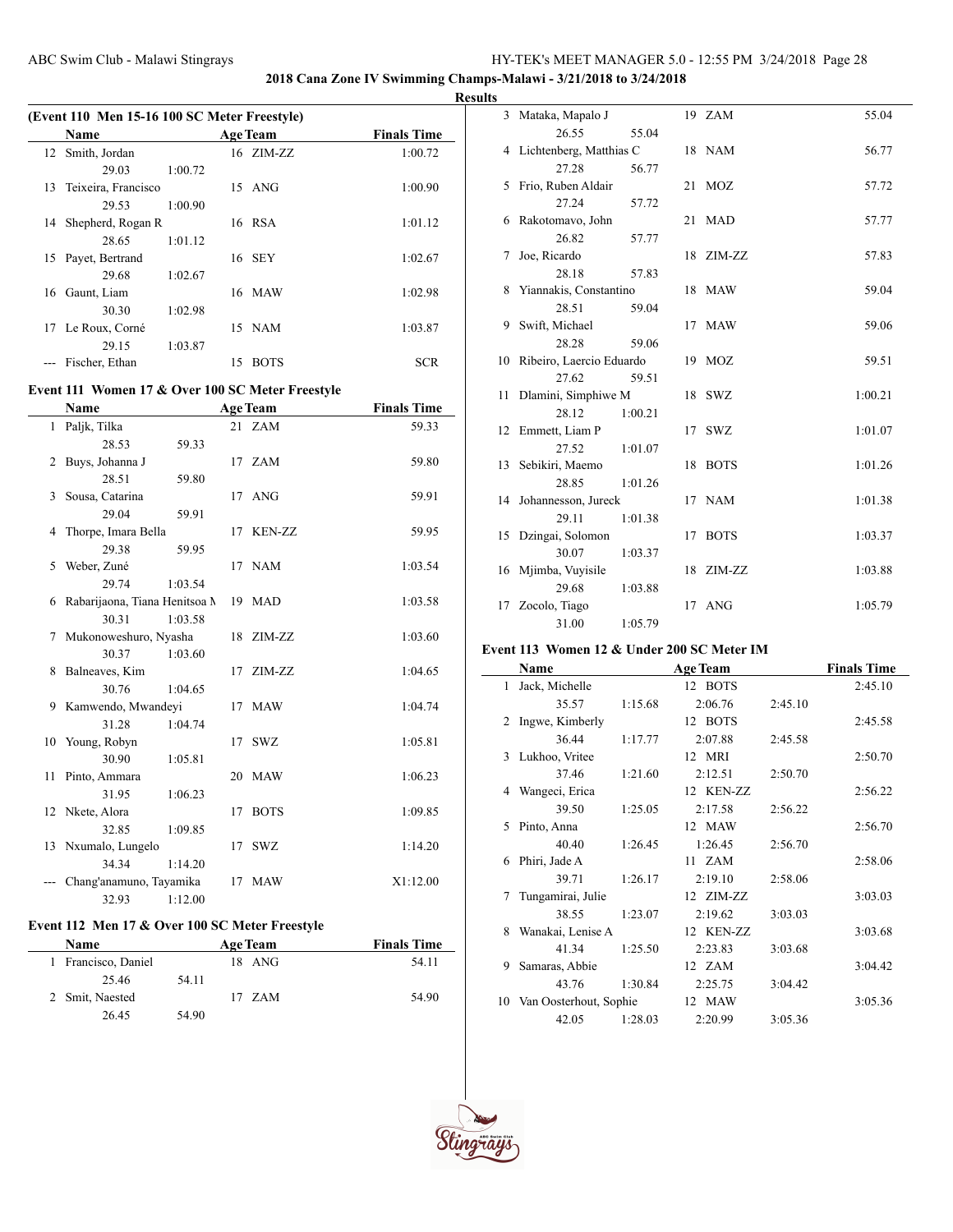**2018 Cana Zone IV Swimming Champs-Malawi - 3/21/2018 to 3/24/2018**

### **Results**

| (Event 113 Women 12 & Under 200 SC Meter IM) |                                          |         |                 |         |                    |  |
|----------------------------------------------|------------------------------------------|---------|-----------------|---------|--------------------|--|
|                                              | <b>Name</b>                              |         | <b>Age Team</b> |         | <b>Finals Time</b> |  |
| 11                                           | Naukosho, Ariana                         |         | 10 NAM          |         | 3:11.58            |  |
|                                              | 47.46                                    | 1:34.52 | 2:29.28         | 3:11.58 |                    |  |
| 12                                           | Hoy, Hayley                              |         | 10 SWZ          |         | 3:18.73            |  |
|                                              | 45.88                                    | 1:35.88 | 2:34.07         | 3:18.73 |                    |  |
|                                              | Mahobele, Mkhuseli                       |         | 12 ZIM-ZZ       |         | <b>SCR</b>         |  |
|                                              | Event 114 Men 12 & Under 200 SC Meter IM |         |                 |         |                    |  |
|                                              | Name                                     |         | <b>Age Team</b> |         | <b>Finals Time</b> |  |
| 1                                            | Freitas, Filipe                          |         | 12 ANG          |         | 2:36.67            |  |
|                                              | 32.60                                    | 1:12.76 | 1:58.94         | 2:36.67 |                    |  |
| 2                                            | Nathan, Nagapin                          |         | 12 SEY          |         | 2:42.78            |  |
|                                              | 35.60                                    | 1:20.54 | 2:04.70         | 2:42.78 |                    |  |
| 3                                            | Mayanja, Abba                            |         | 12 UGA          |         | 2:43.99            |  |
|                                              | 35.51                                    | 1:19.43 | 2:07.67         | 2:43.99 |                    |  |
| 4                                            | Esslinger, Nico                          |         | 12 NAM          |         | 2:44.89            |  |
|                                              | 38.31                                    | 38.31   | 2:09.17         | 2:44.89 |                    |  |
| 5                                            | Fernando, Khushal J                      |         | 12 ZAM          |         | 2:47.11            |  |
|                                              | 35.55                                    | 1:18.95 | 2:09.07         | 2:47.11 |                    |  |
| 6                                            | Rumball, Liam                            |         | 12 ZAM          |         | 2:47.44            |  |
|                                              | 33.49                                    | 1:16.28 | 2:07.97         | 2:47.44 |                    |  |
| 7                                            | Muravej, Aryen                           |         | 12 KEN-ZZ       |         | 2:53.29            |  |
|                                              | 37.06                                    | 1:21.94 | 2:16.48         | 2:53.29 |                    |  |
| 8                                            | Jacobs, Gidian                           |         | 12 MAW          |         | 2:57.29            |  |
|                                              | 40.65                                    | 1:23.45 | 2:18.57         | 2:57.29 |                    |  |
| 9                                            | Payet, Thierry                           |         | 10 SEY          |         | 2:58.73            |  |
|                                              | 39.18                                    | 1:26.39 | 2:20.52         | 2:58.73 |                    |  |
| 10                                           | Frantz, Shad                             |         | 11 MAW          |         | 2:58.91            |  |
|                                              | 42.13                                    | 1:27.39 | 2:20.65         | 2:58.91 |                    |  |
| 11                                           | Chisungo, Tawanda                        |         | 12 ZIM-ZZ       |         | 3:01.01            |  |
|                                              | 37.48                                    | 1:23.97 | 2:17.92         | 3:01.01 |                    |  |
| 12                                           | Rugaaju, Kevin                           |         | 12 UGA          |         | 3:07.73            |  |
|                                              | 42.96                                    | 1:29.42 | 2:25.06         | 3:07.73 |                    |  |
|                                              | 13 Matija, Tumo                          |         | 12 BOTS         |         | 3:11.20            |  |
| ---                                          | Mwipikeni, Paul                          |         | 12 ZIM-ZZ       |         | DQ                 |  |
|                                              | Non-continuous turning action - back     |         |                 |         |                    |  |
|                                              | Event 115 Women 13-14 200 SC Meter IM    |         |                 |         |                    |  |
|                                              | Name                                     |         | <b>Age Team</b> |         | <b>Finals Time</b> |  |
|                                              | 1 Phiri, Mia A                           |         | 14 ZAM          |         | 2:33.51            |  |
|                                              | 32.42                                    | 1:10.28 | 1:55.57         | 2:33.51 |                    |  |
| 2                                            | Gebert, Ines                             |         | 13 MRI          |         | 2:34.65            |  |
|                                              | 33.72                                    | 1:13.50 | 1:59.39         | 2:34.65 |                    |  |
| 3                                            | Davidson, Lize-Marie                     |         | 14 RSA          |         | 2:36.64            |  |
|                                              | 34.90                                    | 1:13.78 | 2:02.64         | 2:36.64 |                    |  |
| 4                                            | Kok Shun, Alicia                         |         | 13 MRI          |         | 2:37.13            |  |
|                                              | 35.81                                    | 1:17.30 | 2:00.94         | 2:37.13 |                    |  |
| 5                                            | Soukup, Therese                          |         | 14 SEY          |         | 2:37.85            |  |

33.65 1:12.46 2:02.13 2:37.85 6 Kimani, Jasmin W 14 KEN-ZZ 2:38.45 35.82 35.82 2:04.26 2:38.45

| 7 <sup>7</sup><br>Okumu, Victoria A | 13 KEN-ZZ                                                                                                                                                                                      |         | 2:39.41 |
|-------------------------------------|------------------------------------------------------------------------------------------------------------------------------------------------------------------------------------------------|---------|---------|
| 34.02                               | 2:02.97                                                                                                                                                                                        | 2:39.41 |         |
| Ontong, Danielle C                  | 14 RSA                                                                                                                                                                                         |         | 2:39.65 |
| 34.63                               | 2:03.36                                                                                                                                                                                        | 2:39.65 |         |
| Namutebi, Kirabo                    | 13 UGA                                                                                                                                                                                         |         | 2:40.07 |
| 34.56                               | 2:02.00                                                                                                                                                                                        | 2:40.07 |         |
| Egner, Maxine                       | 13 BOTS                                                                                                                                                                                        |         | 2:44.13 |
| 36.64                               | 2:08.58                                                                                                                                                                                        | 2:44.13 |         |
|                                     | 14 UGA                                                                                                                                                                                         |         | 2:46.09 |
| 33.99                               | 2:08.53                                                                                                                                                                                        | 2:46.09 |         |
| Murphy, Hannah M                    | 14 NAM                                                                                                                                                                                         |         | 2:48.11 |
| 36.85                               | 2:11.87                                                                                                                                                                                        | 2:48.11 |         |
| Mofjeld, Maja                       | 14 MAW                                                                                                                                                                                         |         | 2:48.59 |
| 37.89                               | 2:09.95                                                                                                                                                                                        | 2:48.59 |         |
| 14 Mitchell, Hannah                 | 14 ZIM-ZZ                                                                                                                                                                                      |         | 2:49.68 |
| 35.30                               | 2:10.22                                                                                                                                                                                        | 2:49.68 |         |
| Fawaz, Yasmina                      | 13 ZAM                                                                                                                                                                                         |         | 2:51.24 |
| 37.57                               | 2:07.92                                                                                                                                                                                        | 2:51.24 |         |
| Ruele, Bupe                         | 14 BOTS                                                                                                                                                                                        |         | 2:51.47 |
| 36.12                               | 2:12.24                                                                                                                                                                                        | 2:51.47 |         |
| Mutumbulua, Trisha<br>17            | 13 NAM                                                                                                                                                                                         |         | 2:53.38 |
| 37.93                               | 2:14.16                                                                                                                                                                                        | 2:53.38 |         |
| Melrose, Annika                     | 14 MAW                                                                                                                                                                                         |         | 2:55.65 |
| 38.34                               | 2:15.02                                                                                                                                                                                        | 2:55.65 |         |
|                                     | 14 ZIM-ZZ                                                                                                                                                                                      |         | 3:04.52 |
| 40.05                               | 2:22.58                                                                                                                                                                                        | 3:04.52 |         |
|                                     | 1:15.15<br>1:17.46<br>1:16.33<br>1:18.98<br>Mwebeiha, Mercedes Amani<br>1:15.19<br>1:18.49<br>1:20.35<br>1:21.96<br>1:18.06<br>1:18.89<br>1:21.88<br>1:23.45<br>Razunguzwa, Shammah<br>1:29.25 |         |         |

### **Event 116 Men 13-14 200 SC Meter IM**

|      | Name                |         | <b>Age Team</b> |         | <b>Finals Time</b> |
|------|---------------------|---------|-----------------|---------|--------------------|
|      | 1 Mnyaka, Keagon M  |         | 14 RSA          |         | 2:21.87            |
|      | 29.19               | 1:08.76 | 1:49.53         | 2:21.87 |                    |
|      | 2 Adams, Faiyaz     |         | 14 RSA          |         | 2:22.25            |
|      | 30.14               | 1:05.45 | 1:49.11         | 2:22.25 |                    |
|      | 3 Ah Yong, Victor   |         | 13 MRI          |         | 2:23.06            |
|      | 29.65               | 1:05.09 | 1:50.04         | 2:23.06 |                    |
|      | 4 Rumball, Brandon  |         | 14 ZAM          |         | 2:23.07            |
|      | 30.04               | 1:05.72 | 1:50.88         | 2:23.07 |                    |
|      | 5 Rouse, Brandon    |         | 14 BOTS         |         | 2:29.59            |
|      | 30.16               | 1:07.76 | 1:52.91         | 2:29.59 |                    |
| 6    | Betts, Maximilian W |         | 14 NAM          |         | 2:29.94            |
|      | 32.52               | 1:12.60 | 1:54.37         | 2:29.94 |                    |
| 7    | Payet, Damien       |         | 14 SEY          |         | 2:34.65            |
|      | 34.25               | 1:13.64 | 2:01.20         | 2:34.65 |                    |
| 8    | Khagram, Kunaal     |         | 14 KEN-ZZ       |         | 2:35.35            |
|      | 32.99               | 1:13.55 | 2:01.03         | 2:35.35 |                    |
| 9    | Huang, Dylan        |         | 14 ZIM-ZZ       |         | 2:35.87            |
|      | 31.19               | 1:09.48 | 2:00.14         | 2:35.87 |                    |
|      | 10 Vidot, Alain     |         | 13 SEY          |         | 2:36.65            |
|      | 33.20               | 1:15.58 | 1:59.86         | 2:36.65 |                    |
| 11 - | Makona, John Paul   |         | 14 KEN-ZZ       |         | 2:36.81            |
|      | 33.30               | 1:14.21 | 2:00.87         | 2:36.81 |                    |
| 12   | Surya, Aaditya      |         | 13 MAW          |         | 2:41.45            |
|      | 34.25               | 1:16.81 | 2:03.82         | 2:41.45 |                    |

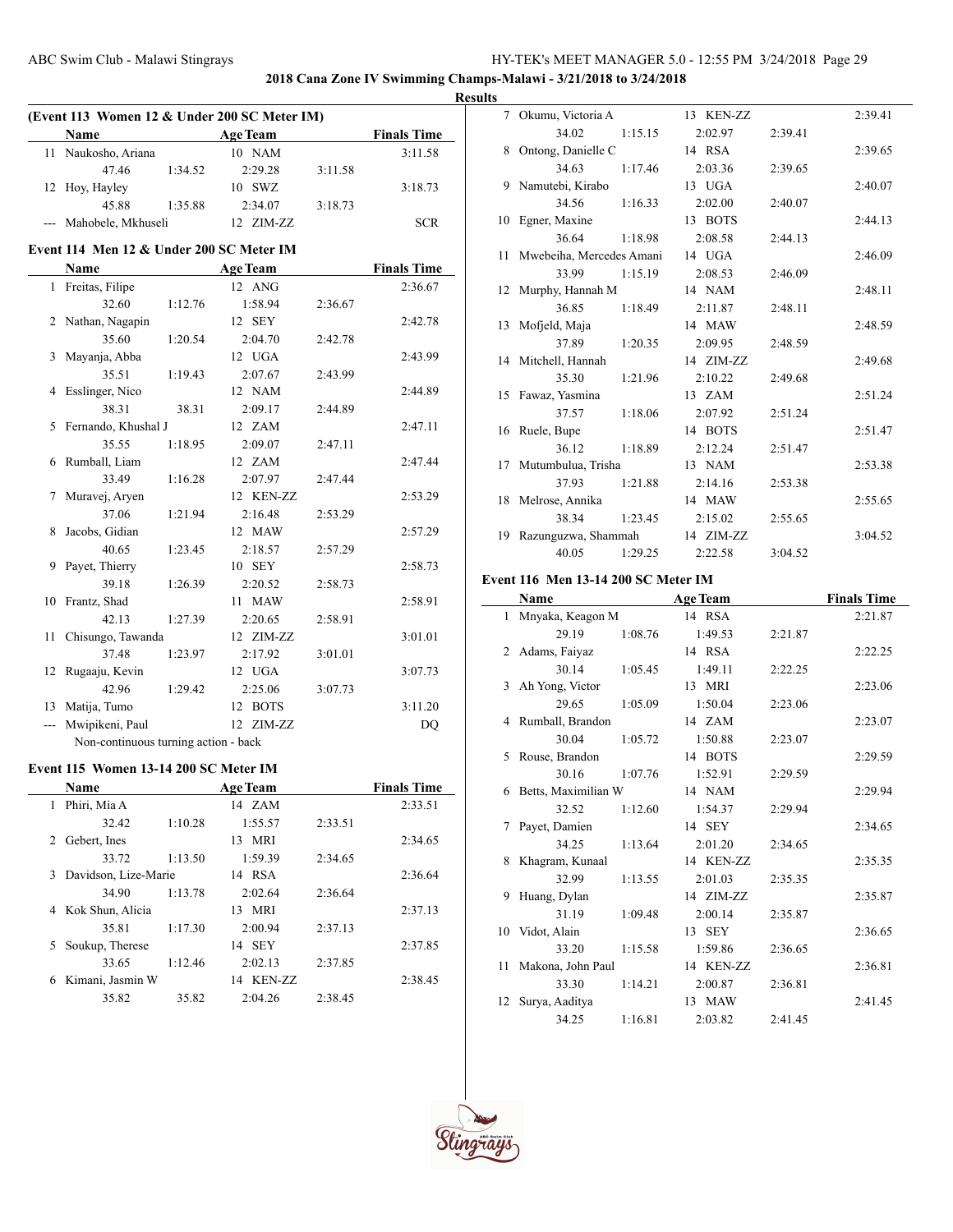**2018 Cana Zone IV Swimming Champs-Malawi - 3/21/2018 to 3/24/2018**

#### **Results**

|    | (Event 116 Men 13-14 200 SC Meter IM)        |         |                 |         |                    |
|----|----------------------------------------------|---------|-----------------|---------|--------------------|
|    | <b>Name</b>                                  |         | <b>Age Team</b> |         | <b>Finals Time</b> |
| 13 | Retzlaff, Paul                               |         | 14 ZIM-ZZ       |         | 2:44.24            |
|    | 32.13                                        | 1:15.62 | 2:05.81         | 2:44.24 |                    |
| 14 | Silva, Gilberto                              |         | 14 ANG          |         | 2:45.04            |
|    | 34.26                                        | 1:17.18 | 2:07.01         | 2:45.04 |                    |
| 15 | Gondo, Takundanashe                          |         | 13 BOTS         |         | 2:51.09            |
|    | 39.33                                        | 1:22.92 | 2:11.55         | 2:51.09 |                    |
| 16 | Sangala, Paulo                               |         | 13 MAW          |         | 2:55.32            |
|    | 36.95                                        | 1:22.17 | 2:13.21         | 2:55.32 |                    |
|    | --- Rudatsikira, Sine Raphael                |         | 13 UGA          |         | DO                 |
|    | Alternating Kick - breast                    |         |                 |         |                    |
|    | --- Lillie, Michael                          |         | 13 ZAM          |         | DO                 |
|    | Shoulders past vertical toward breast - back |         |                 |         |                    |
|    | --- Lumonya, Samora                          |         | 14 UGA          |         | DO                 |
|    | One hand touch - breast                      |         |                 |         |                    |

### **Event 117 Women 15-16 200 SC Meter IM**

|    | <b>Name</b>           |         | <b>Age Team</b> |         | <b>Finals Time</b> |
|----|-----------------------|---------|-----------------|---------|--------------------|
|    | 1 Foo Sem Fah, Leah   |         | 15 MRI          |         | 2:31.57            |
|    | 32.42                 | 1:10.79 | 1:55.86         | 2:31.57 |                    |
|    | 2 Date Line, Chenay E |         | 16 RSA          |         | 2:36.13            |
|    | 33.47                 | 1:12.33 | 1:59.53         | 2:36.13 |                    |
| 3  | Oberholzer, Ju-Ané    |         | 16 NAM          |         | 2:41.12            |
|    | 35.56                 | 1:14.30 | 2:01.77         | 2:41.12 |                    |
|    | 4 Volkwyn, Ashton K   |         | 15 RSA          |         | 2:45.47            |
|    | 37.47                 | 1:19.81 | 2:05.10         | 2:45.47 |                    |
| 5. | Buys, Elizabeth       |         | 16 ZAM          |         | 2:47.96            |
|    | 37.12                 | 1:18.78 | 2:08.47         | 2:47.96 |                    |
|    | 6 Putterill, Hannah   |         | 16 ZIM-ZZ       |         | 2:53.53            |
|    | 35.70                 | 1:19.00 | 2:11.46         | 2:53.53 |                    |
| 7  | Sangala, Maya         |         | 16 MAW          |         | 2:59.05            |
|    | 36.99                 | 1:25.45 | 2:14.25         | 2:59.05 |                    |
|    | 8 Naidu, Harleena     |         | 16 ZAM          |         | 3:01.32            |
|    | 38.18                 | 1:24.17 | 2:14.69         | 3:01.32 |                    |
| 9. | Njoroge, Jessica J    |         | 16 SWZ          |         | 3:10.22            |
|    | 39.92                 | 1:26.54 | 2:26.13         | 3:10.22 |                    |
| 10 | Gondo, Ruvarashe      |         | 15 BOTS         |         | 3:14.91            |
|    | 38.39                 | 1:30.14 | 2:27.30         | 3:14.91 |                    |
| 11 | Santos, Barbara       |         | 15 ANG          |         | 3:17.34            |
|    | 47.23                 | 1:36.44 | 2:34.28         | 3:17.34 |                    |
|    | van Rooyen, Leone     |         | 16 BOTS         |         | <b>DNF</b>         |
|    | Did not finish - Misc |         |                 |         |                    |

# **Event 118 Men 15-16 200 SC Meter IM**

| Name                |         | <b>Age Team</b> |         | <b>Finals Time</b> |
|---------------------|---------|-----------------|---------|--------------------|
| 1 Seyffert, JP      |         | 16 RSA          |         | 2:08.57            |
| 27.70               | 1:01.15 | 1:37.07         | 2:08.57 |                    |
| 2 Shepherd, Rogan R |         | 16 RSA          |         | 2:15.43            |
| 27.98               | 1:04.69 | 1.4422          | 2:15.43 |                    |

|    | 3 Kok Shun, Ryan        |         | 15 MRI    |         | 2:15.82    |
|----|-------------------------|---------|-----------|---------|------------|
|    | 29.21                   | 1:02.63 | 1:45.81   | 2:15.82 |            |
|    | 4 Bekker, Andile        |         | 15 BOTS   |         | 2:16.96    |
|    | 29.70                   | 1:04.23 | 1:45.60   | 2:16.96 |            |
| 5  | Wong Chap Lan, Oliver   |         | 15 MRI    |         | 2:20.36    |
|    | 29.91                   | 1:08.44 | 1:46.02   | 2:20.36 |            |
| 6  | Fischer, Ethan          |         | 15 BOTS   |         | 2:26.46    |
|    | 31.46                   | 1:11.65 | 1:52.34   | 2:26.46 |            |
| 7  | Lindsay, Thomas         |         | 16 ZIM-ZZ |         | 2:29.53    |
|    | 30.35                   | 1:07.89 | 1:54.61   | 2:29.53 |            |
| 8  | Van Vlaanderen, Andrea  |         | 16 ZAM    |         | 2:29.60    |
|    | 31.10                   | 1:09.76 | 1:55.43   | 2:29.60 |            |
| 9  | Van Rensburg, Darren    |         | 15 ZAM    |         | 2:31.84    |
|    | 30.10                   | 1:11.02 | 1:55.73   | 2:31.84 |            |
|    | 10 Devenish, James      |         | 16 MAW    |         | 2:32.55    |
|    | 31.07                   | 1:09.20 | 1:56.88   | 2:32.55 |            |
|    | 11 Le Roux, Corné       |         | 15 NAM    |         | 2:35.58    |
|    | 28.40                   | 1:12.45 | 2:00.46   | 2:35.58 |            |
|    | 12 Payet, Bertrand      |         | 16 SEY    |         | 2:38.13    |
|    | 32.37                   | 1:14.16 | 2:03.26   | 2:38.13 |            |
| 13 | Devenish, Matthew       |         | 15 MAW    |         | 2:46.65    |
|    | 36.98                   | 1:15.33 | 2:05.73   | 2:46.65 |            |
|    | Mukalazi, Tendo         |         | 15 UGA    |         | DQ         |
|    | One hand touch - breast |         |           |         |            |
|    | --- Smith, Jordan       |         | 16 ZIM-ZZ |         | <b>SCR</b> |

### **Event 119 Women 17 & Over 200 SC Meter IM**

|              | Name                                 |         | <b>Age Team</b> |         | <b>Finals Time</b> |
|--------------|--------------------------------------|---------|-----------------|---------|--------------------|
| $\mathbf{1}$ | Paljk, Tilka                         |         | 21 ZAM          |         | 2:24.15            |
|              | 30.95                                | 1:09.82 | 1:49.76         | 2:24.15 |                    |
| 2            | Buys, Johanna J                      |         | 17 ZAM          |         | 2:24.32            |
|              | 29.70                                | 1:06.77 | 1:49.41         | 2:24.32 |                    |
| 3            | Thorpe, Imara Bella                  |         | 17 KEN-ZZ       |         | 2:27.98            |
|              | 31.39                                | 1:07.21 | 1:52.03         | 2:27.98 |                    |
| 4            | Balneaves, Kim                       |         | 17 ZIM-ZZ       |         | 2:41.44            |
|              | 33.55                                | 1:15.60 | 2:04.38         | 2:41.44 |                    |
| 5            | Weber, Zuné                          |         | 17 NAM          |         | 2:47.25            |
|              | 33.62                                | 1:12.00 | 2:05.72         | 2:47.25 |                    |
| 6            | Kamwendo, Mwandeyi                   |         | 17 MAW          |         | 2:47.67            |
|              | 34.96                                | 1:18.56 | 2:07.09         | 2:47.67 |                    |
| 7            | Young, Robyn                         |         | 17 SWZ          |         | 2:50.29            |
|              | 36.35                                | 1:18.16 | 2:11.43         | 2:50.29 |                    |
| 8            | Mukonoweshuro, Nyasha                |         | 18 ZIM-ZZ       |         | 2:50.90            |
|              | 33.97                                | 1:17.03 | 2:11.52         | 2:50.90 |                    |
| 9            | Pinto, Ammara                        |         | 20 MAW          |         | 2:53.65            |
|              | 36.26                                | 1:21.32 | 2:14.89         | 2:53.65 |                    |
|              | Nkete, Alora                         |         | 17 BOTS         |         | DQ                 |
|              | Arms two strokes underwater - breast |         |                 |         |                    |

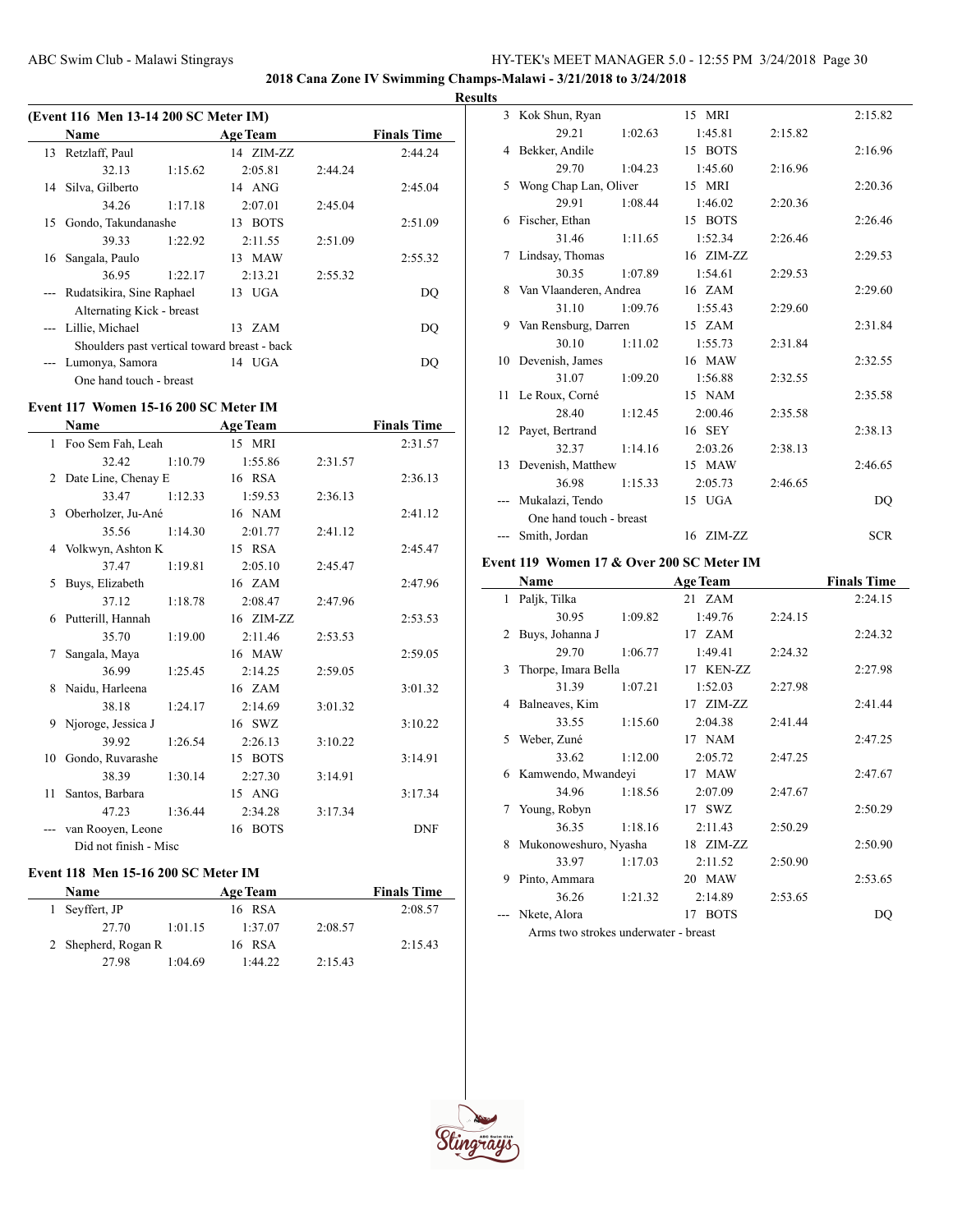**2018 Cana Zone IV Swimming Champs-Malawi - 3/21/2018 to 3/24/2018**

### **Results**

|              | Event 120 Men 17 & Over 200 SC Meter IM                  |                                                     |                 |                                  |                    |
|--------------|----------------------------------------------------------|-----------------------------------------------------|-----------------|----------------------------------|--------------------|
|              | Name                                                     | <u> 1999 - Jan James Barnett, politik politik (</u> | <b>Age Team</b> |                                  | <b>Finals Time</b> |
| $\mathbf{1}$ | Gomes, Filipe                                            |                                                     | 20 MAW          |                                  | 2:15.88            |
|              | 27.74                                                    | 1:03.88                                             | 1:42.96         | 2:15.88                          |                    |
| 2            | Smit, Naested                                            |                                                     | 17 ZAM          |                                  | 2:18.13            |
|              | 29.76                                                    | 1:05.38                                             | 1:46.44         | 2:18.13                          |                    |
| 3            | Lichtenberg, Matthias C                                  |                                                     | 18 NAM          |                                  | 2:19.48            |
|              | 29.26                                                    | 1:05.99                                             | 1:47.02         | 2:19.48                          |                    |
|              | 4 Rakotomavo, Stephan                                    |                                                     | 23 MAD          |                                  | 2:26.57            |
|              | 30.01                                                    | 1:09.84                                             | 1:49.50         | 2:26.57                          |                    |
| 5            | Joe, Ricardo                                             |                                                     | 18 ZIM-ZZ       |                                  | 2:31.38            |
|              | 28.62                                                    | 1:07.65                                             | 1:54.61         | 2:31.38                          |                    |
| 6            | Johannesson, Jureck                                      |                                                     | 17 NAM          |                                  | 2:33.73            |
|              | 30.75                                                    | 1:08.10                                             | 1:56.77         | 2:33.73                          |                    |
| 7            | Vlahakis, Christopher                                    |                                                     | 17 ZIM-ZZ       |                                  | 2:38.93            |
|              | 32.67                                                    | 1:14.46                                             | 1:59.82         | 2:38.93                          |                    |
| 8            | Krishnan, Harishankar                                    |                                                     | 17 MAW          |                                  | 2:42.42            |
|              | 33.47                                                    | 1:17.03                                             | 2:05.56         | 2:42.42                          |                    |
| 9            | Zocolo, Tiago                                            |                                                     | 17 ANG          |                                  | 2:45.83            |
|              | 35.04                                                    | 1:17.44                                             | 2:06.24         | 2:45.83                          |                    |
| 10           | Dzingai, Solomon                                         |                                                     | 17 BOTS         |                                  | 3:03.69            |
|              | 37.36                                                    | 1:22.75                                             | 2:22.91         | 3:03.69                          |                    |
|              | Sebikiri, Maemo                                          |                                                     | 18 BOTS         |                                  | DQ                 |
|              | Shoulders past vertical toward breast - back             |                                                     |                 |                                  |                    |
|              | --- Naidu, Kumaren M                                     |                                                     | 20 ZAM          |                                  | <b>SCR</b>         |
|              | Event 121 Women 14 & Under 4x50 SC Meter Freestyle Relay |                                                     |                 |                                  |                    |
|              | <b>Team</b>                                              |                                                     | <b>Relay</b>    |                                  | <b>Finals Time</b> |
|              | 1 RSA                                                    |                                                     | A               |                                  | 1:56.05            |
|              | 1) Clifton-Smith, Candice 13                             |                                                     |                 | 2) Ontong, Danielle C 14         |                    |
|              | $2)$ Dovidson, Liza Moria 14                             |                                                     |                 | $\bigwedge$ Crombout Houngh E 12 |                    |

|    | 1) Clifton-Smith, Candice 13                  |         | 2) Ontong, Danielle C 14    |                           |         |  |
|----|-----------------------------------------------|---------|-----------------------------|---------------------------|---------|--|
|    | 3) Davidson, Lize-Marie 14                    |         | 4) Cromhout, Hannah E 13    |                           |         |  |
|    | 29.67                                         | 59.95   | 1:28.17                     | 1:56.05                   |         |  |
|    | 2 ZAM                                         |         | A                           |                           | 1:58.87 |  |
|    | 1) Phiri, Mia A 14                            |         |                             | 2) Phiri, Jade A 11       |         |  |
|    | 3) Rathbone, Molly A 14                       |         | 4) Brubacher, Nala 14       |                           |         |  |
|    | 27.56                                         | 58.23   | 1:28.82                     | 1:58.87                   |         |  |
| 3  | <b>BOTS</b>                                   |         | A                           |                           | 1:58.94 |  |
|    | 1) Jack, Michelle 12                          |         | 2) Matthews, Tselane 14     |                           |         |  |
|    | 3) Ruele, Bupe 14                             |         | 4) Egner, Maxine 13         |                           |         |  |
|    | 30.24                                         | 1:00.20 | 1:31.04                     | 1:58.94                   |         |  |
|    | 4 KEN-ZZ                                      |         | A                           |                           | 2:03.03 |  |
|    | 1) Kimani, Jasmin W 14<br>3) Nasser, Aisha 14 |         | 2) Wanakai, Lenise A 12     |                           |         |  |
|    |                                               |         | 4) Okumu, Victoria A 13     |                           |         |  |
|    | 30.58                                         | 1:02.50 | 1:33.87                     | 2:03.03                   |         |  |
| 5. | ZIM-ZZ                                        |         | A                           |                           | 2:03.95 |  |
|    | 1) Tungamirai, Julie 12                       |         |                             | 2) Razunguzwa, Shammah 14 |         |  |
|    | 3) Ramajan, Saira 12                          |         | 4) Mitchell, Hannah 14      |                           |         |  |
|    | 33.77                                         | 1:04.26 | 1:33.97                     | 2:03.95                   |         |  |
|    | <b>MAW</b>                                    |         | A                           |                           | DO      |  |
|    | Early take-off swimmer #2                     |         |                             |                           |         |  |
|    | 1) Makwenda, Jessica 12                       |         | 2) Giannakis, Illiofisti 14 |                           |         |  |
|    | 3) Melrose, Annika 14                         |         | 4) Mofjeld, Maja 14         |                           |         |  |
|    | 32.58                                         | 1:03.64 | 1:34.64                     | DQ                        |         |  |

|              | Event 122 Men 14 & Under 4x50 SC Meter Freestyle Relay<br>Team |         | Relay              |                              | <b>Finals Time</b> |
|--------------|----------------------------------------------------------------|---------|--------------------|------------------------------|--------------------|
| $\mathbf{1}$ | <b>KEN-ZZ</b>                                                  |         | A                  |                              | 1:47.54            |
|              |                                                                |         |                    |                              |                    |
|              | 1) Shah, Rushab 14                                             |         |                    | 2) Kithikii, Scott 14        |                    |
|              | 3) Lwanya, Clyde 13                                            |         |                    | 4) Bifwoli, Thomas Tabuka 14 |                    |
|              | 27.24                                                          | 55.35   | 1:22.55            | 1:47.54                      |                    |
| 2            | ZIM-ZZ                                                         |         | A                  |                              | 1:49.58            |
|              | 1) Callaghan, Kenan 14                                         |         |                    | 2) Mwipikeni, Paul 12        |                    |
|              | 3) Retzlaff, Paul 14                                           |         |                    | 4) Huang, Dylan 14           |                    |
|              | 26.73                                                          | 57.04   | 1:24.16            | 1:49.58                      |                    |
| 3            | <b>ZAM</b>                                                     |         | A                  |                              | 1:50.00            |
|              | 1) Rumball, Brandon 14                                         |         |                    | 2) Lillie, Michael 13        |                    |
|              | 3) Van Staden, Derick-Juan 14                                  |         |                    | 4) Mwamba, Wina M 14         |                    |
|              | 25.61                                                          | 54.84   | 1:23.04            | 1:50.00                      |                    |
| 4            | <b>MAW</b>                                                     |         | A                  |                              | 1:56.81            |
|              | 1) Surya, Aaditya 13                                           |         |                    | 2) Sangala, Paulo 13         |                    |
|              | 3) Steyn, Barend 14                                            |         |                    | 4) Jacobs, Garner 14         |                    |
|              | 28.91                                                          | 58.86   | 1:29.40            | 1:56.81                      |                    |
| 5.           | <b>UGA</b>                                                     |         | A                  |                              | 1:59.36            |
|              | 1) Rudatsikira, Sine Raphael 13                                |         |                    | 2) Mayanja, Abba 12          |                    |
|              | 3) Settumba, Paulsen Jordan 13                                 |         |                    | 4) Lumonya, Samora 14        |                    |
|              | 29.52                                                          | 1:00.10 | 1:31.20            | 1:59.36                      |                    |
| 6            | <b>SEY</b>                                                     |         | A                  |                              | 1:59.82            |
|              | 1) Payet, Damien 14                                            |         |                    | 2) Nathan, Nagapin 12        |                    |
|              | 3) Payet, Thierry 10                                           |         | 4) Vidot, Alain 13 |                              |                    |
|              | 28.59                                                          | 58.45   | 1:32.06            | 1:59.82                      |                    |
| 7            | <b>BOTS</b>                                                    |         | A                  |                              | 2:03.19            |
|              | 1) Gondo, Takundanashe 13                                      |         |                    | 2) Matija, Tumo 12           |                    |
|              | 3) Mokobi, Kgotla 11                                           |         |                    | 4) Rouse, Brandon 14         |                    |
|              | 1:37.08                                                        | 1:37.08 | 1:37.08            | 2:03.19                      |                    |

# **Event 123 Women 15 & Over 4x50 SC Meter Freestyle Relay**

|               | Team                          |                       | Relav                    |                             | <b>Finals Time</b> |
|---------------|-------------------------------|-----------------------|--------------------------|-----------------------------|--------------------|
| 1             | <b>ZAM</b>                    |                       | A                        |                             | 1:54.54            |
|               | 1) Buys, Johanna J 17         | 2) Buys, Elizabeth 16 |                          |                             |                    |
|               | 3) Cowles, Torrie 16          |                       | 4) Paljk, Tilka 21       |                             |                    |
|               | 27.64                         | 57.12                 | 1:27.90                  | 1:54.54                     |                    |
| $\mathcal{D}$ | <b>MRI</b>                    |                       | $\mathsf{A}$             |                             | 1:57.33            |
|               | 1) Foo Sem Fah, Leah 15       |                       |                          | 2) Kok Shun, Alicia 13      |                    |
|               | 3) Gebert, Ines 13            |                       | 4) Lukhoo, Vritee 12     |                             |                    |
|               | 29.04                         | 57.83                 | 1:26.42                  | 1:57.33                     |                    |
| 3             | <b>NAM</b>                    |                       | $\mathsf{A}$             |                             | 1:58.64            |
|               | 1) Murphy, Hannah M 14        |                       | 2) Oberholzer, Ju-Ané 16 |                             |                    |
|               | 3) Mutumbulua, Trisha 13      | 4) Weber, Zuné 17     |                          |                             |                    |
|               | 29.74                         | 59.46                 | 1:30.52                  | 1:58.64                     |                    |
| 4             | ZIM-ZZ                        |                       | A                        |                             | 1:59.57            |
|               | 1) Melrose, Claire 16         |                       |                          | 2) Mukonoweshuro, Nyasha 18 |                    |
|               | 3) Putterill, Hannah 16       |                       | 4) Balneaves, Kim 17     |                             |                    |
|               | 31.40                         | 1:00.04               | 1:30.80                  | 1:59.57                     |                    |
| 5.            | <b>MAW</b>                    |                       | A                        |                             | 2:00.87            |
|               | 1) Kamwendo, Mwandeyi 17      |                       | 2) Sangala, Maya 16      |                             |                    |
|               | 3) Chang'anamuno, Tayamika 17 | 4) Pinto, Ammara 20   |                          |                             |                    |
|               | 29.09                         | 1:01.03               | 1:32.05                  | 2:00.87                     |                    |